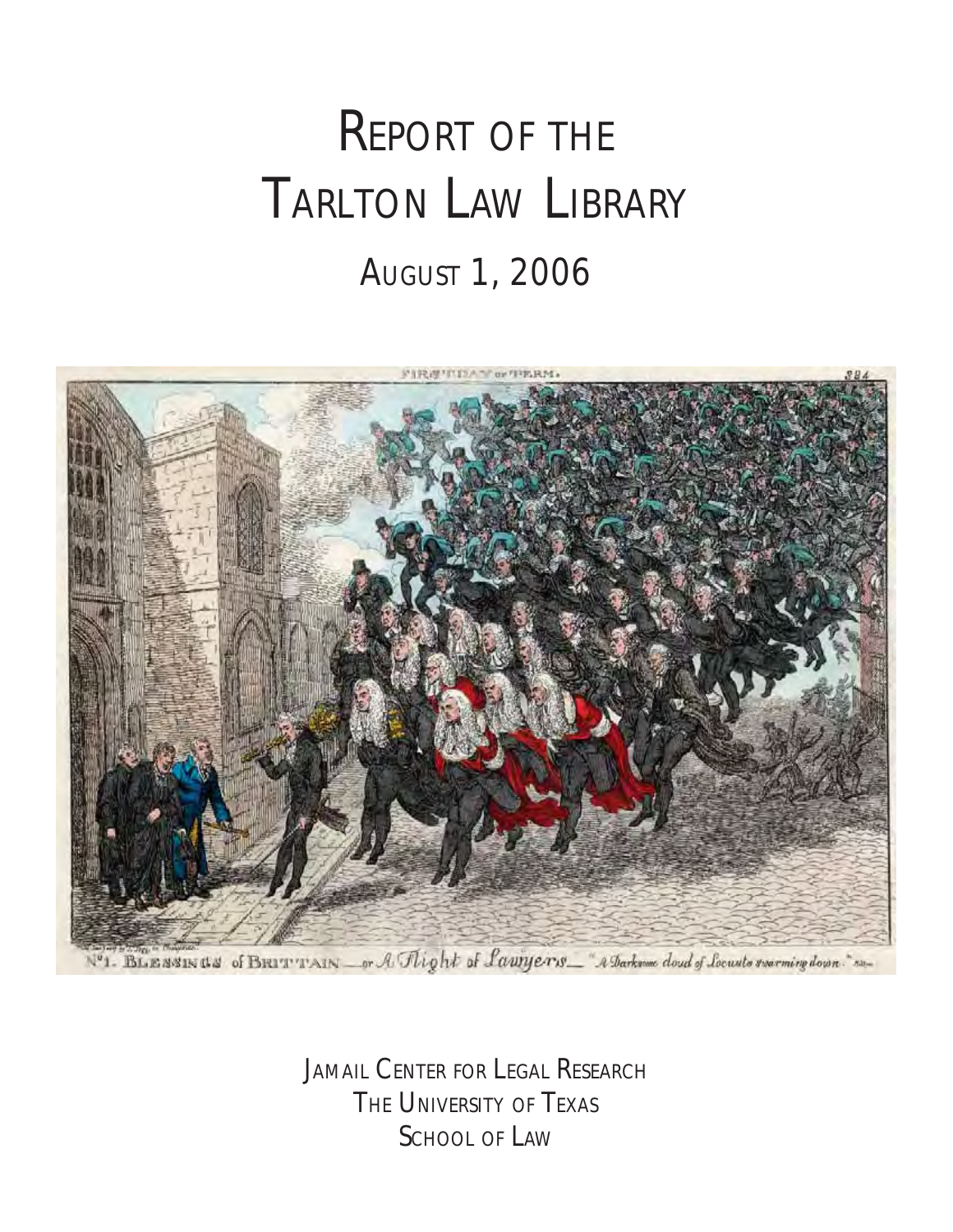*Cover:*

FIRST DAY OF TERM. No 1. BLESSINGS of BRITTAIN—or A Flight of Lawyers— "A Darksome cloud of Locusts swarming down." Milton. Satirical print, published by Thomas Tegg, Cheapside, London, 1817. The Elton M. Hyder, Jr. Collection, Accession 0191. Exhibited at the Tarlton Law Library, Jamail Center for Legal Research.

*Courtesy of Michael Horn, curator.*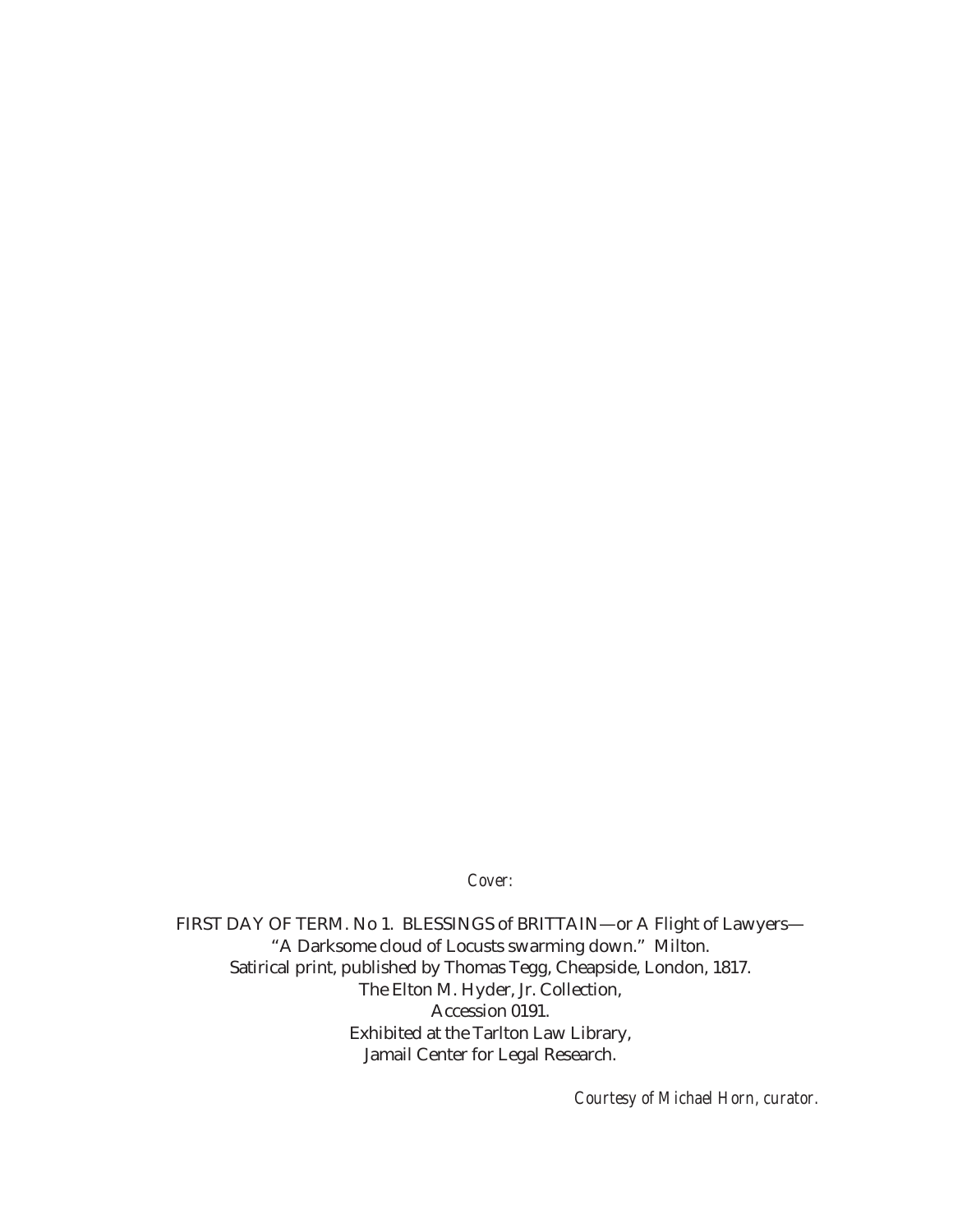# Report of the Tarlton Law Library

Jamail Center for Legal Research The University of Texas School of Law 2006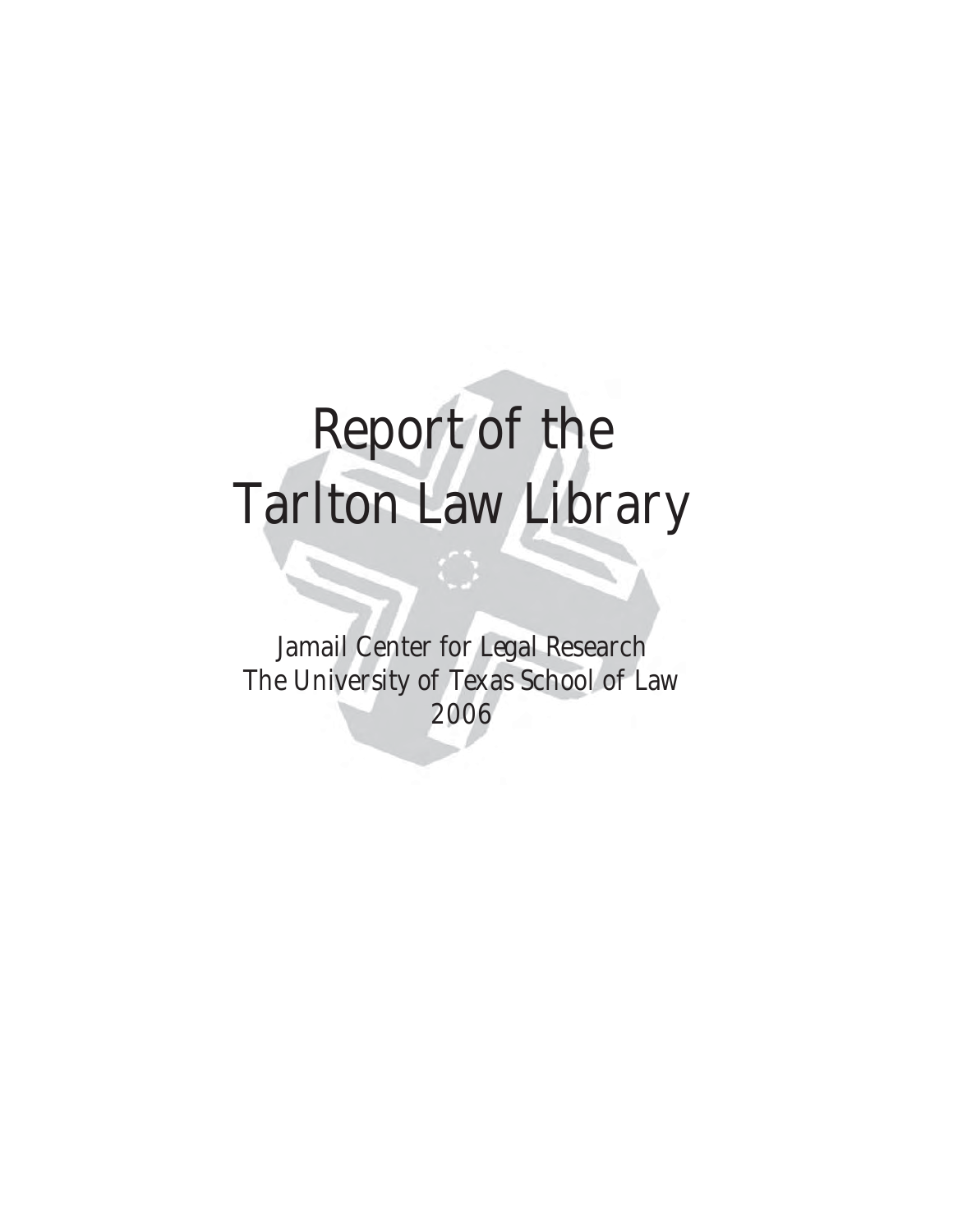ISSN 1076-8769

© 2006 Joseph D. Jamail Center for Legal Research The University of Texas at Austin School of Law Austin, TX 78705

All rights reserved Printed in the United States of America

*http://tarlton.law.utexas.edu*

#### **Our logo**



The Tarlton Law Library logo, created by Robert Elzy Cogswell, consists of the letters TLL repeated four times, revolving around a small sunflower, the traditional symbol for graduation from The University of Texas Law School. The stylized head of the "T" is similar to the shape of table lamps that have long been a feature in the main reading room of the New York Public Library. The books that form the "L's" are open to the four points of the compass, symbolizing openness of a public university to all who would pursue the benefits of higher education.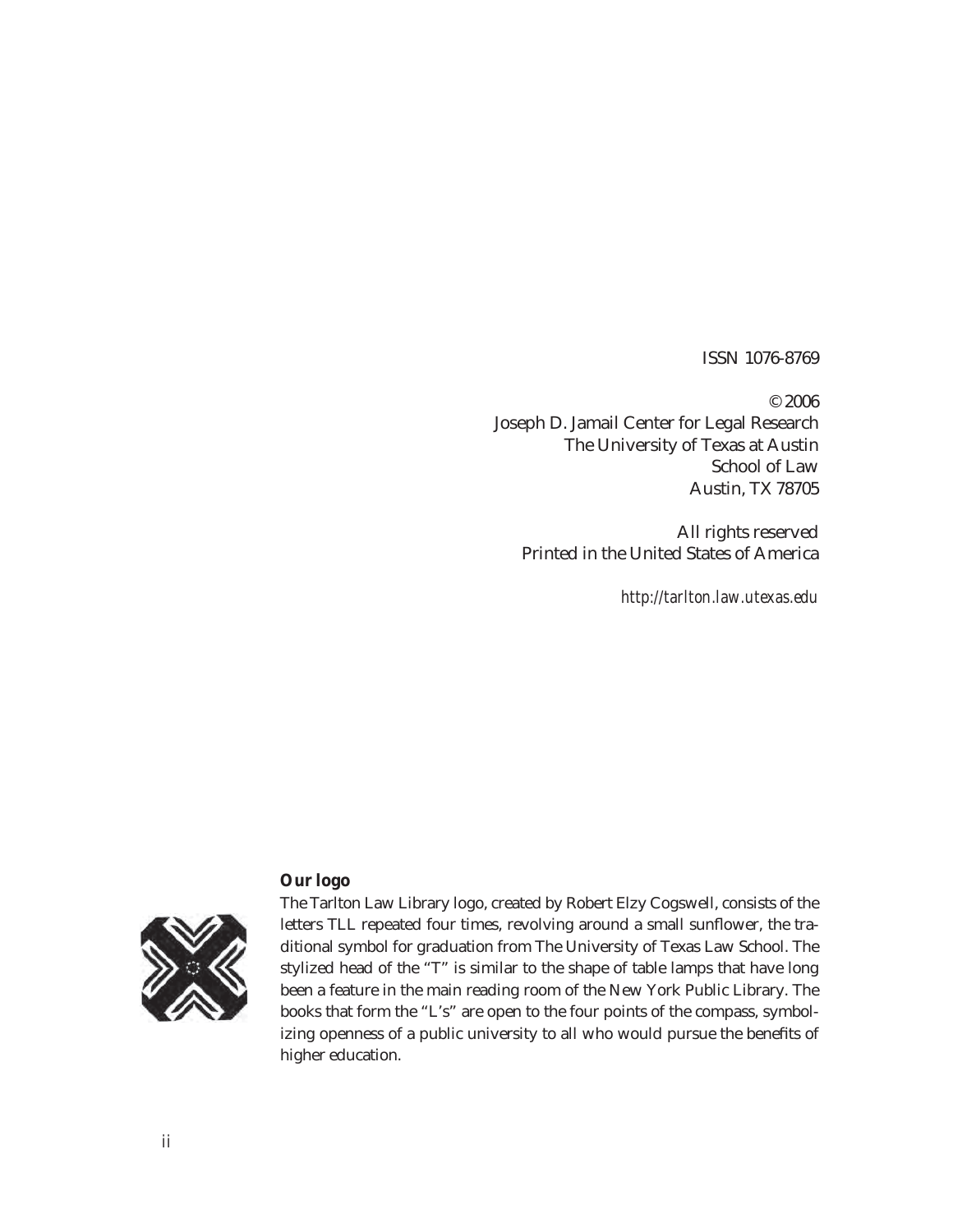# Table of contents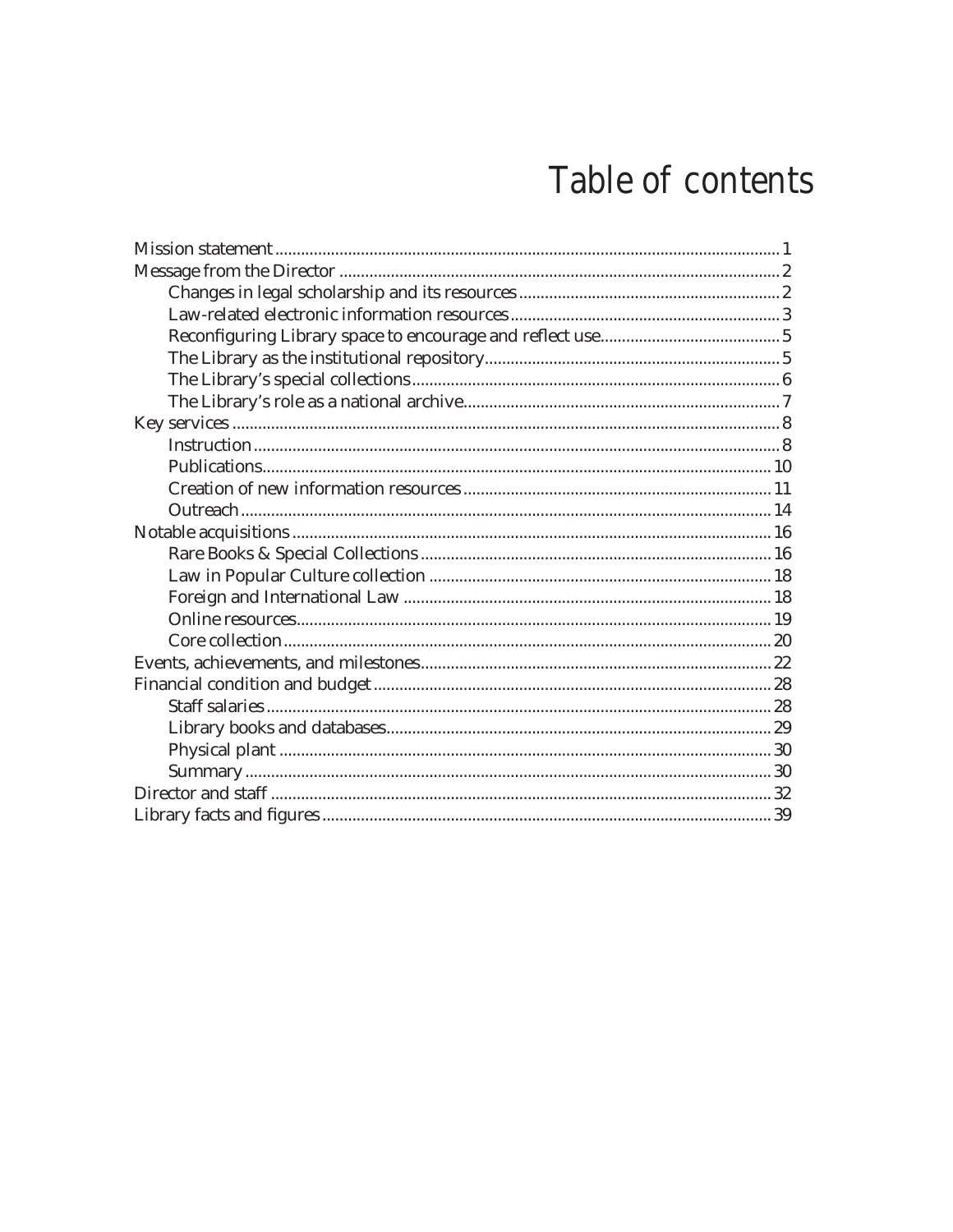## Mission

<span id="page-5-0"></span>THE TARLTON LAW LIBRARY encourages and fosters scholarship<br>and learning among the Univerages and fosters scholarship and learning among the University of Texas Law School community, among the University community, and among the public at large. The Library strives to support the teaching and research needs of a variety of constituencies, while focusing on its primary constituency, the faculty and students of the School of Law. The Library also recognizes its responsibility to create and provide access to new information resources, to ensure that law-related information is organized, accessible, and preserved for future generations, and to lead the profession in expanding access, advancing knowledge, and educating users.



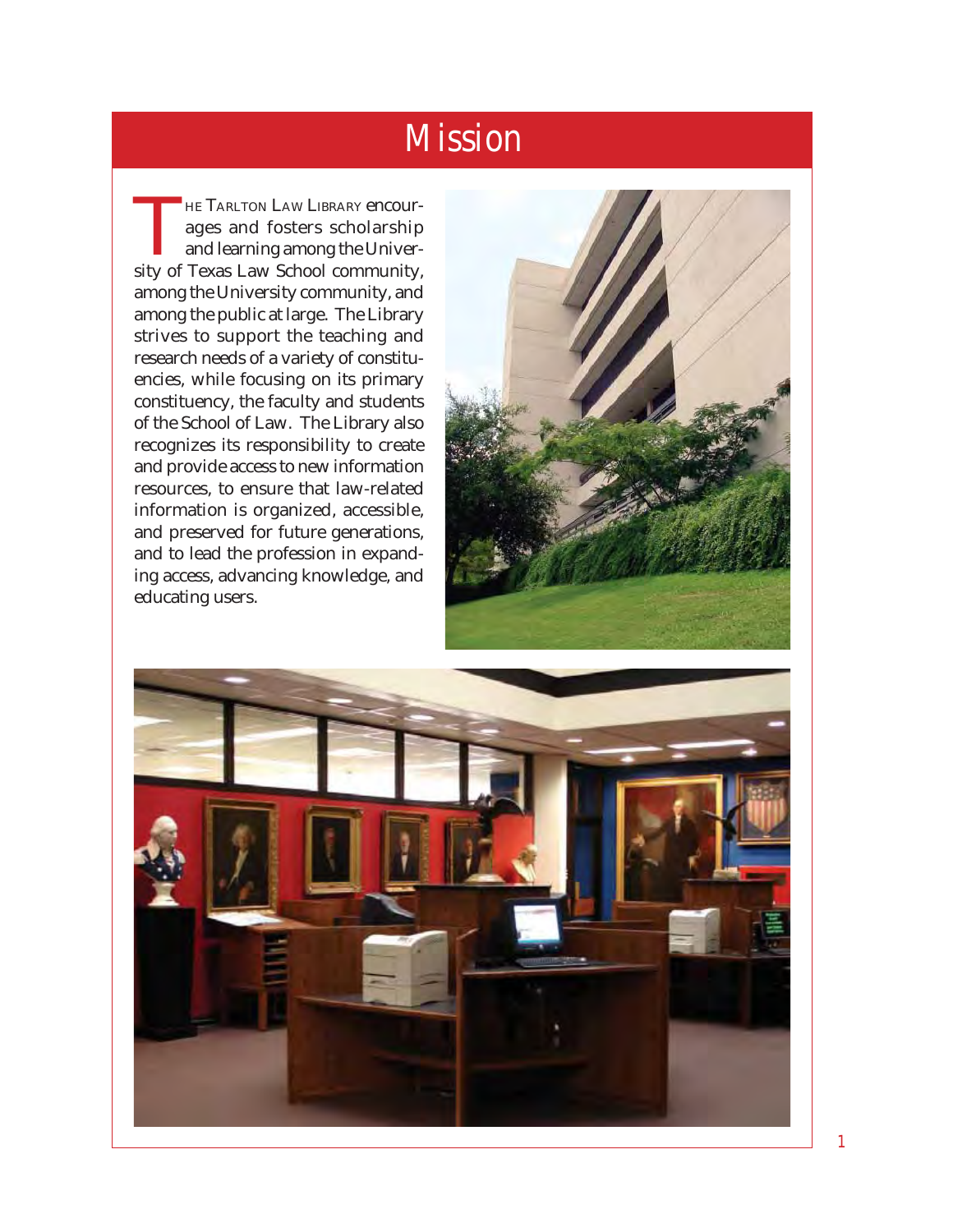<span id="page-6-0"></span> $\sum_{\text{p}}^{\text{E LIVE IN A TIME of enormous}}$  opportunities – and challenges<br>The information age has placed a preopportunities – and challenges – for libraries and librarians. The information age has placed a premium on our collections – both traditional and digital – and on our expertise; our willingness to serve and support scholarship has never been more important to the academy.

Langdell once famously said that the library is the laboratory for the law school. Never before has the library's role as the catalyst for change and innovation within the law school been more pronounced. Tarlton not only supports student and faculty scholarship, the Library inspires it. Our collections foster creativity and our staff nurtures and enables the creative process.

As the number of texts, images, and other materials available online increases, the importance of the librarian's role as mediator in users' interactions with information correspondingly grows. Commercial databases such as the *Making of Modern Law* (which contains 11 million pages of text), digitization projects and search tools such as the Online Content Alliance and GoogleScholar, and traditional legal databases such as LexisNexis and Westlaw provide enormous opportunities for law librarians to increase not only the amount of information available to the law school and University community, but also the facility with which that information is



*Professor Roy M. Mersky*

accessed and used.

The Tarlton Law Library has a long and rich tradition of innovation, service, and leadership, both within the University of Texas community and among scholars and the general public. We are poised to continue this great tradition, but recognize that our ability to do so will depend upon adequate sources of funding and other support from both the law school and the greater University community. The challenges and opportunities presented by the information age seem at times to be infinite.

#### Changes in legal scholarship and its resources

EGAL SCHOLARSHIP is becoming increasingly interdisciplinary, international, and empirical in nature at the same time that information technology has evolved to make avail-<br>able enormous numbers of resources in a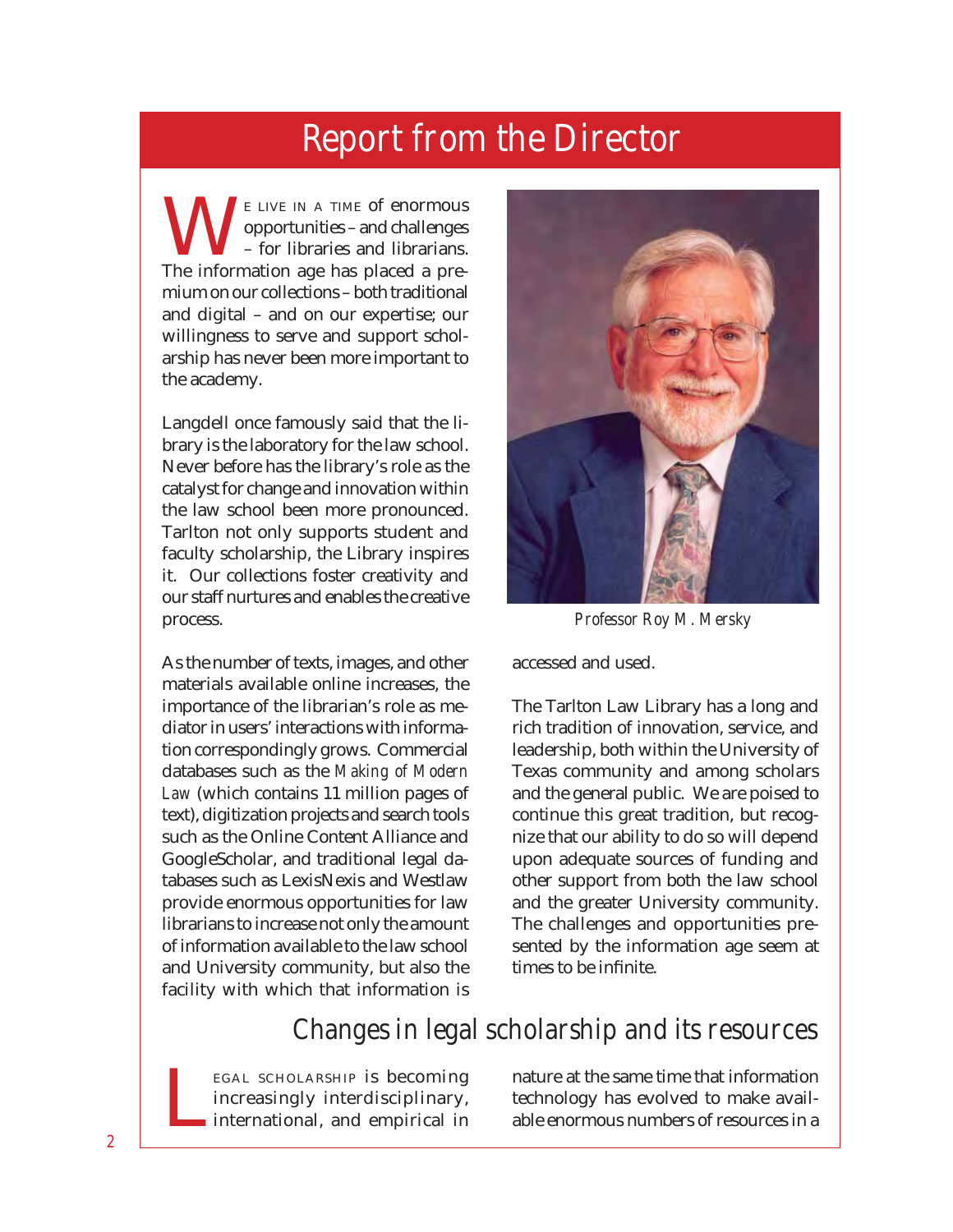variety of formats. The Law Library supports research needs of faculty that are as wide-ranging as empirical data on health model for the publication of legal scholarship is unique. Legal scholarship has traditionally been available at very

> low costs and with few limitations on redistribution. But, again, as law becomes more interdisciplinary and international, publication of legal scholarship is similarly evolving, often adapting other academic publication models. Those models involve commer-

care to Bolognese texts from the 15th century. Faculty and students alike expect easy and convenient access to information from both campus and remote locations and expect to be easily able to manipulate and work with information resources that are useful to

| The Making of Modern Can Basic Search                                                                    | $\sqrt{ \Box }$                                                                           |
|----------------------------------------------------------------------------------------------------------|-------------------------------------------------------------------------------------------|
| Van 60 Roskearle Inde Help-<br>Erik                                                                      |                                                                                           |
| Test drive the<br>rest generation<br>at infollment                                                       |                                                                                           |
| University of Texas at Austin - Law                                                                      | P Hab                                                                                     |
| <sup>16</sup> MAKING of<br><b>MODERN 1</b><br>Legal Insures 1800-1806                                    | THOMASON<br>a Search Time<br><b>CALE</b><br>S' Thomson Gale Lundbares<br>small is lutcher |
| <b>Allranof Search</b><br><b>Hopse Britters</b><br><b>Sixter</b>                                         | <b>Branssa Warks</b><br>Scenth mistury                                                    |
| <b>Basic Search</b>                                                                                      |                                                                                           |
| Enter your search term(s) below. Use quotel for exact phrases:<br>Search type: Fulling #<br>Limit by:    | SEARCH <sub>1</sub><br><b>Courtesy</b>                                                    |
| Yearis) of Publication:<br>(VVVV-YYYY)<br><b>E.</b> Include documents with no<br>linous publication date |                                                                                           |
| т<br>Biole of Law:<br>Treatists on American Law<br>Treetries on Drinch Low                               |                                                                                           |
| Tapet:                                                                                                   | Select                                                                                    |
| Number of recolls per page-110 m                                                                         |                                                                                           |
|                                                                                                          |                                                                                           |

The Making of Modern Law *online resource*

them. They expect to be kept aware of new scholarship and new data on an ongoing basis.

As a result, the Library invests in electronic databases, often interdisciplinary in coverage, that provide access to literally thousands of documents and millions of pages. These are extremely expensive resources. Whereas, in the past, the Library might be expected to purchase a number of books in order to support a particular faculty member's research at a cost of perhaps, at the most, a few thousand dollars, the Library now purchases electronic databases that may cost more than a hundred thousand dollars.

The university-subsidized law review

cial publication of journals at five to six times the cost of university-published journals. As law becomes increasingly integrated into academic publishing we can expect the number and cost of commercially published scholarship essential to the legal community to multiply.

Similarly, as the study of law continues to expand across borders, the resources needed to support faculty and student scholarship multiply. Materials addressing foreign and international law issues are exponentially more expensive than materials covering US jurisdictions. The percentage of foreign and international law materials purchased by the Library continues to grow, and, necessarily, acquisition costs have increased dramatically.

#### Law-related electronic information resources

ACQUISITION AND SELECTION of print resources took place within a finite universe and followed standardized processes. Selection and acquisition of electronic resources is anything but standardized. Some (although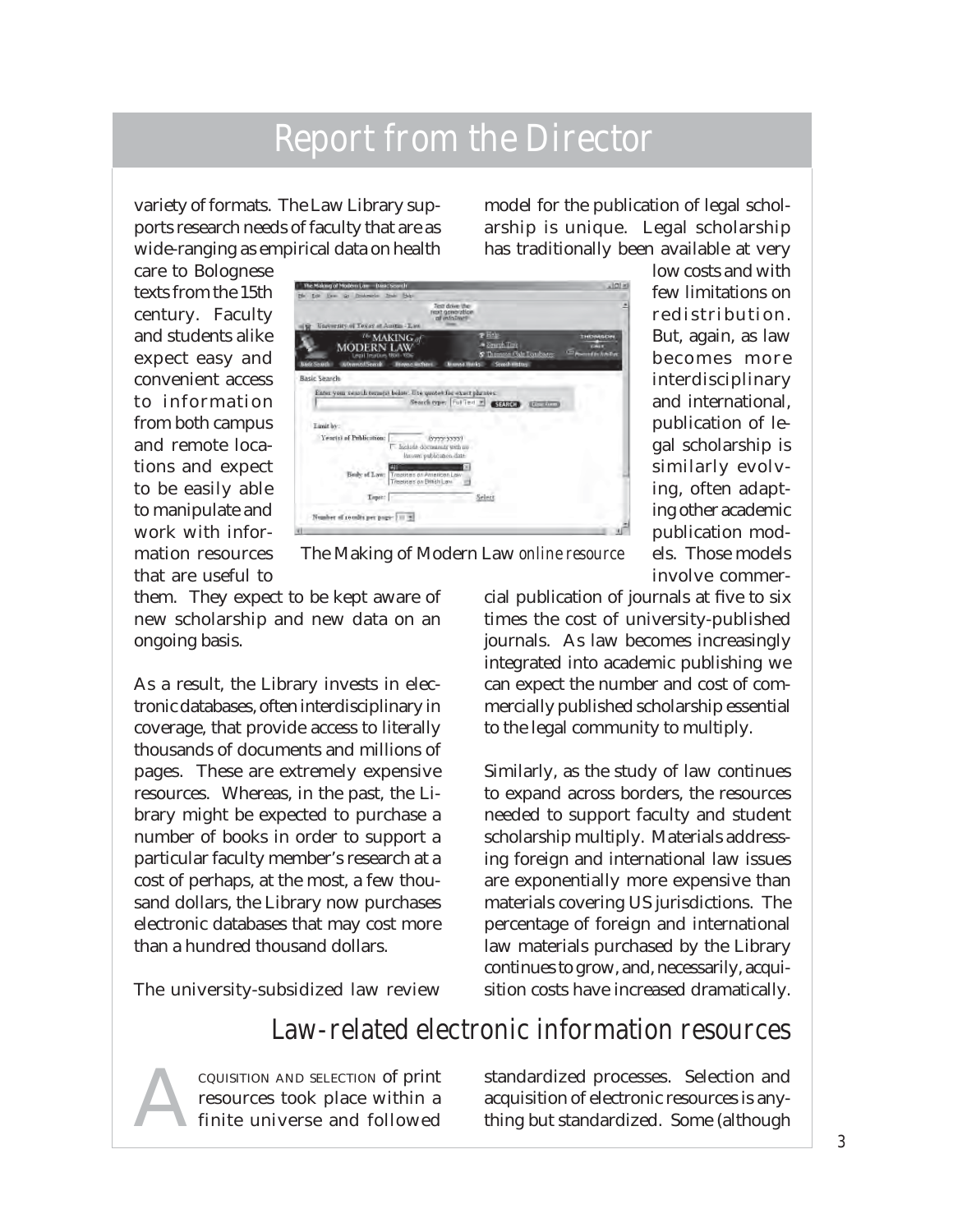increasingly fewer) electronic resources are actually purchased; most are acquired on a subscription basis. Acquisition of resources by subscription, rather than purchase, requires that the Library have available to it, on an ongoing basis, funds sufficient to support annual subscription fees. Moreover, for materials acquired through subscription, the Library must make arrangements to have archival copies of materials available in the event

uses within an academic community.

Tarlton invests significant funds to ensure that scholars have easy, efficient, ongoing, and remote access to electronic and print resources. Archiving and bibliographic control of the content of electronic databases that contain thousands of documents requires enormous hours of staff time. And, the recognition that the online catalog is only one of several ways that



*Tour Tarlton online at the virtual library*

that the publisher ceases to support the publication. For other resources that the Library purchases, technology infrastructure must be developed so that the data purchased can be used in the event that the vendor stops supporting the resource, and so that users can easily access the data from any location. In all cases, license and purchase agreements must be negotiated that allow access to as wide a community as possible and that enable a variety of students, faculty, and others access information requires that electronic resources be accessible through any number of different means.

Tarlton must also ensure that content available through open access initiatives (such as Google Scholar and the Open Content Alliance) is accessible to the law school community in the context of the Library's own collections and resources.

Again, the traditional online catalog is only one vehicle through which the Library makes its resources available. Creating tools that will enable easy access to a variety of information resources, developing the online catalog so that it provides access to these resources, and ensuring that the Library is capitalizing on all of the opportunities that technology makes available, are expensive and time-consuming undertakings.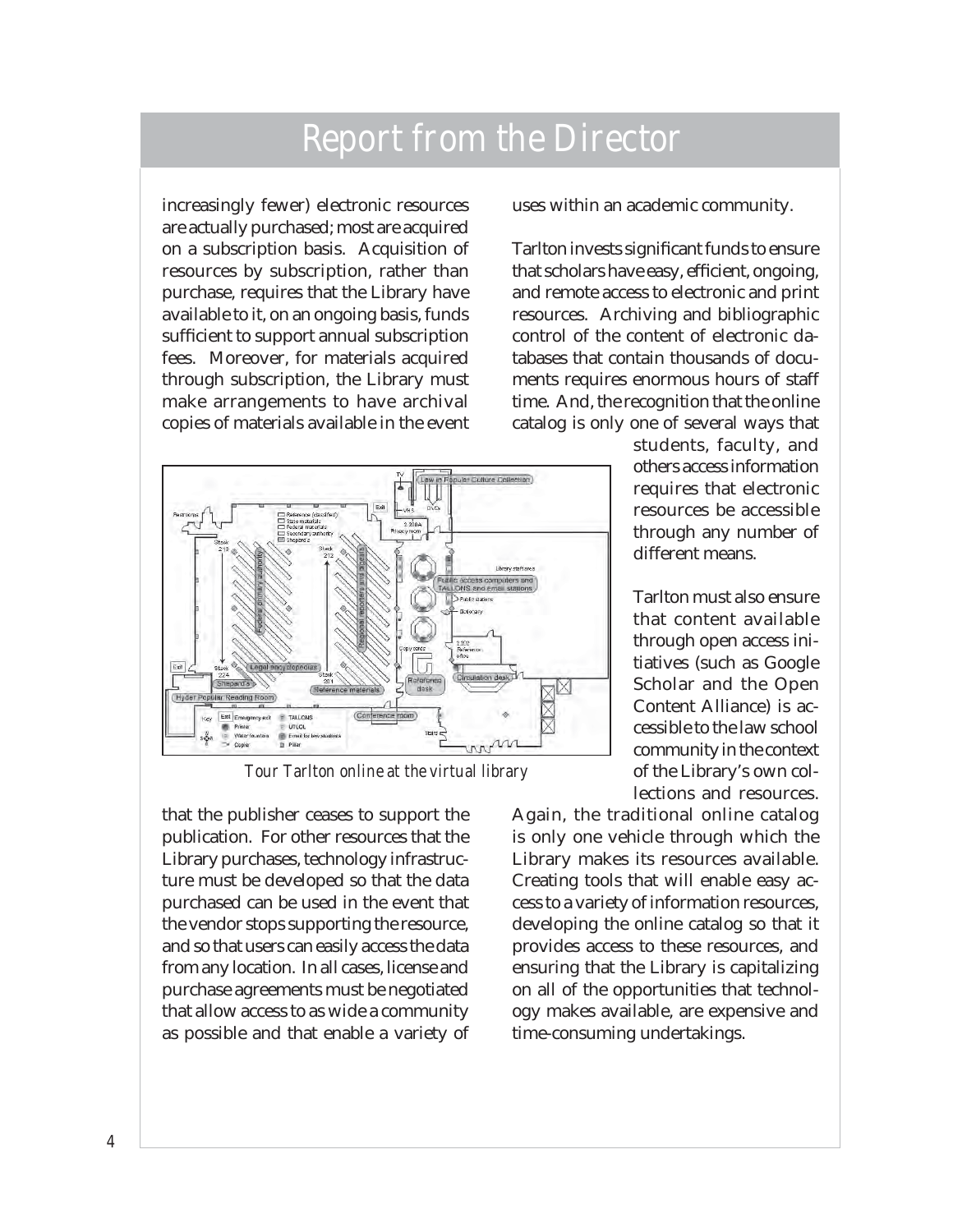#### Reconfiguring Library space to encourage and reflect use

HE NATURE OF THE USE of the Library by students and faculty alike is changing. In addition to serving as a repository of information resources and as a haven for quiet study, the Library now serves as a teaching facility (more than 15 Law School courses meet in rooms located in the Library during each academic week), a space for collaboration among

students and between students and faculty, the home to the Law School's clinics, office space for adjunct professors, and, most importantly, as an environment that fosters and promotes learning in many different ways.

Students and faculty have high expectations insofar as amenities within the Library are concerned. Students expect to be able to eat in the Library, to be able to connect to the

Internet throughout the Library, to have access to electrical outlets, and to be able to discuss and share ideas in technology-enabled collaborative spaces. The Library was not originally built for any of these purposes; it has been upgraded on

THE LIBRARY has traditionally housed the archives of the law school. As we move from a print environment to a digital one, the Library's role as law school archivist must evolve to encompass digital materials. To support

a piecemeal basis. More comprehensive upgrades are necessary if the Library is to continue to meet student and faculty expectations and if the investment in information resources is to be maximized. Off-site storage space must also be acquired to enable continued acquisitions and reconfiguration of Library space to meet the evolving expectations of the



*The Vanity Fair room - one of Tarlton's ten conference rooms*

law school community. Tarlton will have available to it in 2010 an off-site storage facility operated by the University Libraries, but there will be significant costs associated with maintaining that facility and retrieving materials from it.

#### The Library as the institutional repository

the law school mission and to maintain the law school record, the Library must become the institutional repository for all of the diverse variety of documents, publications, reports, records and ephemera created by the law school, its faculty,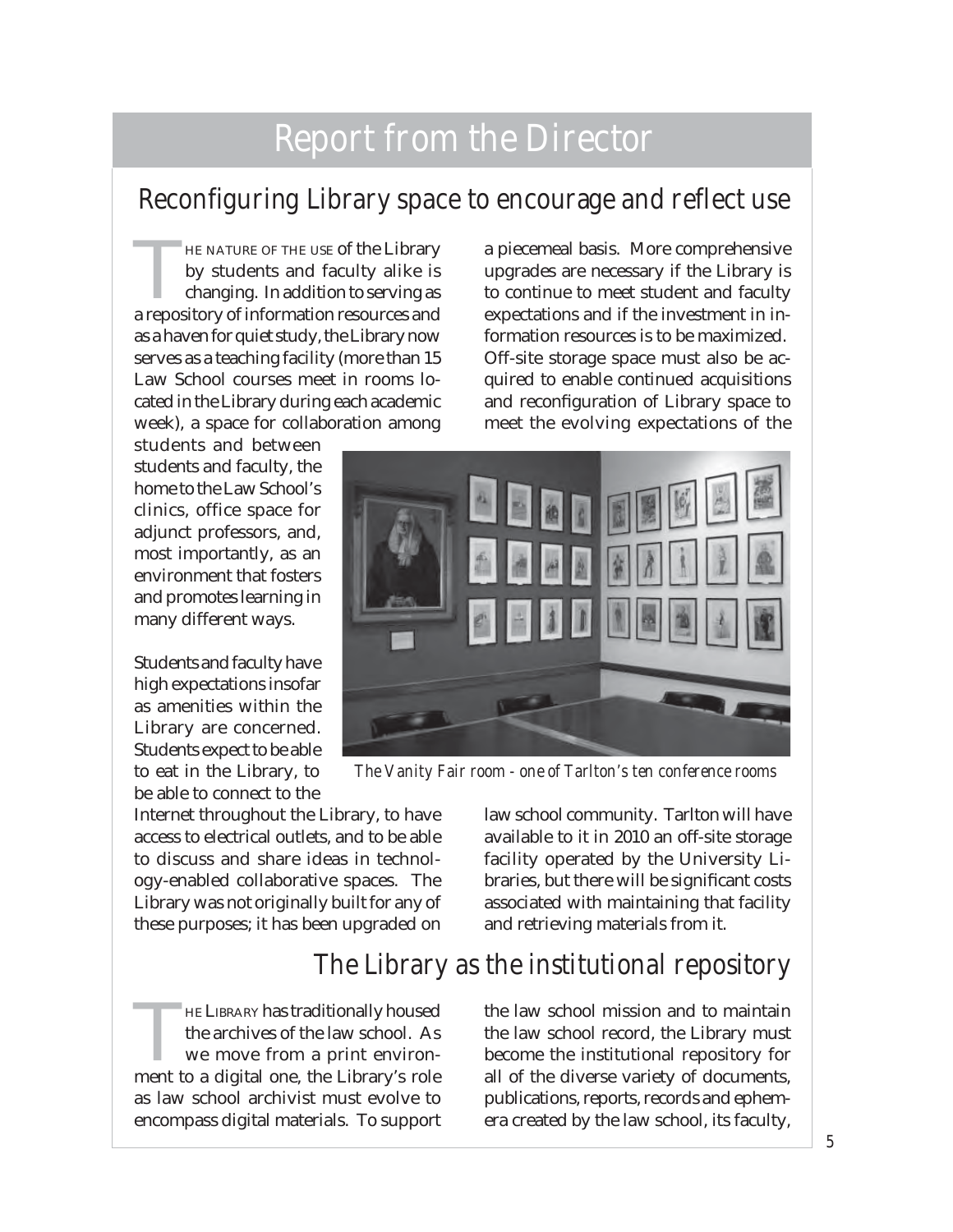staff and students. Development of such a

The repository's development will pro-

digital repository requires investment of significant amounts of funds – software must be purchased, metadata categories developed and applied to documents, search tools developed so that appropriate faculty and staff can access relevant information, and documents actu-



*An "Assault and Flattery" shirt from Rare Books' law school organization t-shirts collection*

vide additional opportunities for sharing law school information and knowledge across the University and with other academic communities. To the extent that a repository is not created and maintained, the law school loses a valuable opportunity to promote its scholarship, pre-

ally entered into the repository.

serve its legacy, and increase its impact.

#### The Library's special collections

HE LIBRARY has developed a number<br>of distinguished special collec-<br>tions. Those special collections<br>encourage scholarship among individuals of distinguished special collections. Those special collections encourage scholarship among individuals from very different disciplines, bring rec-

ognition to the Library, and, potentially, might serve as fundraising opportunities. As information moves from a print environment to a digital one, what will distinguish libraries will be, among other



*The Law in Popular Culture collection*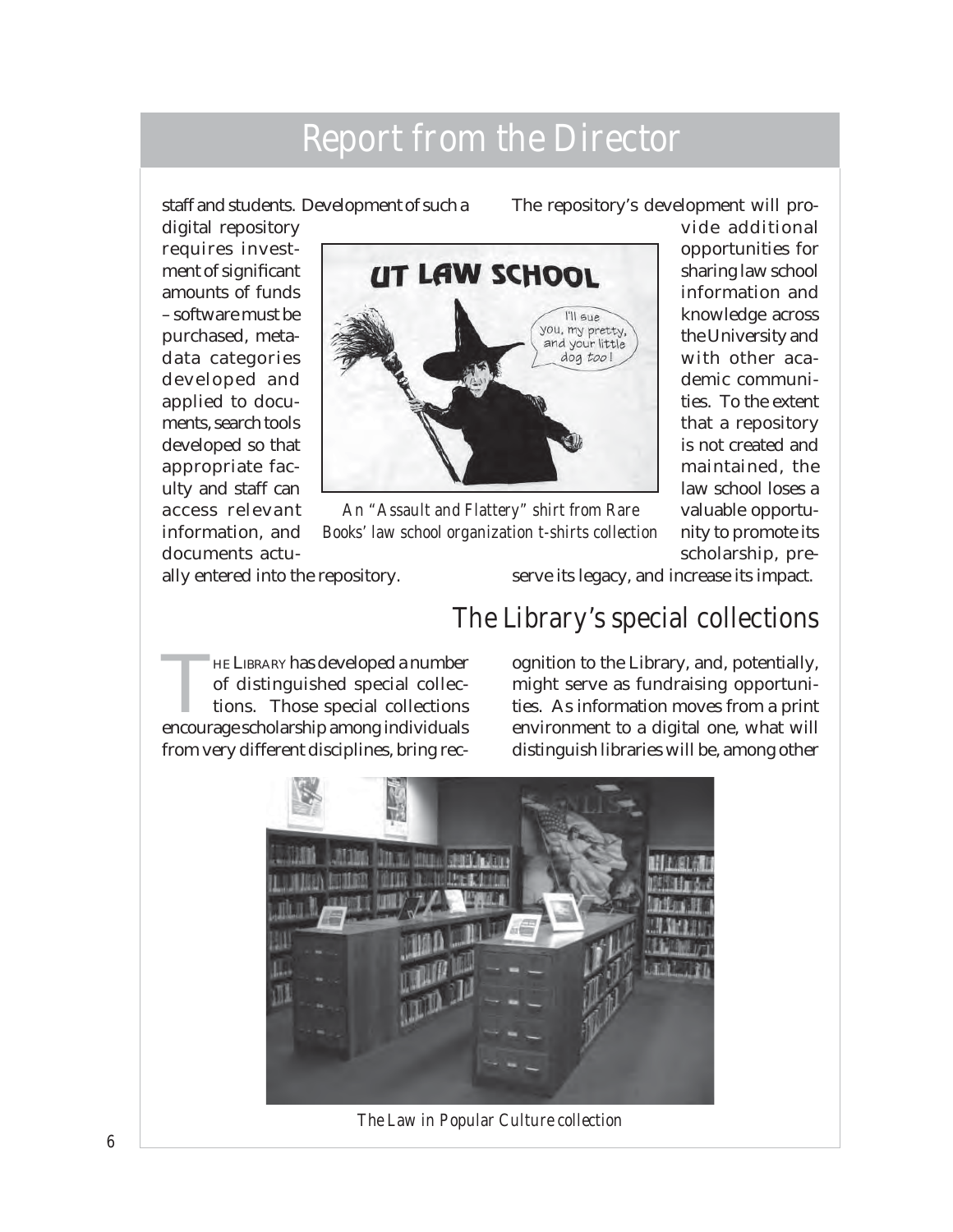things, their special collections. Tarlton's special collections are well-recognized. Its staff has special expertise that enables the development and maintenance of these collections. In order to maximize the investment in those special collections, the Library has, to the extent possible,

digitized some of these collections. To continue to expand the collections and to enable their accessibility among a wide audience, significant funds are required for digitization, collection development, processing, and publication.

#### The Library's role as a national archive

ARLTON, as the 7th largest academic law library in the country, the 2nd largest public academic law library, and the largest academic law library within the southern and southwestern part of the country, serves a national archival function. The Library engages in and is a leader of a number of con-

IN SUM, we look forward to continuing<br>to inspire and nurture the creative<br>and scholarly ambitions of the law<br>school community. The Library occupies N SUM, we look forward to continuing to inspire and nurture the creative and scholarly ambitions of the law a unique place in the law school – technology has enabled the Library's roles and

sortia and collaborative efforts to ensure the long-term safety, maintenance, and accessibility of law-related information. Its role as an important national archive requires significant expenditures in terms of acquisitions, processing, cataloguing, and storage.

contributions to the life of the law school to multiply. We intend to capitalize on these opportunities and continue the tradition of Tarlton to provide the highest levels of services and of collections.

**Roy M. Mersky** Harry M. Reasoner Regents Chair in Law and Director of Research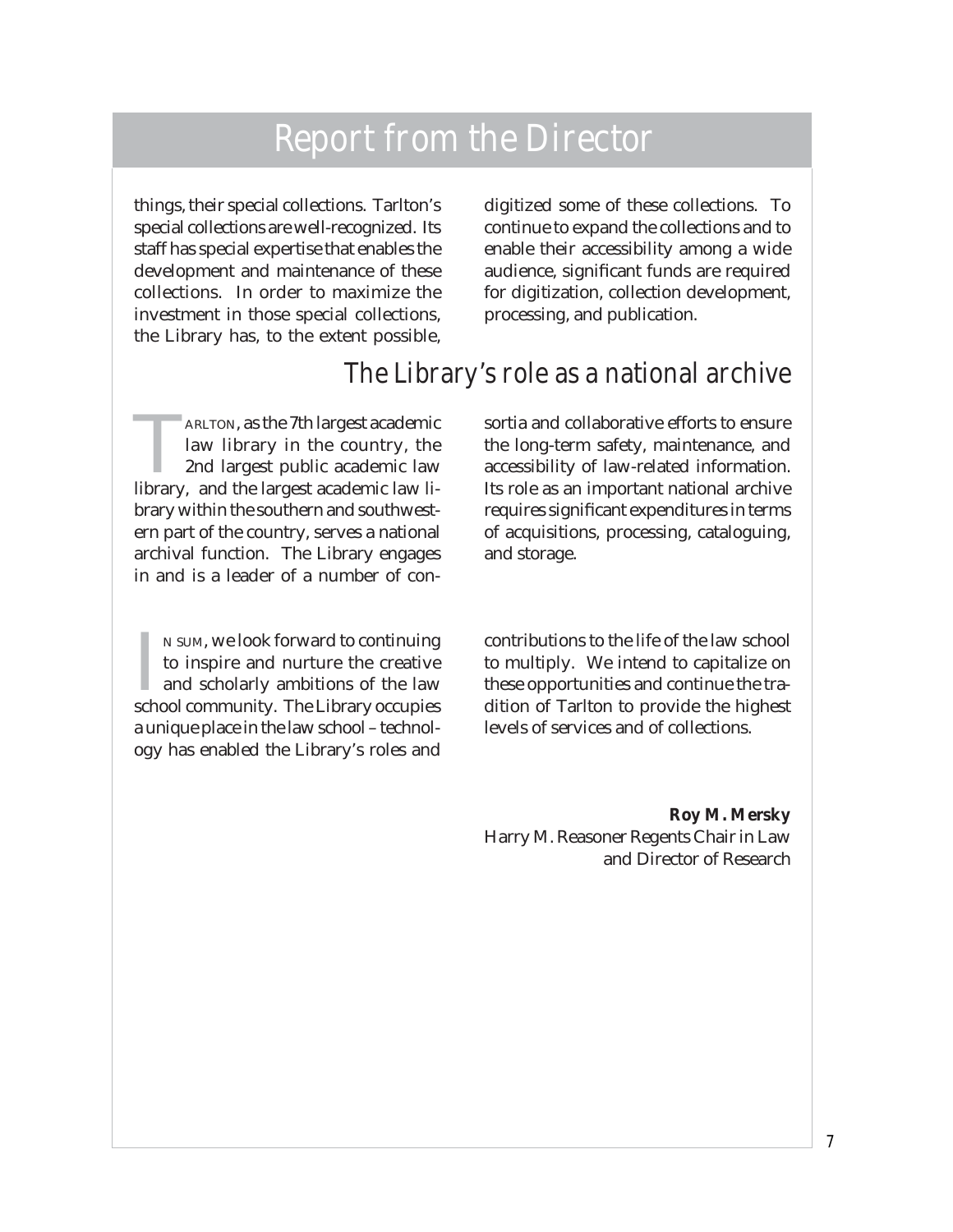#### **Instruction**

<span id="page-12-0"></span>AWYER LIBRARIANS engage in a num-<br>ber of teaching activities, both for-<br>mal and informal, within the law<br>school and among the greater University ber of teaching activities, both formal and informal, within the law school and among the greater University community.

In spring 2006, for the first time, first year students were allowed to take an elective, three-hour course focusing on brief writing, oral advocacy and legal research. The course was co-taught by lawyer librarians and legal writing instructors. Class size was limited to twenty students and four different sections of the course were offered. The small class size enabled intensive instruction in research methods and strategies and exposed students to a wide variety of legal (and non-legal) research tools.

Lawyer librarians also teach advanced courses in legal research methods to second and third year students. Advanced legal research courses are offered every semester and cover topics such as legal research in foreign and international materials, intellectual property research, research in tax resources, and Texas legal research. These advanced, one hour courses in legal research are often oversubscribed.

Professor Mersky, with the assistance of Jeanne Price, Kumar Percy and Jane O'Connell, also teaches two three-hour classes that are cross-listed in the law school and the University of Texas' graduate School of Information. These classes form the core of the School of Informa-



*Jane O'Connell teaching a summer legal research class*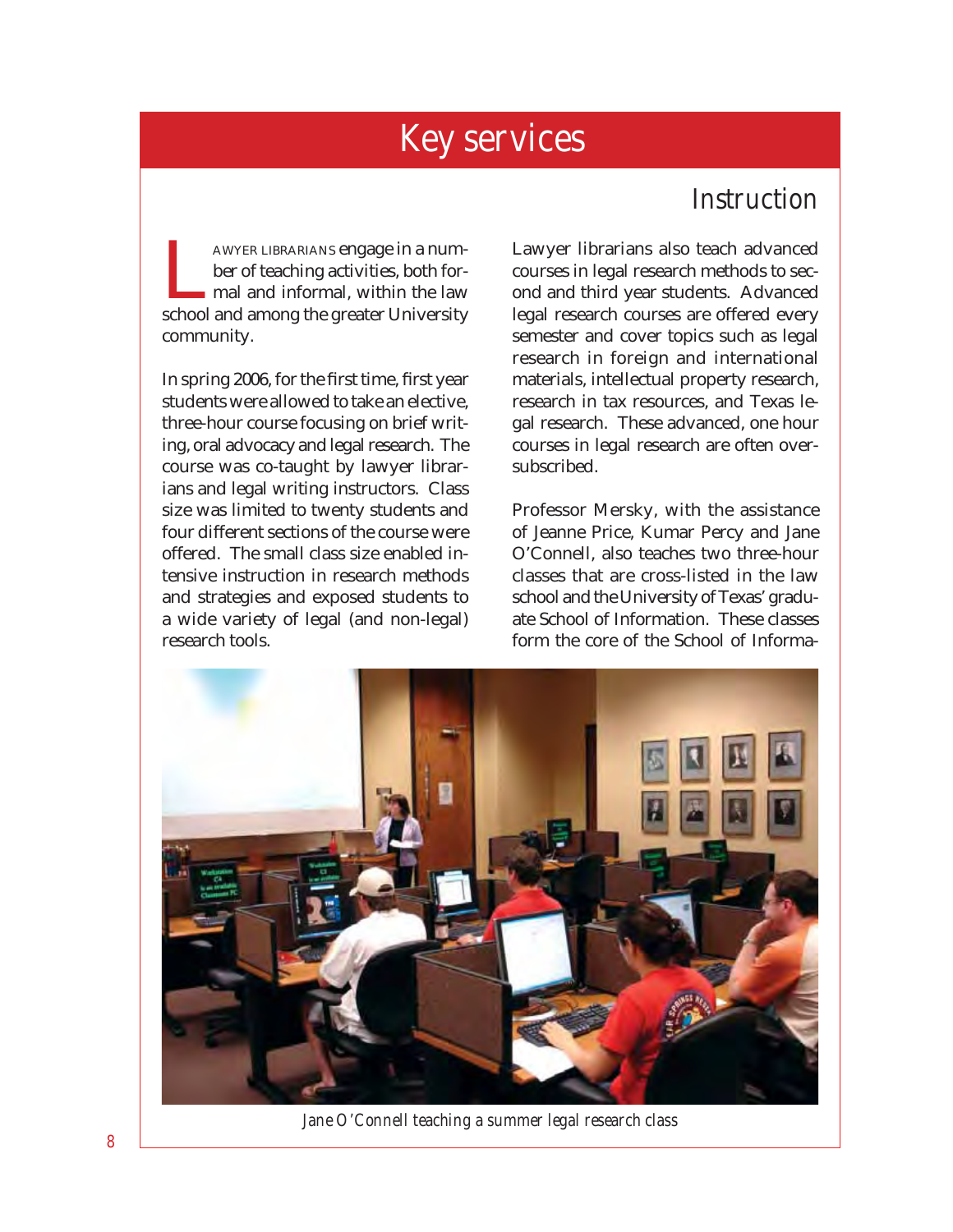

*Tarlton Fellows Molly Mackey and Melanie Oberlin*

tion's law librarianship program, which was ranked third in the nation in the 2006 U.S. News and World Report rankings. The two classes focus, respectively, on legal informatics and law librarianship and advanced methods and strategies in legal research.

As part of its collaboration with the UT School of Information and in order to provide opportunities for qualified students enrolled in the School of Information, the Library also supports and funds the Tarlton Fellowship. Tarlton Fellows, who already have their JD degrees and are enrolled in the UT School of Information, are employed in the public services department of the Library while they attend the School of Information. Fellows, who are awarded both a stipend and a significant reduction in tuition to the School of Information, are active members of the Library's public services professional staff and are expected to both contribute substantively to a variety of public services initiatives and to participate in the many responsibilities of an active public services department in a large and diverse law school.

Throughout the year, professional staff of the Library also engage in informal instruction within the law school and the greater University community. The Library supports LexisNexis and Westlaw training and encourages other vendors to provide in-Library instruction in specific databases and resources. Members of the Library's professional staff provide tours and present lectures for a variety of graduate and undergraduate courses. These classes and tours incorporate law-related resources, and Library staff members provide basic instruction in the use of the Library's print and online collections. This interaction with non-law faculty and students enables the Library's resources to be used by a wider audience and publicizes the availability and usefulness of the Library's collections.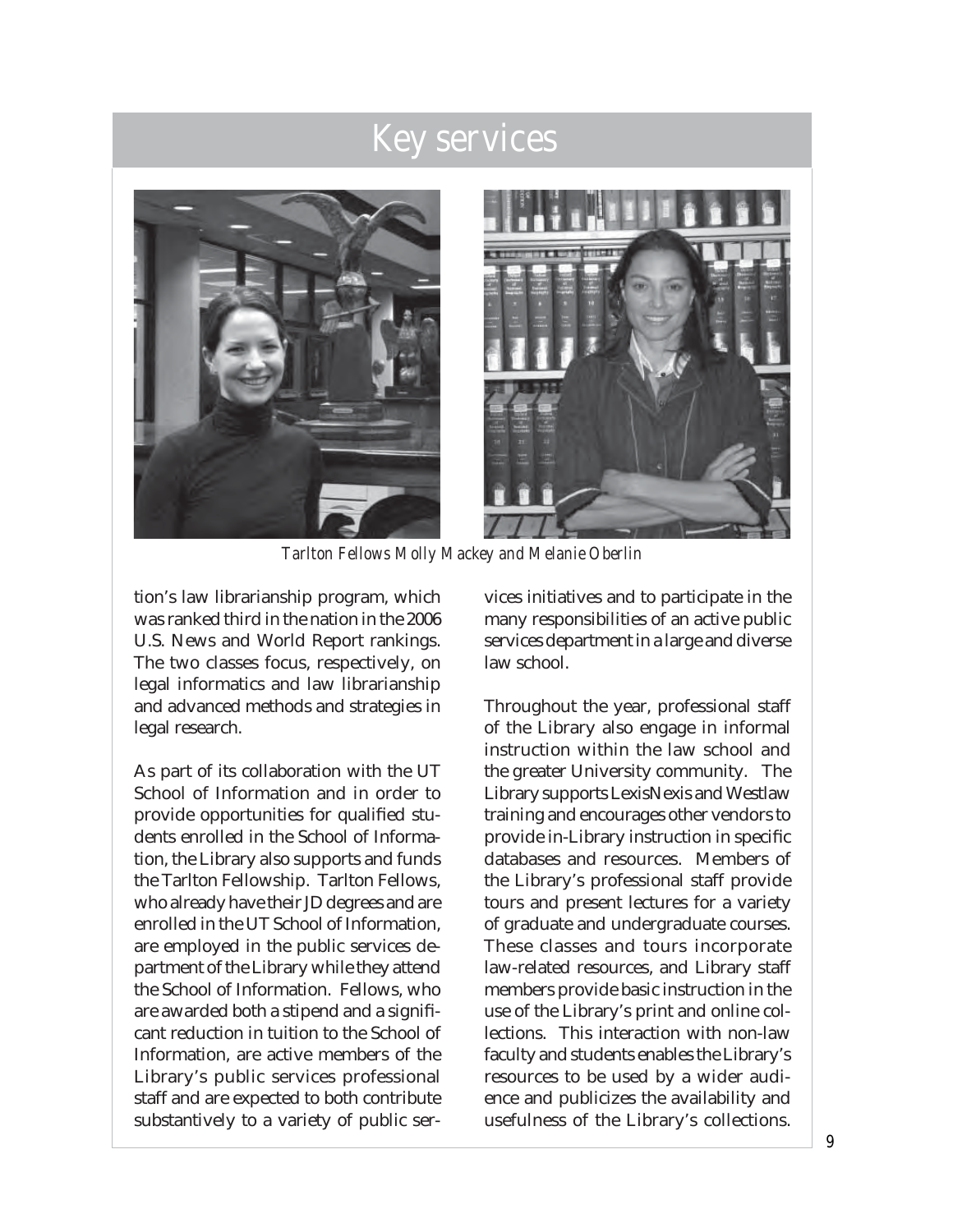Classes that have met in the Library and to which librarians have lectured include the Department of Kinesiology's sports law, Department of Radio, Television and Film's media and communication law, History Department's law and so-

THE TARLTON LAW LIBRARY has long had a tradition of publishing materials highlighting Texas legal history, the Library's special collections,

and important figures in the history of American and Texas jurisprudence. Continuing that tradition, the Library has recently published two oral histories that add to the Library's series of oral history interviews with important figures in Texas law: *Harry M. Reasoner: An Oral History Interview* and *Joseph D. Jamail, Jr. : An Oral History Interview*. The Reasoner oral history was awarded the 2006 American Association of Law Libraries Law Library Publication Award.

A number of additional oral history interviews (with, among others, Robert Dawson, Leon Lebowitz, and Hans Baade) have already been completed; publication of those interviews is expected within the next year.

Other recent Library publications include *Catalogues of Early American Law Libraries: The 1877 Sale Catalogue of Gustavus Schmidt's Library* and *Catalogues of Early*  ciety in early modern Europe, School of Social Work's social work and the law, College of Liberal Arts' gender and the law, School of Architecture's construction law, and School of Information's special libraries courses.

#### Publications

*American Law Libraries: The 1846 Auction Catalogue of Joseph Story's Library*. The Schmidt volume includes a facsimile reproduction of the original 1877 catalogue

> that incorporates extensive, detailed annotations by the executor of Gustavus Schmidt's estate, courtesy of the New Orleans Public Library. Schmidt established the first law journal in Louisiana and was one of the most successful lawyers in Louisiana history; he went on to found what has become the Tulane Law School. An essay included in the volume documents the transatlantic book traffic between Schmidt and his brother, Swedish Supreme Court justice Carl Chris-

tian Schmidt. The Joseph Story publication includes a facsimile reproduction of the original 1846 catalogue, courtesy of the Boston Public Library. Story was one of the great U.S. Supreme Court Justices of all time. "The auction catalogue reprinted here provides a window on Story's world, a window through which most legal historians have yet to peer," writes Michael Hoeflich in his introduction to the catalogue.



*Harry M. Reasoner's oral history interview*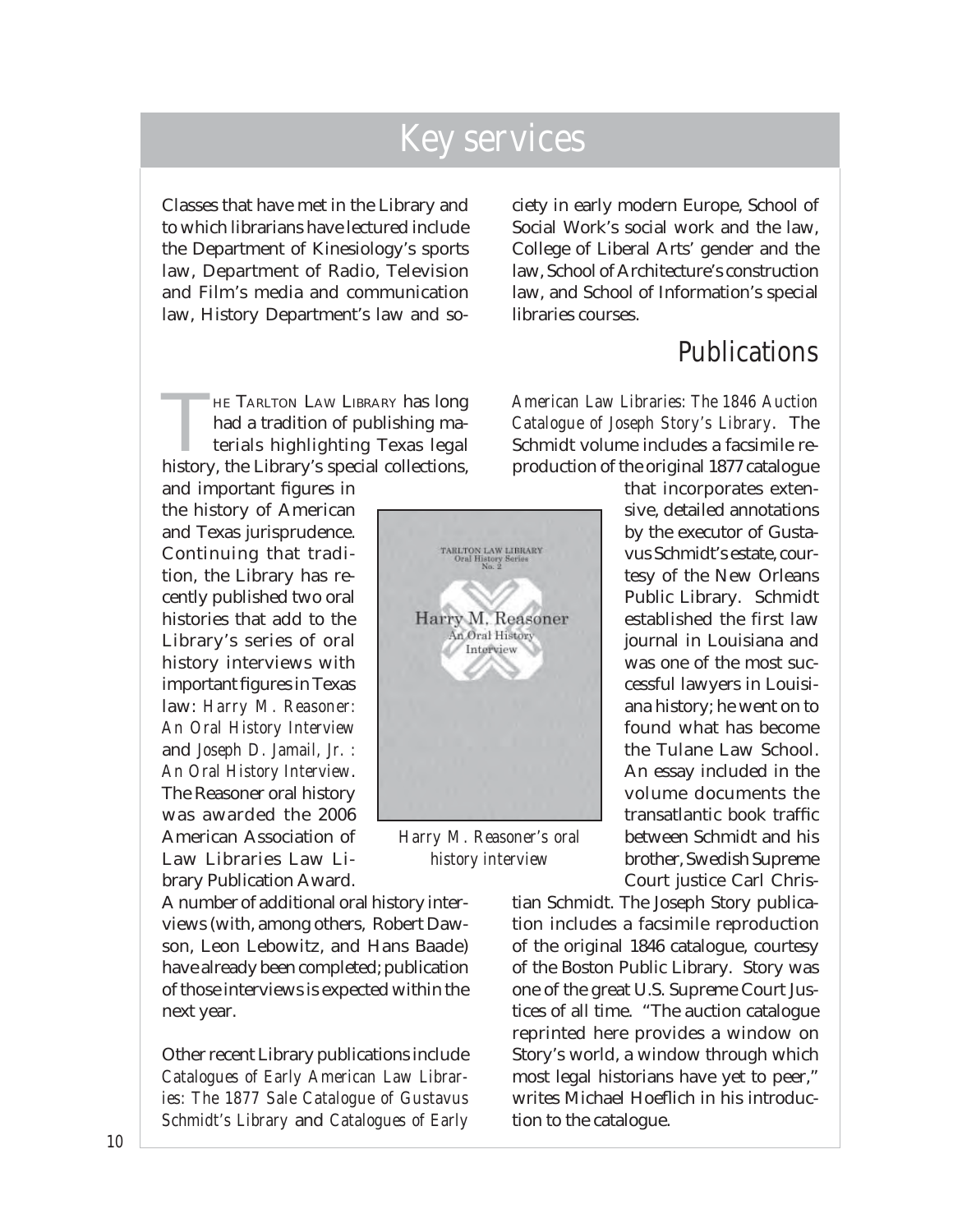#### Creation of new information resources

HE LIBRARY UNDERTAKES a number of digitization initiatives designed to share its resources with different interest groups, both within and outside of the University community.

*Current awareness services: Current Copyright Literature, Current Capital Punishment Literature, Current Domestic Violence Literature, Table of Contents Service*. In 2005, the Library inaugurated three web-based current awareness resources designed to help scholars and practitioners alike keep up-to-date with emerging scholarship in specific fields. The **Current Copyright Literature**, **Cur-**

**rent Capital Punishment Literature**, **Current Domestic Violence Literature** online resources (*http://tarlton.law. utexas.edu/vlibrary/ current.html*) provide information on every newly-published law review article in US periodical literature focusing on those three topics. In addition to bibliographic

information about the title, author, and publication, the Library also uploads an image of the first page of each article, enabling users to identify relevant articles. These web-based services are enabled with RSS newsreader feeds, allowing users around the world to be automatically notified when a new article on a particular topic is published.

Tarltons's **table of contents service** delivers daily information about the contents of newly published scholarship in over 750 periodicals received by the Library.

*UTopia projects: Texas Constitutions and Texas Jurists, the Papers of Justice Tom C. Clark, Law in Popular Culture, and Law in Mexico Before the Conquest.*  Many of Tarlton's collections are unique, and, as one of the nation's leading academic law libraries and the premier legal research institution in the south and southwest, Tarlton has an obligation to make its resources available to as wide an audience as possible and for as many



*The Texas Constitutions homepage*

diverse purposes as possible. Consequently, the Library continues to create online resources that highlight Tarlton's collections and provide access to unique and educational materials. The University's UTopia project (*http:// www.utopia.utexas. edu*), a gateway designed to open the

University's treasures to the public, has incorporated three of the Library's online resources, and has provided funds to create two additional resources.

The Library's **Texas Constitutions** and constitutional convention materials, **Law in Popular Culture**, **Law in Mexico Before the Conquest**, and **Papers of Justice Tom C. Clark** are already on the UTopia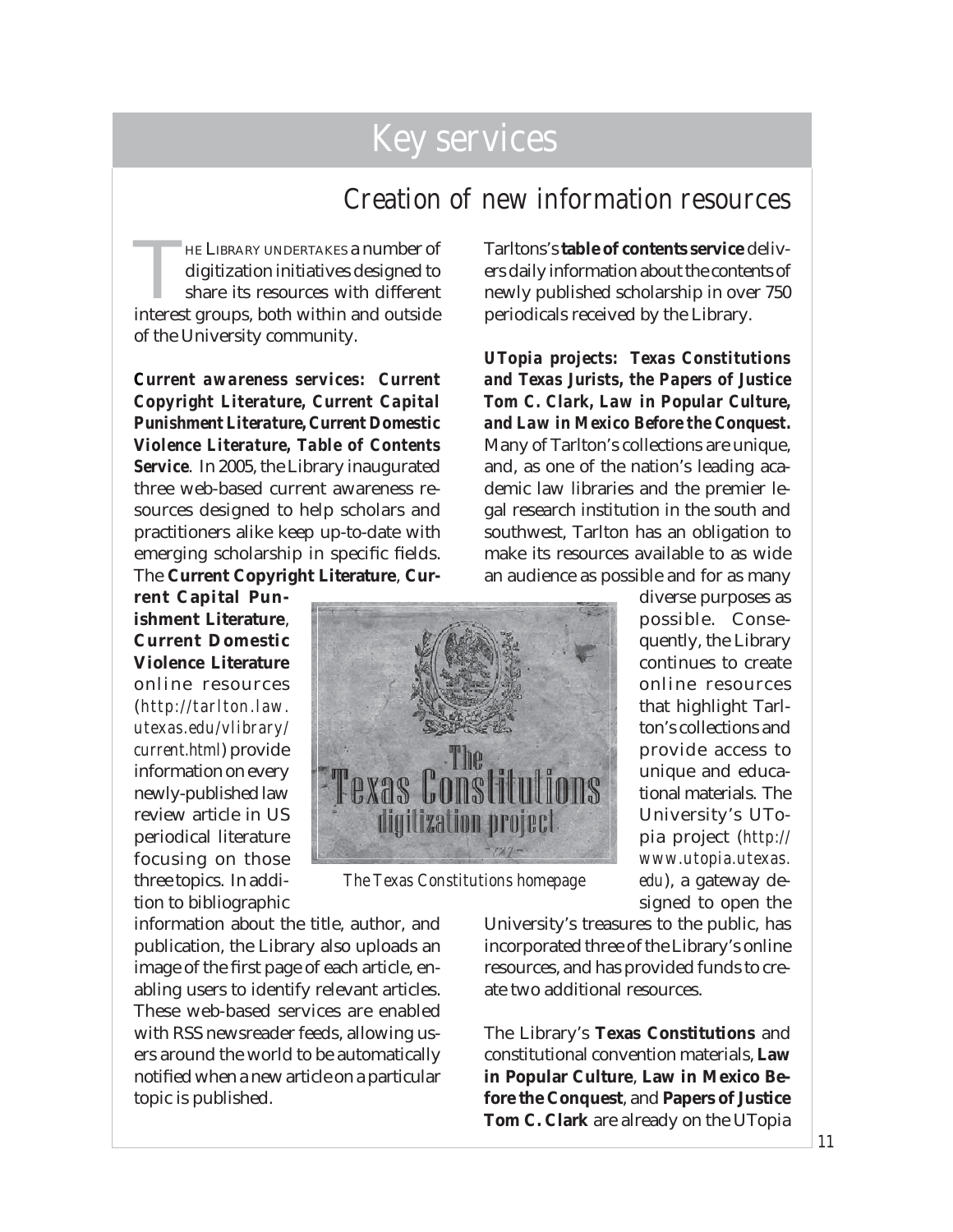site (as well as being accessible through the Library's own web pages). In 2006 the Library received its second UTopia grant, which will enable the Library to create a digital resource highlighting the contributions and service of the individuals who have served on the Texas Supreme Court and Texas Court of Criminal Appeals from those courts' inception through 1986.

This new resource will complement the Library's existing Texas Constitutions website by (i) including digitized portraits and photographs of the individuals who have served on the Texas Supreme Court and the Texas Court of Criminal Appeals,

(ii) describing the contributions of the individual justices to Texas jurisprudence and government in the context of the Texas Constitutions, and (iii) providing additional biographical materials relating to each of the justices. The Library envisions the Texas Constitutions and Texas jurists resources being the

first two components of a larger, more comprehensive online resource devoted to Texas legal history.

The **Papers of Justice Tom C. Clark** online resource (*http://utopia.utexas.edu/explore/ clark*) makes available documents from several of the major US Supreme Court cases of the 20th century. The website is a joint project of the Jamail Center for

Legal Research and the University's UTopia initiative, a digital gateway designed to open the University's knowledge, research, and information to the public. For each case, there is a brief introductory essay that explains its background and significance. Users may then choose from a list of the most significant documents, or they may browse all the documents. Also included are suggestions for further reading on each case, and a glossary of legal terms to help students understand the documents.

*The Virtual Library*. Tarlton's **Virtual Library** (*http://tarlton.law.utexas.edu/vlibrary*) is a gateway to the Library's unique ser-



*The UTopia homepage for Tarlton's online exhibit of Justice Clark's papers*

vices and resources, as well as to publicly available law-related information. The Virtual Library was developed (and continues to expand) so that individuals who may never have an opportunity to visit the Library in person can still access its resources and services online. Among the resources unique to Tarlton

and accessible through its Virtual Library are the Historical Texas Constitutions and Convention materials, the Law in Popular Culture, and *Hopwood v. UT* collections. The Virtual Library also features subjectand jurisdiction-specific research guides on topics as diverse as immigration law, the law of Mexico, the death penalty, and land use planning. The Virtual Library also includes links that highlight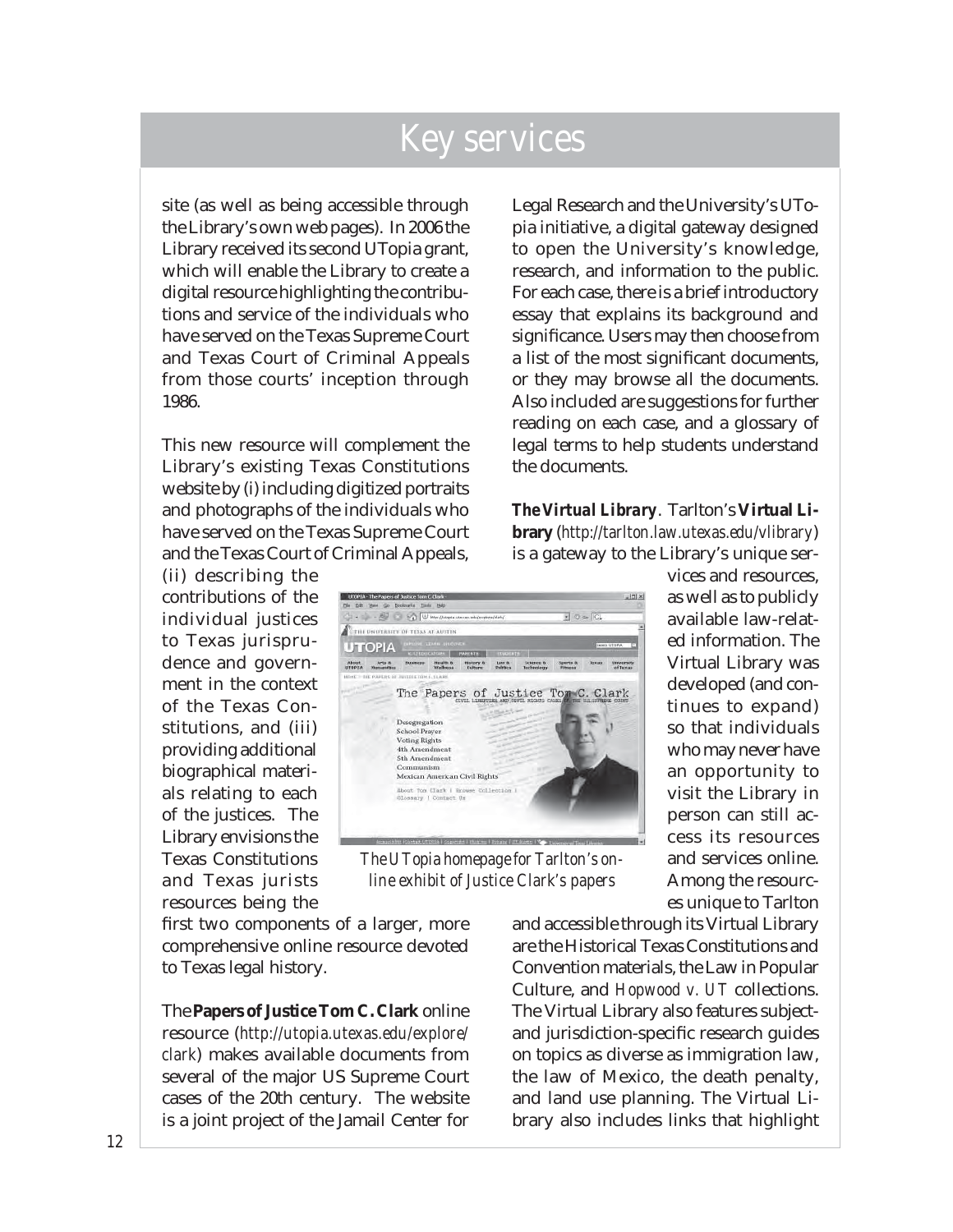law-related information available on the internet.

Anticipating the needs of legal scholars, the Library is also developing an online resource (*http://tarlton.law.utexas.edu/ vlibrary/online/data\_sets/index.html*) that provides information about **empirical data** useful in law-related areas. This new digital library supports the research of those members of the law faculty undertaking empirical scholarship. The resource provides links to data publicly and commercially available on a variety of different topics, including health, the judiciary, education, labor and employment, government, and business and corporate finance.

*The Law Dictionary Collection website* (*http://tarlton.law.utexas.edu/rare/dictsweb*). The Library has published online an annotated and illustrated catalogue of the outstanding collection of early law dictionaries in its rare books & special collections. The Library began to actively collect early law dictionaries in the 1980s, to support the Oxford Law Dictionary Project at the School of Law, and continued to collect them after the project ended. By the end of 2004 the collection contained about 200 law dictionaries. In the website, a page for each dictionary lists the editions owned by the Library, and usually includes images and a brief description. There is an index organized alphabetically by author, and another by legal system (American, English, Roman/Canon, etc.)

*Texas Legal History: A Survey of Oral History Resources* (*http://tarlton.law.utexas.edu/rare/law-relatedOH.html*). Tarlton's online survey of oral history resources is a selective guide that provides links to the many archives, museums, and lawrelated organizations in Texas that collect oral histories with lawyers, judges, legislators, and legal educators who have shaped Texas law. These institutions include Baylor University, Texas Tech, UT-El Paso, the University of North Texas, the Lyndon Baines Johnson Library, the Texas Bar Foundation, and the State Bar of Texas. There is also a section devoted to oral history publications, directories, and guides.

*Texas Archival Resources Online (TARO)* (*http://www.lib.utexas.edu/taro/browse/ browse\_law1.html*). TARO is an online portal, hosted by the University of Texas Libraries, which provides access to finding aids for manuscript collections across Texas. Participants include most of the major archival repositories in Texas, including the Texas State Archives, Texas A&M, Rice, University of Houston, Texas Tech, UT-San Antonio, SMU, and our sister repositories at UT-Austin (Harry Ransom Center, Benson, Center for American History, and Alexander Architectural Archive). Adrienne Sonder, Assistant Archivist, added finding aids for twenty-two of the manuscript collections at Tarlton, and continues to add more. Most recently, Adrienne added the finding aid for the Tom Clark Papers.

*Sources on Heman Sweatt and* **Sweatt v. Painter** (*http://tarlton.law.utexas.edu/ rare/sweatt.html*). Tarlton has also made available online a bibliography of archival sources, oral history interviews, and published works on the case of *Sweatt v. Painter* (339 U.S. 629), in which the US Supreme Court ordered the integration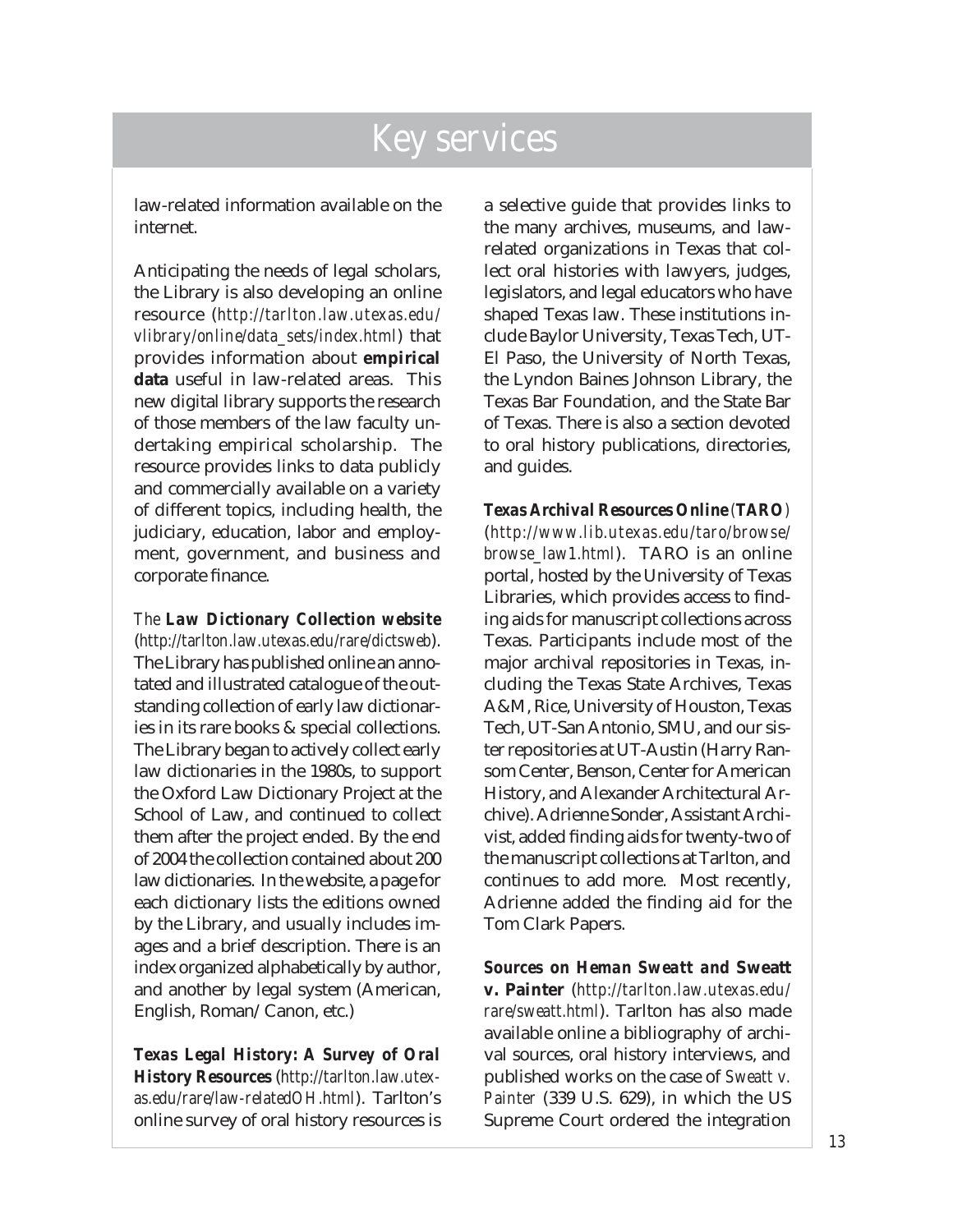of The University of Texas School of Law and struck down the system of "separate but equal" graduate school education, paving the way for the landmark decision of *Brown v. Board of Education* in 1954.

*Law in Popular Culture collection* (*http:// tarlton.law.utexas.edu/lpop*). The online guide to the Library's Law in Popular Culture col-

lection has long been a valuable resource to anyone interested in how popular media depicts the justice system and the attorneys who work within that system. LPOP's online resource provides the full-text of many narrative

works, selected commentary, and a comprehensive filmography that describes the feature films in the LPOP collection.

LPOP has recently added another component: **Mason and Assoc.: Small Screen Lawyer** (*http://tarlton.law.utexas.edu/lpop/ tv*). Fictional lawyer and reality courtroom programs have entertained America since the heyday of radio and the golden age of

television and they have both influenced and been influenced by public perceptions of justice and the legal process. The LPOP site now includes a chronological list of all television programs which have featured a lawyer as a central character, annotated alphabetical lists of fictional lawyers and reality courtroom programs, a list of awards won by those programs,

> a bibliography, and a timeline of television history.

In addition, with the cooperation of the editors of *The Legal Studies Forum*, Tarlton has begun to include lawyer/ poets on the legal narrative e-texts page within LPOP. The juxtaposition of lawyer and poet

may seem incongruous, but, historically, a great many well-known lawyers were also published poets and the attraction for wordsmithing continues today. The last few issues of LSF have been devoted to the work of lawyers who are also poets and are available at *http://tarlton.law.utexas. edu/lpop/etext*, under the new subdivision 'poetry.'

#### Outreach - development of constituencies and audiences within and outside of the institution

FORD UBLIC UNIVERSITIES increasingly see a<br>need to broaden their constituencies and to develop relationships<br>with other academic institutions and with need to broaden their constituencies and to develop relationships with other academic institutions and with communities outside academia. Librar-

ies are often one vehicle for expanding interactions between the institution and other communities. The Law Library is no exception. By participating in University-wide programs (e.g., ExploreUT,



*Mason & Assoc. home page*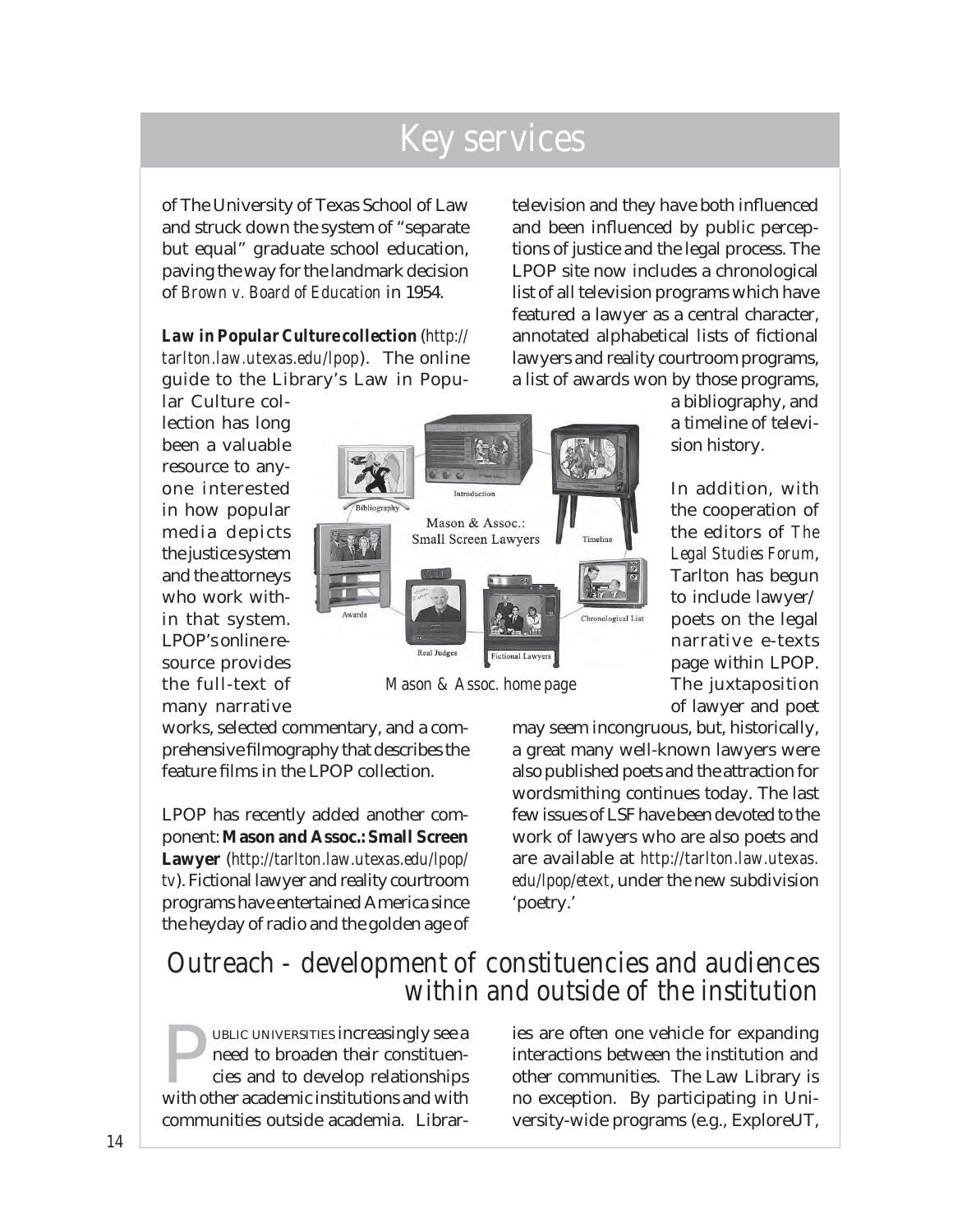UTopia), collaborating with other departments on campus to coordinate resource purchases, fostering interaction among departments through sharing of resources and instructional programs, acquiring resources, when possible, on terms that allow use by the entire University community, and digitizing unique resources and making them available to the general public, the Law Library expands the reach of the law school and the University and enhances the prestige and recognition of the law school within the University and outside of it.



*Tarlton reference staff - (standing) Kumar Percy, Jane O'Connell, Jeanne Price, Mark Holman, (seated) Melanie Oberlin, Tobe Liebert, and Molly Mackey*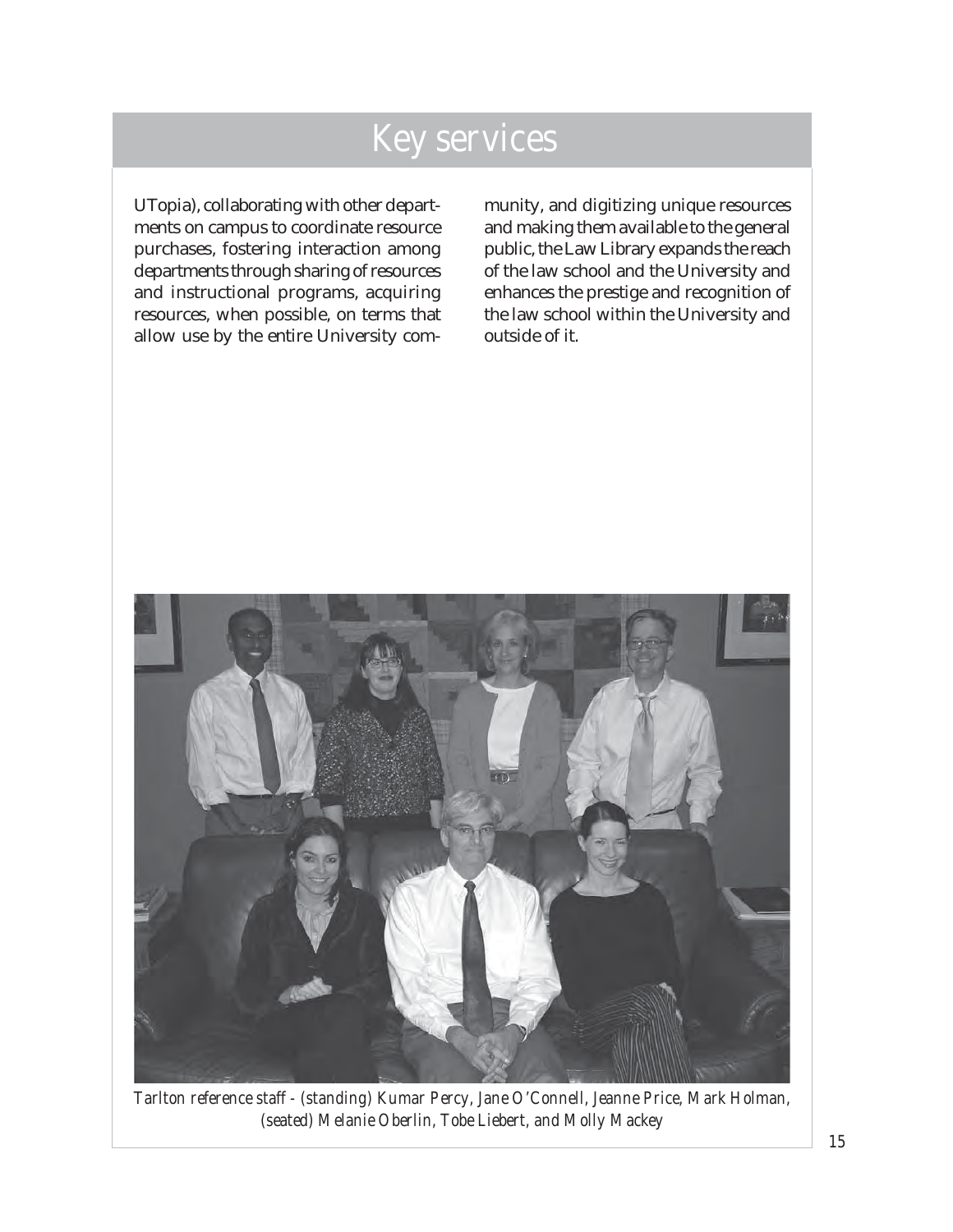<span id="page-20-0"></span>THE LIBRARY CONTINUES to expand its collections in different dimensions, enhancing its foreign and international holdings and special collections, as well as its interdisciplinary materials. Acquisitions are made with the goal of increasing access and ease of use; online resources necessarily occupy an increasingly important part of the Library's acquisitions budget. The Library works with the University Libraries to ensure

**HE RARE BOOKS & Special Collec**tions department acquired several significant manuscript collections, including the papers of Charles Alan Wright, a longtime faculty member at the Law School who served as President Richard Nixon's attorney in the Watergate tapes litigation; the papers of Harold J. ("Tex") Lezar, speechwriter for President Richard Nixon during the Watergate era; a scrapbook created by Ervine York, first law clerk for the U.S. Supreme Court; and the papers of Rose Spector, the first woman to serve on the Texas Supreme Court.

With the help of several generous donors, the priority collecting areas in the Rare Book Collection experienced major growth in the past four years.

The Law Dictionary Collection grew by 65 titles. Nine of these were editions of the *Vocabularius Utriusque Iuris*, the most popular dictionary of Roman and canon law in the Renaissance, and include what is now our oldest book (Strasbourg 1476, acquired with a gift from Joseph D. Jamail), another incunable edition (Venice 1483, that the law school community has access to a wide variety of resources, and takes advantage of the purchasing power of the University to ensure that acquisitions and subscriptions are undertaken on the most favorable terms for the Library.

The Library's most significant recent acquisitions include online resources, foreign materials, and special collections.

#### Rare Books & Special Collections



*Cover of Ervine York's scrapbook*

acquired with support from Chauncey D. Leake, Jr.), and a previously unknown edition (Milan 1509, acquired with gifts from Andrea De Los Santos, Dave Fuller, Steven K. George, Farley Katz, R. Bruce & Margaret M. Meyer, John M. & Kathleen L. Rindt, and Dan & Kristi Williams). With the purchase of the 1736 and 1743 editions of Giles Jacob's *New Law-Dictionary*, we now own all 15 editions. Other notable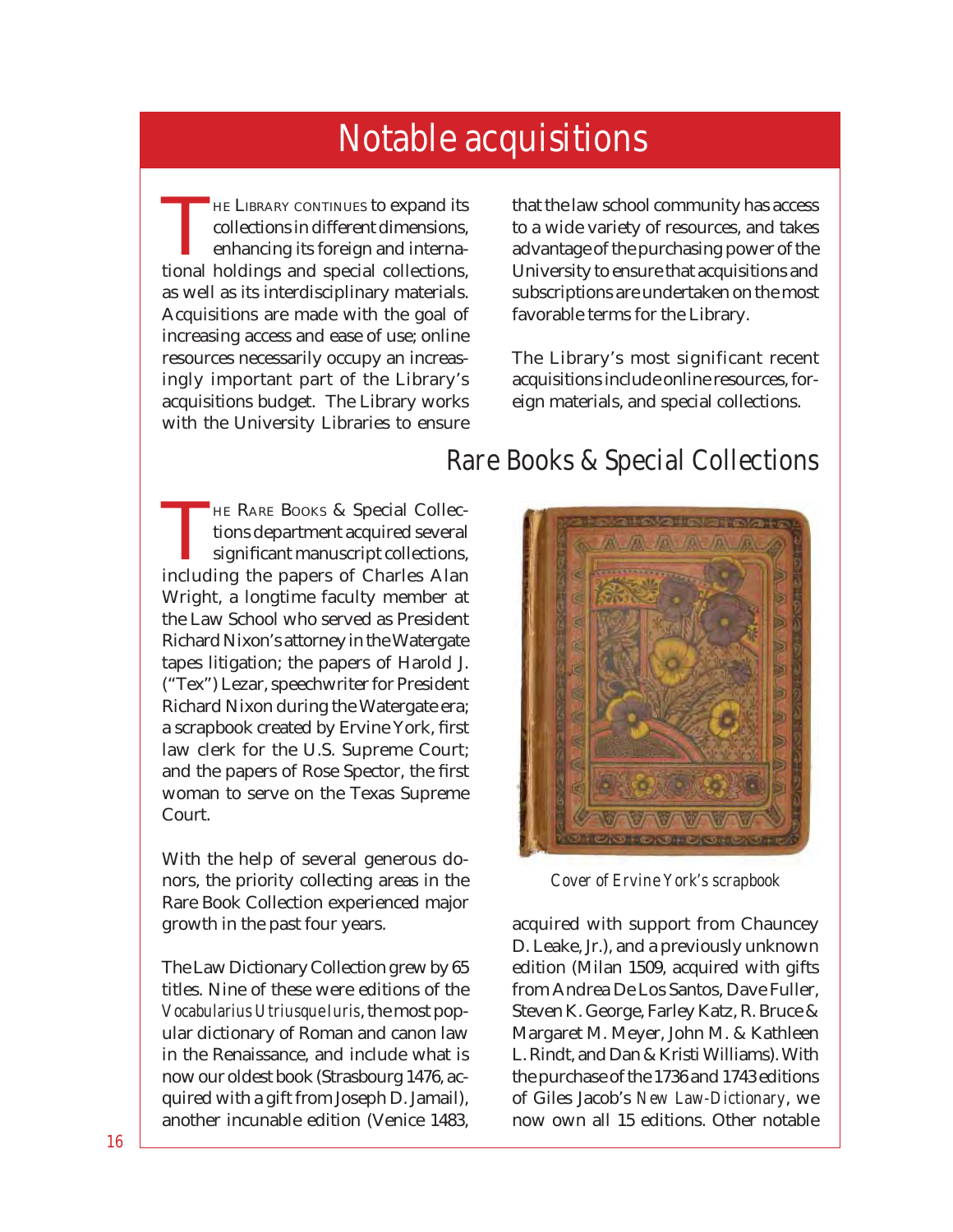dictionaries include the first edition of *Black's Law Dictionary* (1891; gift of Bryan A. Garner in honor of Professor Roy M. Mersky), the *Dictionariolum iuris ciuilis* (Lyons 1552; acquired with a grant from the Rachael & Ben Vaughan Foundation; the only copy in a US library), an English-Hindustani commercial law glossary (Calcutta 1858), and dictionaries of English law, American law, Scots law, French law, Mexican law, Peruvian law, Roman law, canon law, commercial law, and legal abbreviations, printed on four continents and during four centuries.

The Law Library's collection of the works of the English jurist and antiquary John Selden is now possibly the most complete Seldeniana collection in

existence. A total of 35 titles were added during 2002-2006, including eight editions of his classic *Table-Talk*, the first edition of his international law classic *Mare Clausum*, four editions of *De Dis Syris Syntagmata*  (on Syrian mythology), several works on biblical Hebrew law, and various works on English legal history.

The Law-Related Fine Press Collection, a unique collection, grew by 148 titles in the same period. Several of these were gifts by Chauncey D. Leake, Jr. (UT Law Class of 1955) from his outstanding private collection of fine press books, or were funded by gifts from Mr. Leake and others. Several of these titles also form part of the Mildred A. O'Donohoe Collection of Williston Fish's *Last Will*. With the generous support of the Estate



*Professor Roy M. Mersky, Chauncey D. Leake, Jr., and Michael Widener,* on the occasion of Mr. Leake's donation of two fine press books to Tarlton's special collections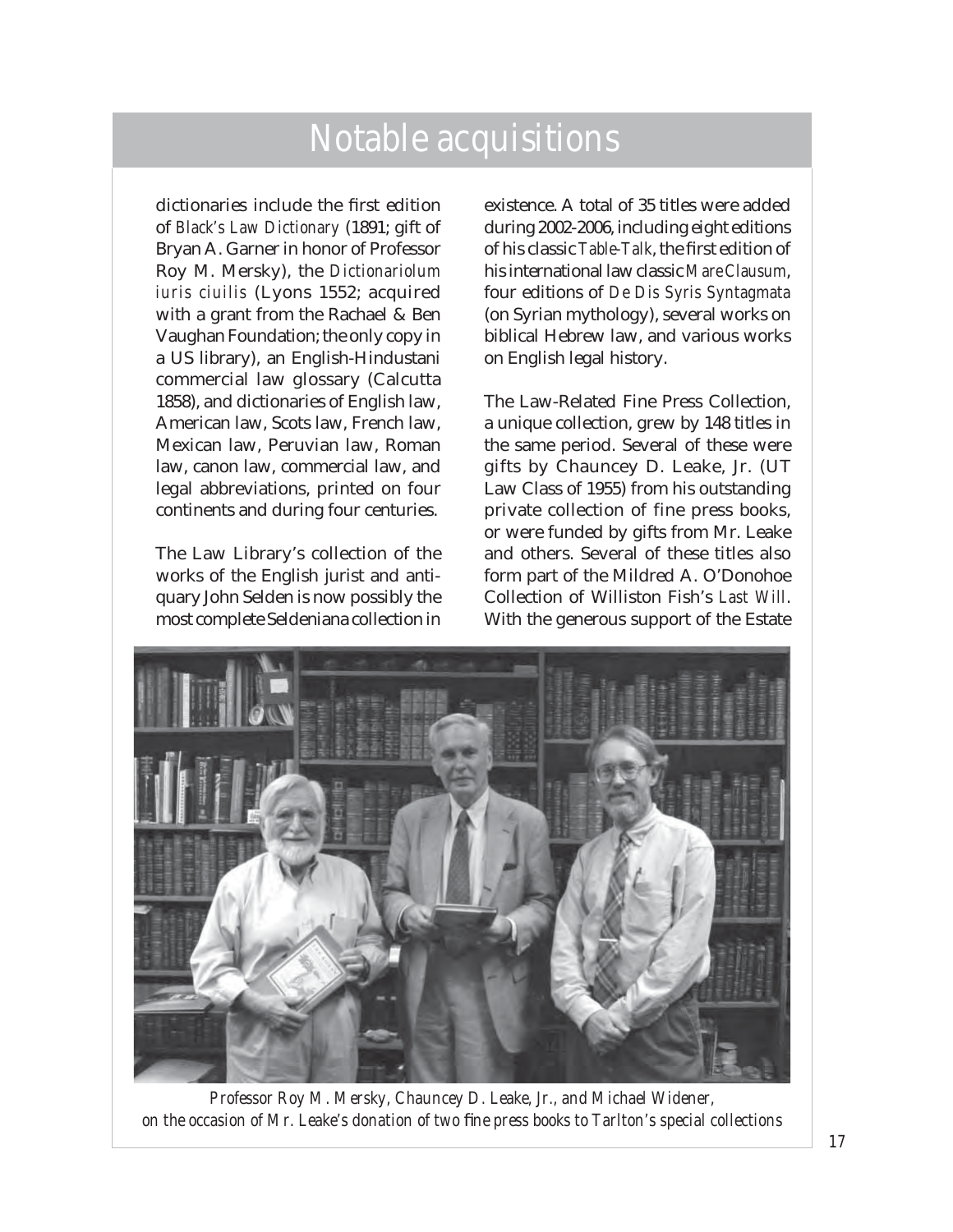of Mildred A. O'Donohoe, 28 editions of this classic mock will were acquired during 2002-2006.

The Law Library inaugurated a new collection with the purchase of a private collection of 76 state constitutional convention journals from the 19th and 20th centuries. The Law Library has since acquired a number of additional journals to fill gaps in the collection. These journals are valuable for both scholarship and appellate practice, and are mostly unavailable online.

The pace of notable acquisitions during 2002-2006 would not have been possible without the generous support of those who contributed to the Rare Book Excellence Fund: Carl Abramson (UT Law '54), Harold I. Boucher, Robert H. Caldwell Jr. (UT Law '48), Professor Paul D. Carrington, Andrea De Los Santos, Dr. I. Henry Edmunds & Martha Mel Stumberg Edmunds, Lucette Stumberg Flanagan, Dave Fuller, Bryan A. Garner (UT Law '84), Pan Garner, Joseph D. Jamail (UT Law '53), Steven K. George, Farley Katz, Paul Kirton (UT Law '56), Jack Little (UT Law '57), Chauncey D. Leake Jr. (UT Law '55), the Hon. Frank Maloney (UT Law '54), Neilyn Maloney (UT Law '67), Beverly Manne, R. Bruce & Margaret M. Meyer, Richer Randall (UT Law '53), John M. & Kathleen L. Rindt, the family of Judge Benjamin Dudley Tarlton, and Dan & Kristi Williams.

#### Law in Popular Culture collection

EGINNING IN 2001, the Library began to collect DVD feature films. Since 2002, as the demise of VHS tapes seemed to be at hand, all video purchases have been in DVD format only. Tarlton purchases not only new DVD titles; VHS tapes are replaced as the DVD becomes available. The Library now owns 368 titles on DVD, bringing the total of feature films and television series to 800. Surprisingly, *Sex and the City* is not the most popular

OLLECTION DEVELOPMENT in foreign and international law are continued as actively as possible given the constraints of rising prices and a limited book budget. Collection development focused on several significant subject areas and jurisdictions. In international

check-out; *The Godfather*, *Bridget Jones' Diary*, and *Best in Show* are at the top. Additionally, with the increasing popularity and affordability of documentaries, we have begun to add those which have lawrelated subjects, such as *The Corporation*, *Super Size Me*, *McLibel*, and *Enron - The Smartest Guys in the Room*. The LPOP book collection has grown to over 4,000 volumes and there seems to be no lessening in readers' appetite for legal thrillers.

#### Foreign and International Law

law, these include the law of war and international humanitarian law, international criminal law, and international human rights protection. Additional areas of attention were international dispute settlement, including international tribunals, international environmental law,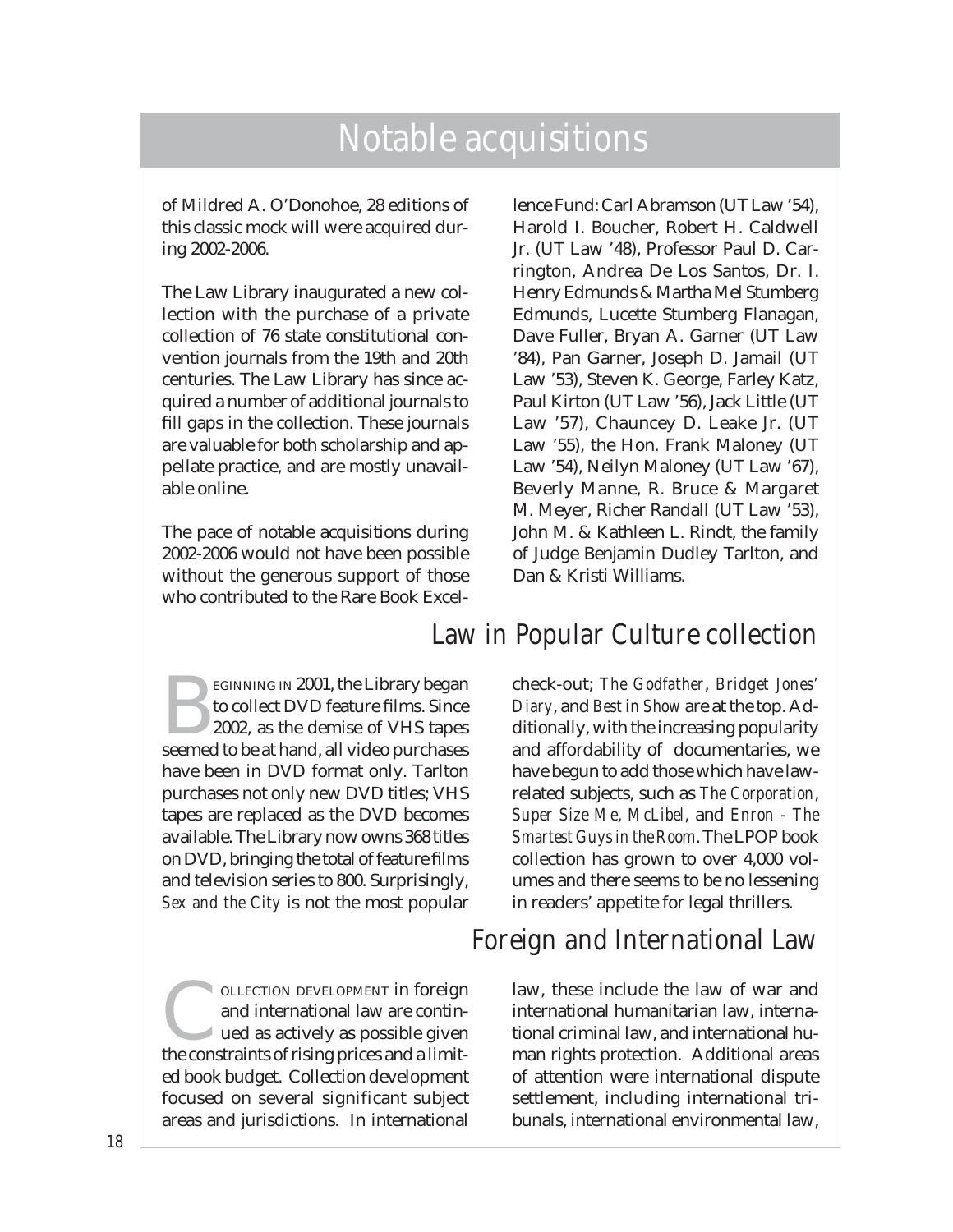and international labor rights. These are only examples, as the goal of collecting in international law is to cover all major subject areas in the field.

In foreign law, several jurisdictions in which the Law Library has traditionally held strong collections continued to be the focus of collection development. These jurisdictions include England and other UK jurisdictions, other common-law ju-

HE LIBRARY CONTINUES to purchase online resources that provide convenient access to historical and current materials. Among the most significant acquisitions are the following:

*Making of Modern Law* – a digital, fully searchable online archive of 22,000 legal treatises published in the United States and Great Britain between 1800 and 1926.

*United States Supreme Court Records and Briefs* – nearly 11 million pages of records and briefs from over 150,000 cases brought before the US Supreme Court in the period 1832-1978. This resource provides full-text search capabilities to more than 350,000 documents, including appellants' and appellees' briefs, oral transcripts, and petitions for writ of certiorari.

**NOV** 23, 195 ne met Supreme Court of the United States October Term, 1952  $N_{\rm B}$   $\approx$  1 OLIVEN BROWN, MNS, RICHARD LAWTON, MRS, SADIE EMMANITEL, et al., Appellent, 96 BOARD OF BILICATION OF TOPEKA, SILAWNEE BRIEF ON BENALF OF<br>AMERICAN CIVIL LIBERTES UNION<br>AMERICAN ETHICAL UNION<br>AND AMERICAN JEWISH COMMITTEE<br>ANTI-DEFAMATION LEAGUE OF EYAL ETHITH<br>JAPANESE AMERICAN CITIZERS LEAGUE DRITARIAN FELLOWSHIP FOR SOCIAL JUSTICE FROWIN J. LORAS.<br>ARNOLD FORTITAN.<br>V. ARTHUR CARTHELD HAYS.<br>FRANK E. KARTLERK.<br>Of the New York Bat. LEONARD HAAS,<br>of the Georgia Bar, SARGRO King,<br>SARGRO King,<br>of the California Bat, WALDO B WEYNINGE.<br>of the Kennet Bar. Attorneys for Amia Carter. **CELENCE** re York Bar MA 2004, 04 baranting at, our sine 12-ya. 1-5402.

*The ACLU's amicus brief filed in* Brown v. Board of Education *(United States Supreme Court Records and Briefs)*

risdictions such as Australia and Canada, significant West European jurisdictions such as Germany and France, and significant Latin American jurisdictions such as Mexico, Argentina, Brazil and Chile. In sum, collection development in foreign and international law continued to have the high priority that the Law Library has traditionally assigned to it, and which in an increasingly globalizing world, is becoming even more important.

#### Online resources

*CCH business, fi nance, tax, and accounting networks* – primary and secondary authority and current awareness materials in the areas of business, securities, estate planning, trade, tax, and accounting.

> *Hein Online* – an online collection of the full text, beginning with the first issue published, of hundreds of American legal periodicals.

> *Index to Legal Periodicals* – current and retrospective - abstracts and citations and, in some cases, full text, of articles from hundreds of legal periodicals and Englishlanguage books published after 1918.

> *LLMC Digital* – page images of thousand of volumes of legal and historical materials generated by the federal government beginning in 1789.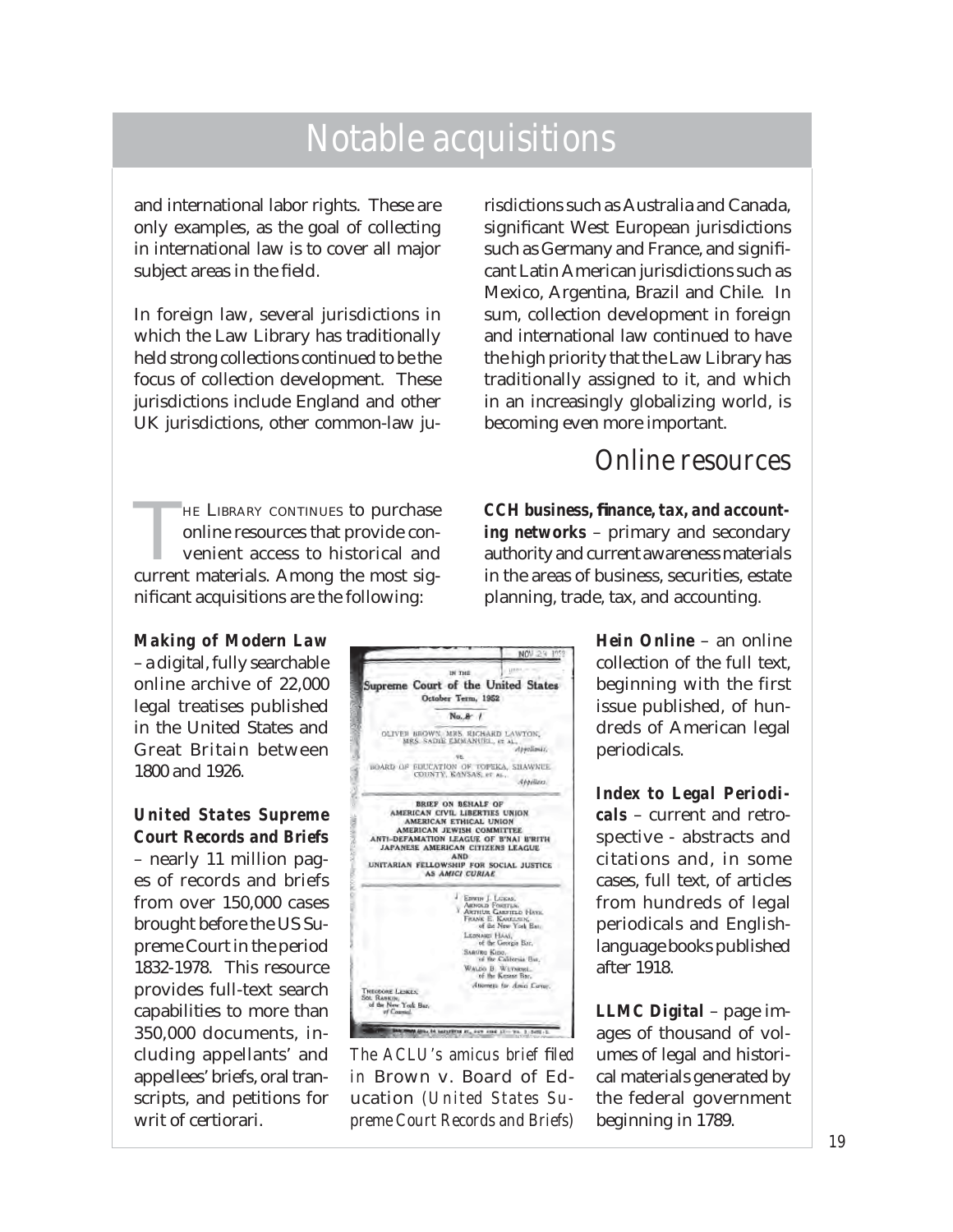#### Core collection

HE LIBRARY's core print collections<br>
continue to grow, although at<br>
a pace that is slower than ideal<br>
because of budget considerations. It is continue to grow, although at a pace that is slower than ideal because of budget considerations. It is essential to acknowledge the steep increase in prices across-the-board for legal publications. The following data from the AALL Price Index for Legal Publications, 2nd edition, is crucial to understanding the Library's current budget situation:

*Price increases in selected categories of legal publications (percentage increase between 1998 and 2004):*

| • Periodicals (academic)   | 124% |
|----------------------------|------|
| • Periodicals (commercial) | 163% |
| • Court reporters          | 224% |
| • Digests                  | 240% |
| • Statutory codes          | 173% |
| • Supplemented treatises   | 149% |

Complicating this situation further is the rapid increase in the availability of law-related online resources. Difficult questions have arisen as to how to allocate our budget between print and online purchases. We recognize that for most of our users, online access represents the most desirable format. One positive side to the rise of online resources is that the Library has been able to decrease the number of copies of certain print publications (e.g., law journals) because online access has greatly reduced demand for the print volumes. While this does not offset the steep inflation in book prices, it has helped us cope with our tight budget.

*General US law* - The Library is committed to continue to collect the traditional items which support the curricular and teaching needs of the law faculty. We



**Tarlton's fifth floor houses Texas Reports**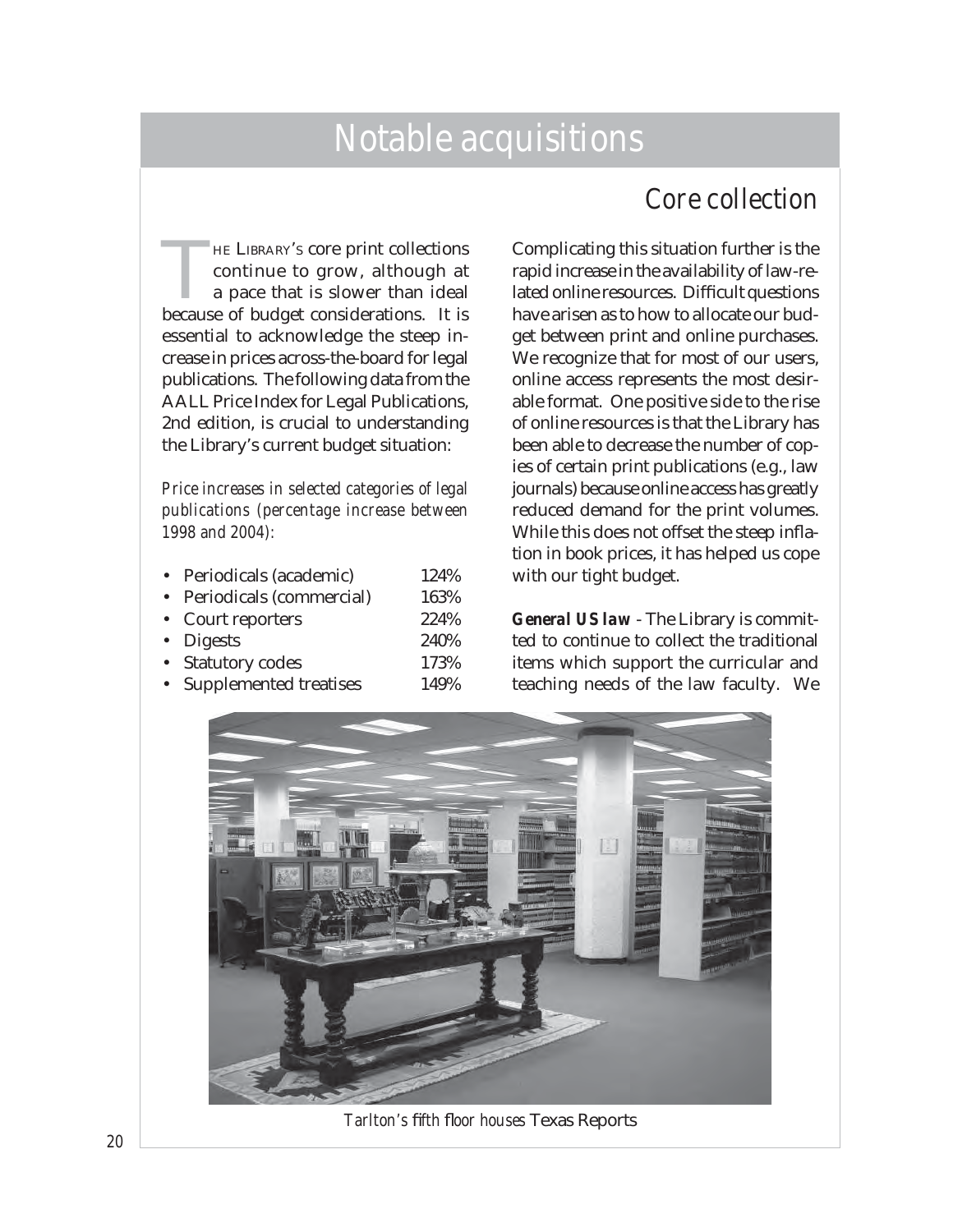purchase significant treatises, legal periodicals, form books and primary material such as case reporters, statutes and regulations. In response to budgetary considerations, however, we have had to cut back in some areas. For example, we no longer automatically purchase casebooks, but only do so after a specific request from a professor. We have also had to purchase treatises much more selectively, as the prices for even single-volume treatises often can be in the \$200-\$300 range.

*Texas law* – The Library continues to purchase all significant titles related to Texas law. This includes treatises, practice guides, form books, as well as primary material such as statutes, case reporters and regulations. The main growth area in Texas legal publications is practitioner-

oriented materials such as the O'Connors publications. The Library has standing orders for materials of this type and will continue to collect them intensively because of the high usage of such items.

*Reference collection* – The Library maintains its collection of reference material, keeping up subscriptions to basic items such as legal encyclopedias, directories, and dictionaries. This is not an area with a great deal of new titles on the market and so the Library is able to sustain this collection at the present time.

In summary, the Library core collections in US law continue to be strong, but face erosion if our materials budget does not keep pace with the steady inflation in the cost of legal publications.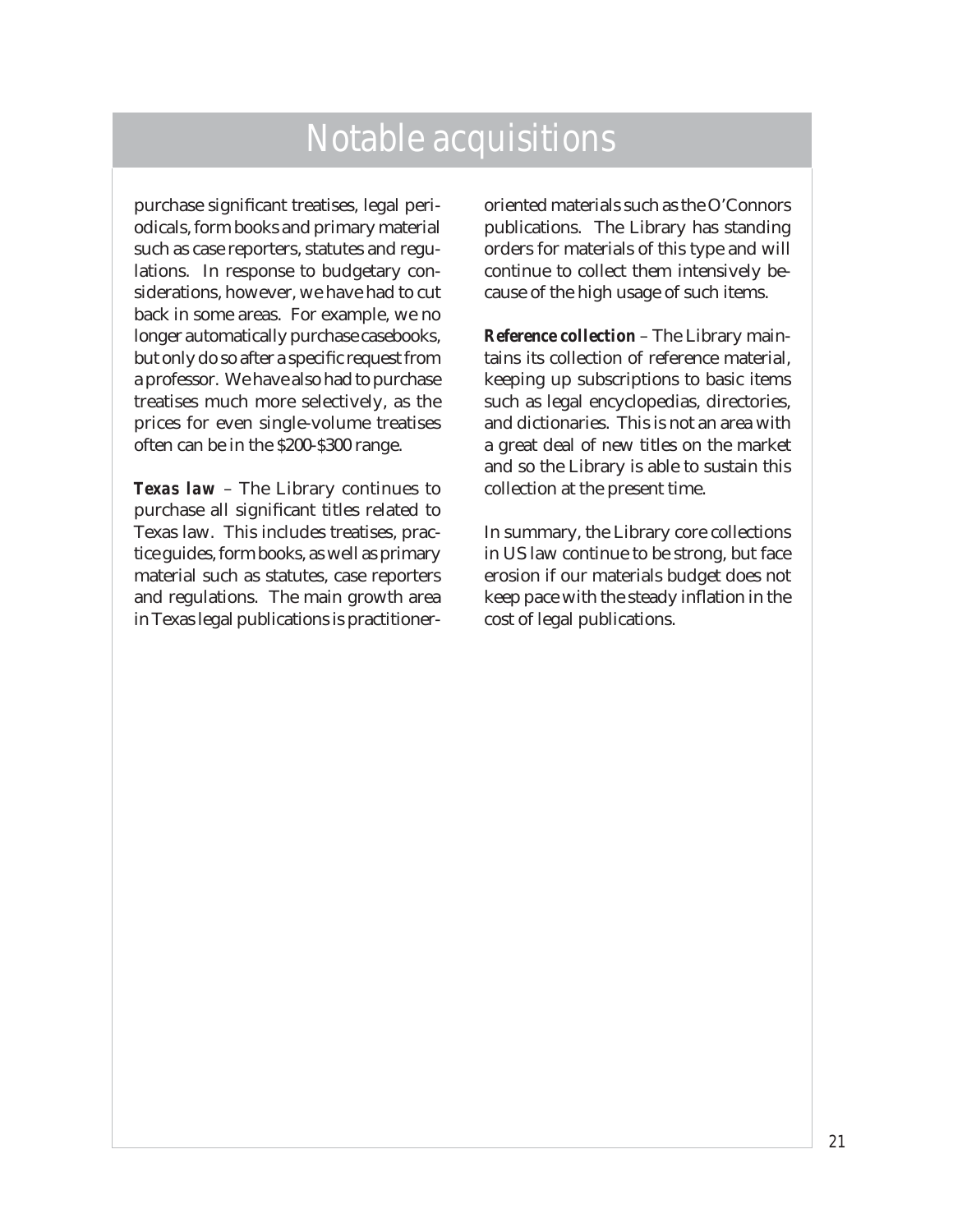#### *Awards*

<span id="page-26-0"></span>On July 18, 2005, Professor Roy M. Mersky received the **American Association of Law Libraries (AALL) 2005 Marian Gould Gallagher Distinguished Service Award**. Established in 1984, the Distinguished Service Award recognizes extended and sustained service to law librarianship, exemplary service to the Association and contributions to professional literature. The AALL Spectrum reported, "The number of law librarians he has trained and guided, as a demanding but committed mentor, equals only the work of Marian Gould Gallagher herself" (*http://www.aallnet.org/products/ pub\_sp0506/pub\_sp0506\_Gallagher.pdf*).

The Library received two awards from

the American Association of Law Libraries (AALL) at the Association's annual meeting in St. Louis on July 9, 2006.

The first award, the **AALL Law Library Publication Award**, was given for the year's outstanding print publication created by a law library. *Harry M. Reasoner: An Oral History Interview* was named the outstanding publication for 2006. This oral history is available for purchase through the Library, and is the third in a series of ongoing oral history interviews published by the Library.

The second award was the **AALL/West Publishing Co. Excellence in Marketing Award**, which recognizes outstanding achievement in public relations by way of a publication, service or program. The



*AALL President Victoria K. Trotta presenting the Gallagher Award to Professor Roy M. Mersky*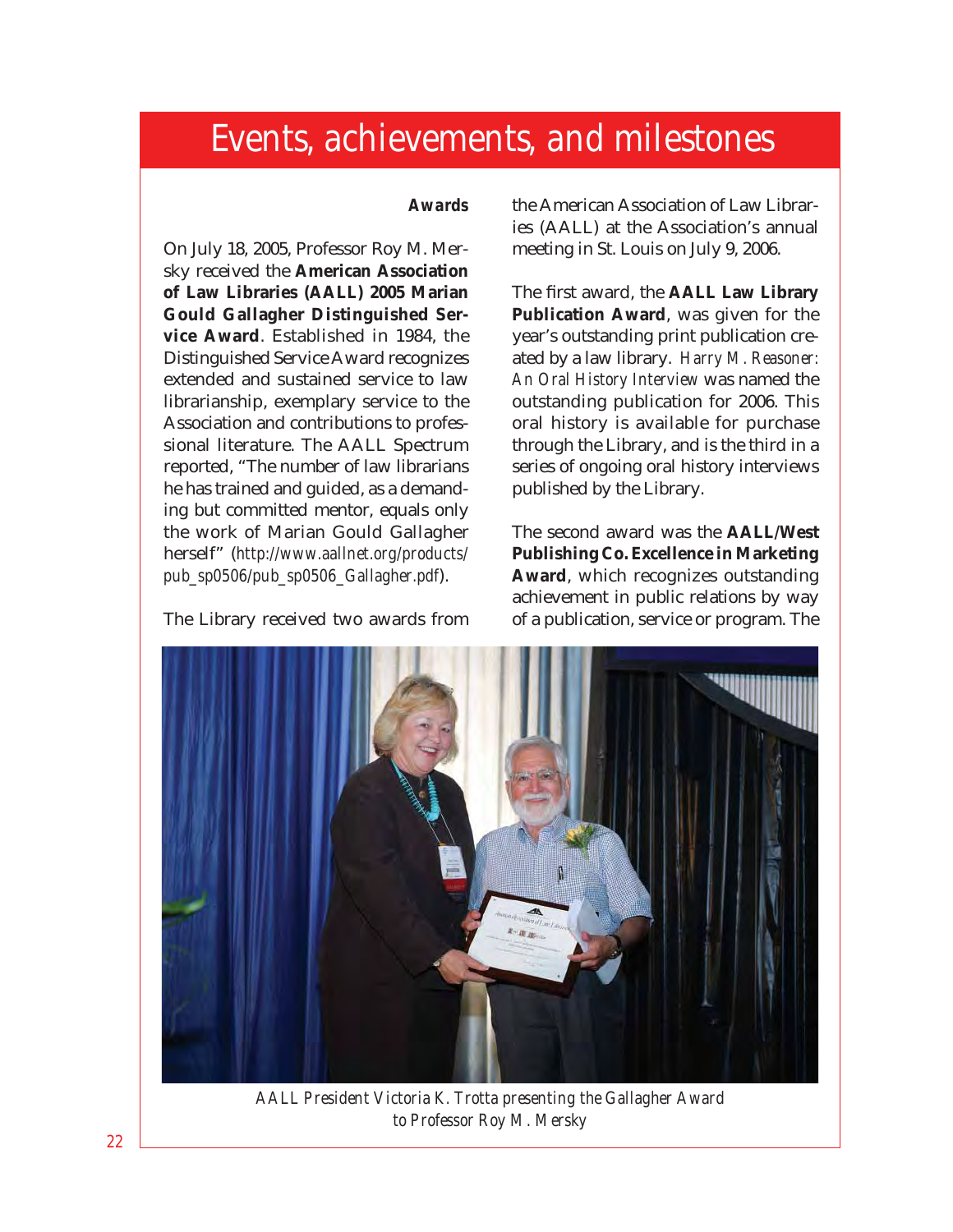award was given for the Library's series of public service brochures, which are designed to introduce the services of the Library to the different patron groups who use the Library and its collections and resources. The brochures — "Services to Law Faculty," "Services to Law Students," "Services to the Legal Community," "Services to the UT-Austin Community," and "Services to the Public" — emphasize the services and collections available to each group. Each brochure is available in print at the Library as well as being available through the Library website.

#### *Student lounge*

In response to comments in the 2005 student survey, the Library converted a former reference area on the 4th floor into

a student lounge where food is permitted. The as-yet unnamed student lounge in the Searls Reading Room offers games and puzzles, as well as a long-desired eating area. New Law in Popular Culture DVDs and Hyder Popular Reading Room books are showcased in the student lounge for several weeks after their arrival. The Library is holding an online naming competition so that students can submit suggestions.

#### *Lecture series*

The First Tarlton Law Library Rare Book Lecture took place on February 23, 2004, with a talk entitled "Subscription Publishing & the Sale of Law Books in Antebellum America" by Professor Michael H. Hoeflich of the University of Kansas



*The student lounge*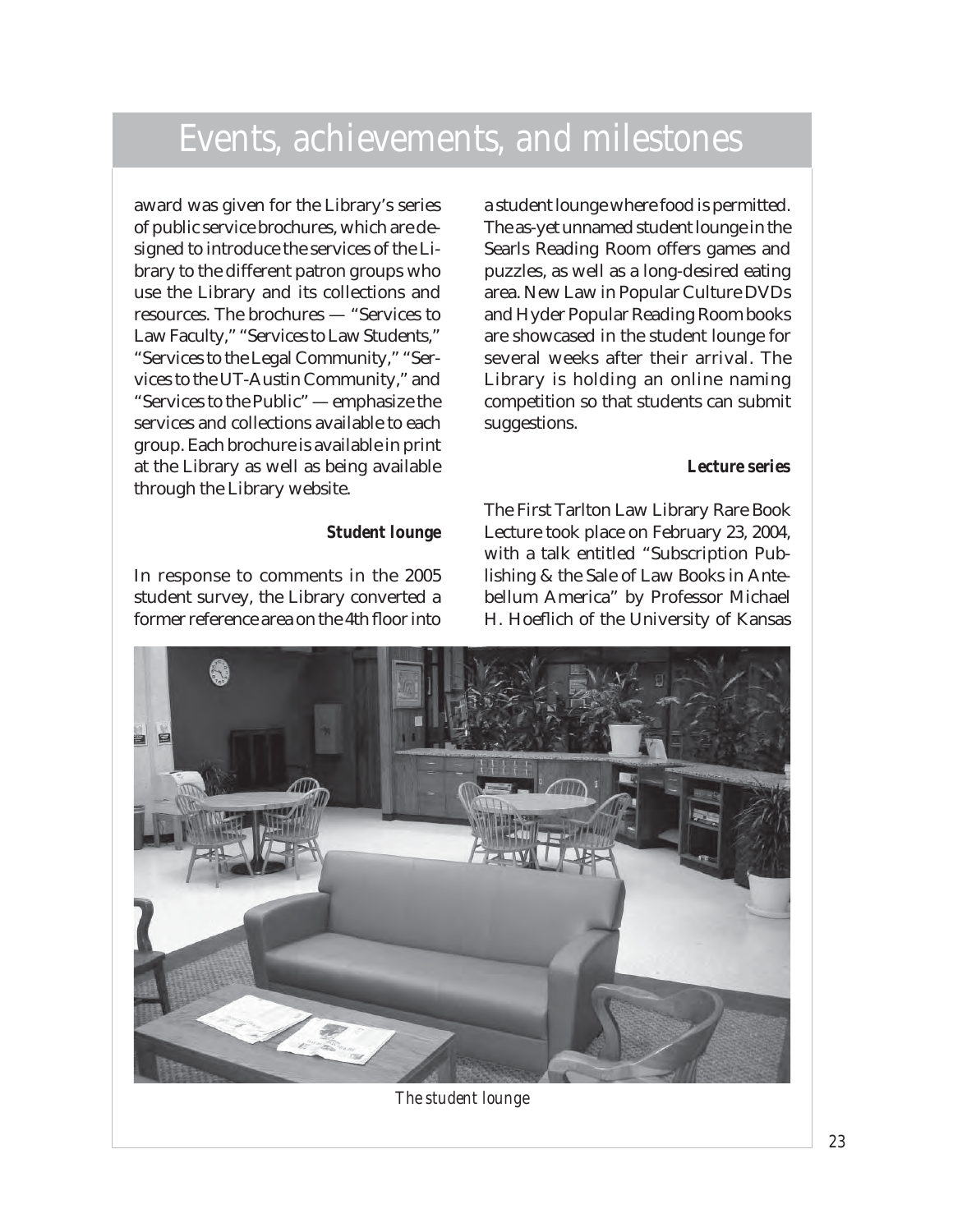School of Law. Hoeflich, an internationally recognized authority on legal history, Roman law, and the history of the legal profession, is one of the few legal scholars working in the field of the history of the book. On February 15, 2006, the Tarlton Law Library presented its Second Rare Book Lecture, featuring Dr. Stanley Chodorow, a noted medieval scholar and professor emeritus at the University of California, San Diego, discussing "Law Libraries and the Formation of the Legal Profession in the Late Middle Ages." Chodorow discussed how the standard medieval legal texts came into being, what a medieval lawyer's library contained, and what these libraries tell us about the formation of a legal culture.

#### *Exhibits*

The Rare Books & Special Collections department mounted several major exhibits.

The spring 2003 exhibit, "*Marbury v. Madison*: 200 Years of Judicial Review," celebrated the 200th anniversary of this landmark decision of the United States Supreme Court, and focused on the background of the dispute, the members of the Supreme Court who heard the case, the opinion itself, and the continuing impact of this opinion today.

The fall 2003 exhibit, "Shakespeare and the Law," provided insight into the life of William Shakespeare. Many of Shakespeare's friends were lawyers or in training at the Inns, and his personal life was enmeshed in law, from his early years as the oldest son of Stratford's chief magistrate, through his middle years as

Qualogy

The move by Cox (and Dash) is the same as the Court packing scheme. The crime" in 1936 was ideological hereay, in the course of which the judicial role was violated. The remedy: let the President participate in the court, by adding new seisonnel.

Here Nixon is also charged with ideological hereby, and of using his office to perpetuate it. The proposed remedy: A let the empress and the Court step with the oval office (enew phemoel") to montor Presidential conversion

*Charles Alan Wright's research notes, comparing President Franklin D. Roosevelt's "court-packing scheme" to the legal strategy of the Watergate Special Prosecutor* 

an investor in the theatrical business and property, and to the end of his life, when he devised one of the best known wills in the English language.

The summer 2004 exhibit, "Deciding on Desegregation," celebrated the fiftieth anniversary of *Brown v. Board of Education* by focusing on the various legal processes that culminated in the Brown decision.

The fall 2004 exhibit was "Compelling Evidence: Published Research from Rare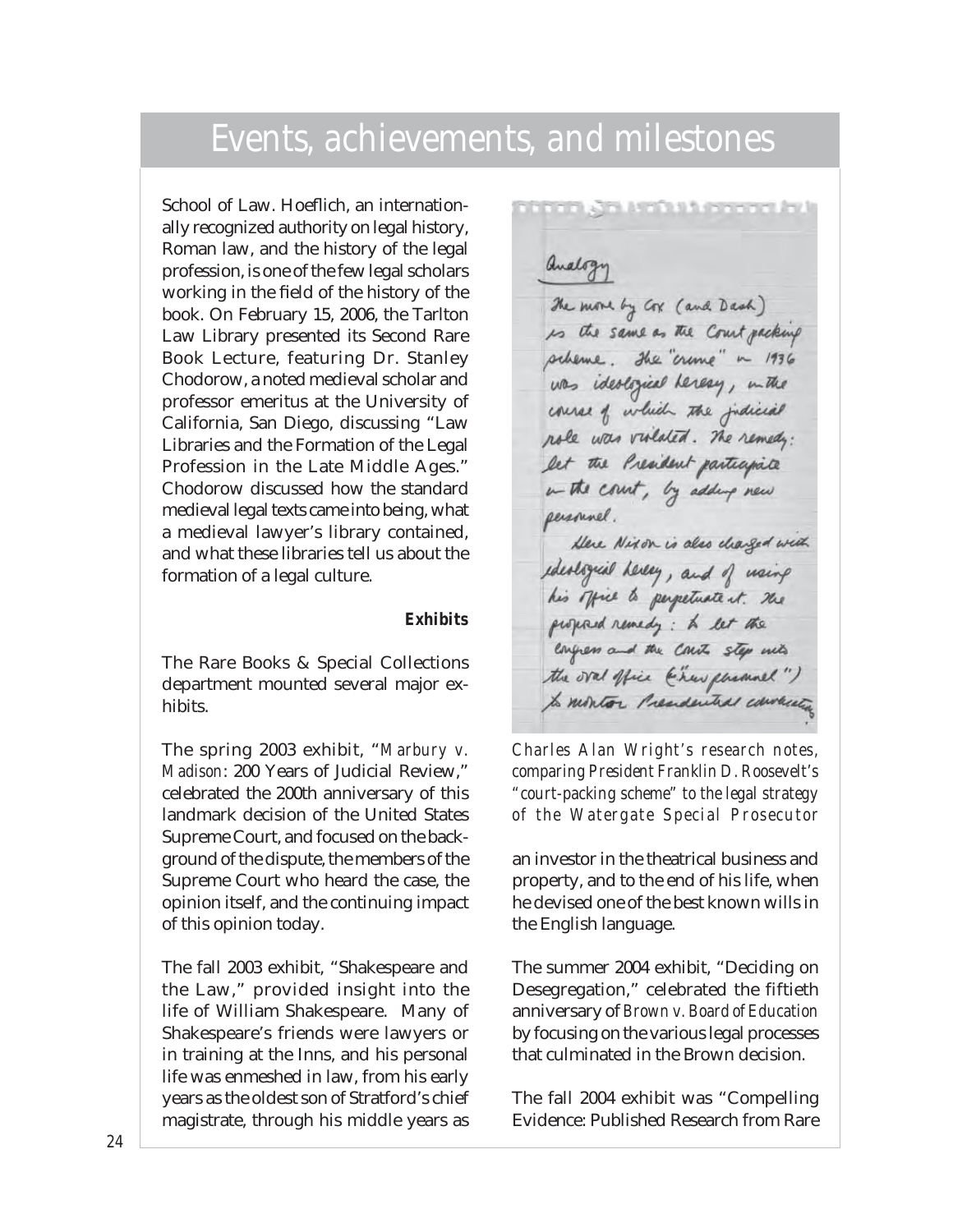Books & Special Collections," and featured books and articles based on research in Tarlton's Rare Books and Special Collections.

The spring 2005 exhibit, "A Look Back in Time: UT Law 100 Years Ago," featured early text books, photographs of the first Law School buildings, and other important documents that told the story of the Law School as it was one hundred years ago.

The spring 2006 exhibit, "Writing Watergate," examines how the professional roles of four skilled writers shaped the way they wrote about Watergate. The exhibit highlights documents and artifacts from two Tarlton manuscript collections, the Charles Alan Wright Papers and the Harold J. "Tex" Lezar Papers, as well as reproductions of documents in the Woodward-Bernstein Watergate files, on loan from the Harry Ransom Center.

#### *Conferences*

On April 6, 2006 Tarlton hosted a reception and tour as part of the Southwestern Association of Law Libraries (SWALL) annual meeting. Over 150 law librarians, law professors, and legal publishers attended the event. Professor Mersky and Kumar Percy (the chair of the Local Arrangements Committee) organized the 3-day SWALL meeting, primarily held in the Driskill Hotel. The meeting is the premier professional conference for law librarians in the region.

From October 28 through October 31, 2004 Austin hosted the American Society for Legal History. As the chair of the local arrangements committee, Professor Roy Mersky organized the meeting along with the help of Tarlton Librarians Mike Widener and Kumar Percy. The meeting was held in the Driskill Hotel and Stephen F. Austin Hotel. The Law School hosted the plenary session in the auditorium and a reception afterward.

#### *AccessLaw*

In late 2003, the Library was invited to join the AccessLaw consortium, an online union catalog hosted by Innovative Interfaces representing the holdings of eight of the largest academic law libraries in the United States. AccessLaw represented the largest single bibliographic database of legal publications in existence.

In early 2006, AccessLaw was reconstituted into an interlibrary loan consortium, with Tarlton joining the libraries of Yale Law School, the University of Pennsylvania Law School, the University of Washington School of Law, and Boalt Hall as founding members. Participants agreed to supply items requested by their students and faculty via overnight delivery at no cost to borrowers during a year-long trial period.

AccessLaw takes interlibrary loan to the next level, with unmediated, patron- initiated borrowing, overnight delivery, and automated pickup notification service delivered by e-mail, all with a minimal level of staff intervention. The service will enhance the Library's traditional interlibrary loan activities, which already enjoy a national reputation for efficiency, and supplement the resources available through the OCLC and RLIN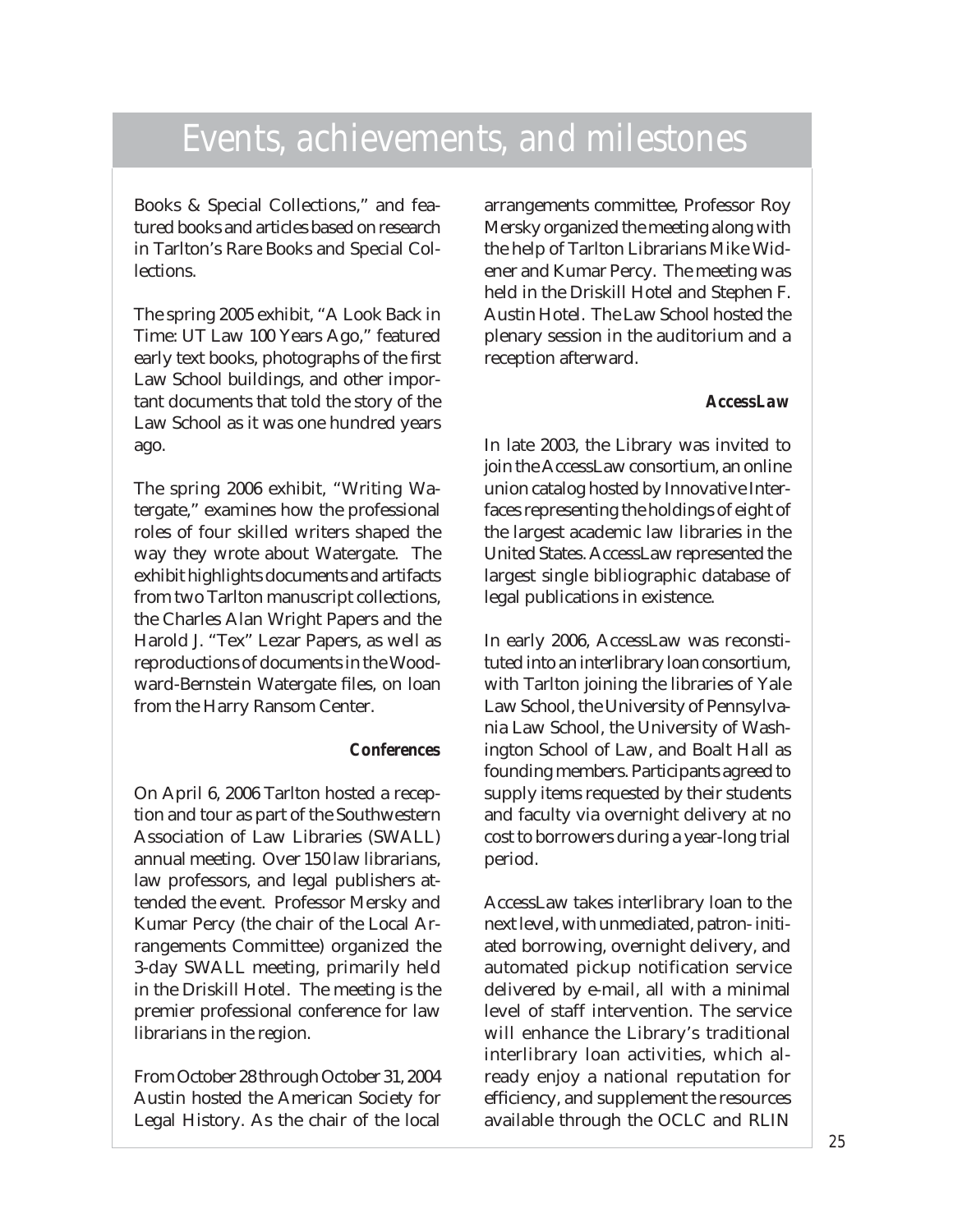bibliographic utilities as they merge into a single entity.

One unexpected consequence of the project is evidence of the uniqueness of our respective collections. Contrary to the conventional wisdom that academic law libraries collect essentially the same materials, Innovative Interfaces reported that 70% of the single copy titles in the union catalog were held by only one consortium member.

#### *Catalog improvements*

The library catalog has evolved from a simple inventory of items held by the collection, with retrieval limited to author, title, and subject access points, to the primary portal of the information resources owned, licensed, or linked to by the library, in every conceivable format. A sophisticated user population demands an attractive and easy to use interface, resource descriptions that extend beyond the traditional catalog record, detailed information about specific holdings and availability, and context sensitive linking to online resources.

To that end, the online catalog was redesigned to make it more consistent with the basic style elements of the Law School and Law Library web sites. A subscription to The Content Café provides images of book jackets and DVD cases embedded in the catalog record display, as well as links to book reviews from a variety of sources. Links to online tables of contents, provided both by the Library of Congress and by IndexMaster, significantly enhance the utility of the catalog record. WebBridge, Innovative Interfaces' OpenURL link resolver, will, once fully configured, offer

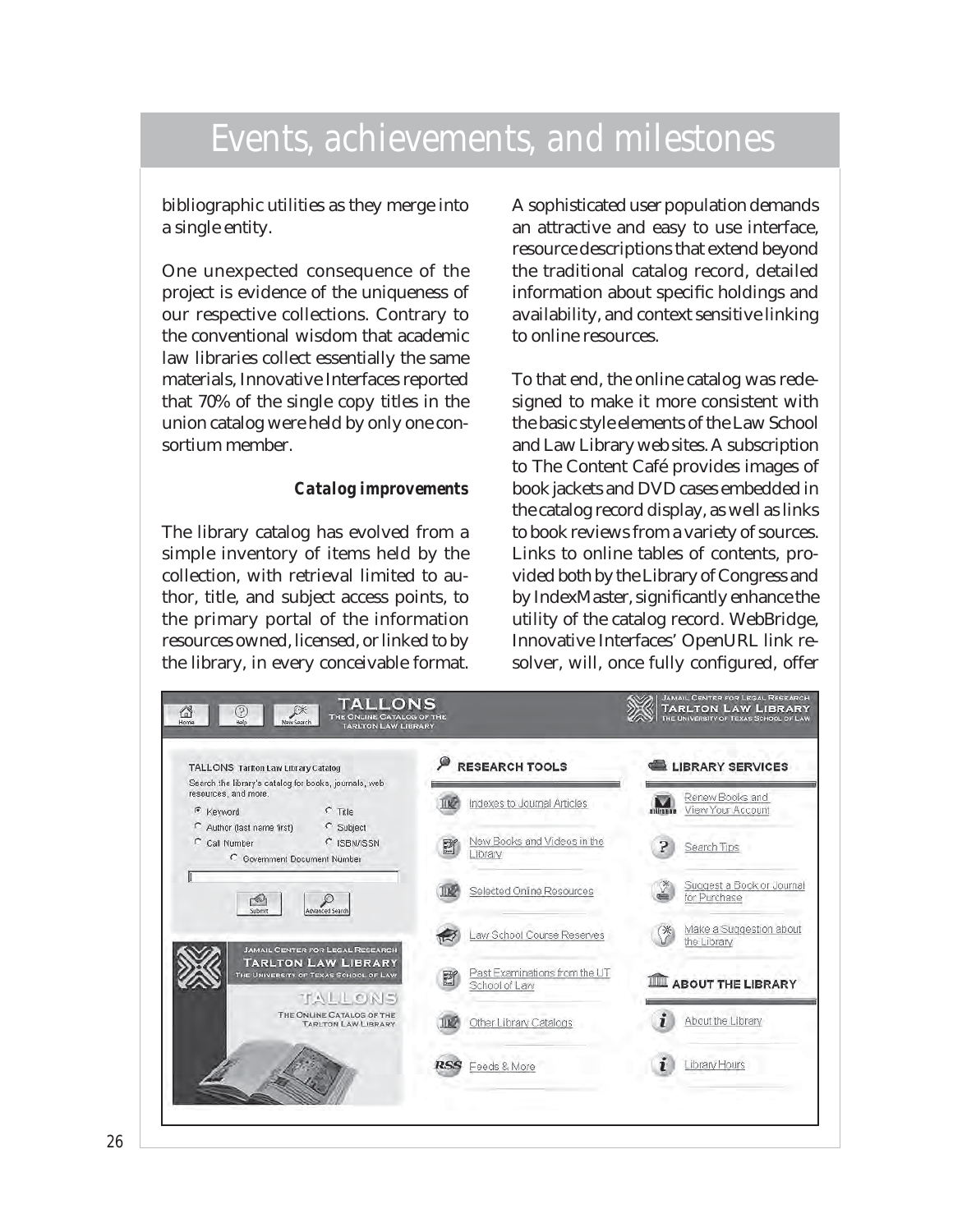links to external and local resources based on the initial search terms. For resources not held by the Library, a pass-through search button allows for the initial query to be re-entered on the AccessLaw union catalog without rekeying.

Ancillary pages offer pre-formatted searches for popular topics such as feature films, fiction, and legal humor, as well as new materials on subject areas reflected in the Law School curriculum. Special collections are highlighted through additional preformatted searches. RSS feeds bring up to the minute information from a variety of legal sources to the desktop without any configuration required on users' part.

Users want more control over their online experience, including an ability to personalize their catalog searching. MyMillennium offers the ability to store searches to match against future accessions and generate e-mail notifications to that effect. Sometimes the simplest innovations yield the greatest results: the introduction of automated courtesy notices that notify patrons when a due date on checked out materials is approaching generated a great deal of positive feedback.

#### *Blackwell's Approval Plan*

Collection development in an increasingly multidisciplinary environment is a daunting task. Many publishers have discontinued production of print catalogs;

the traditional print tools used for materials selection do not represent the full universe of relevant titles; firm ordering is a time and labor-intensive activity. In an effort to streamline the acquisitions process and to ensure better subject coverage for selected areas, the Library initiated discussions with Blackwell's Book Services to develop approval plan profiles for English-language publications. At the same time, software was installed on the local Millennium system to enable processing of bibliographic and invoice data from the vendor.

Following a thorough review of subject parameters with bibliographers, Blackwell's produced three separate plans to cover publications from the United States dealing with "domestic" subject areas, publications from the U.S. with international or foreign subject coverage, and publications from the United Kingdom and the Commonwealth. The plans are dynamic and have been adjusted to accommodate changes in collection focus. Both automatic book shipment and notification services are included in the plans, based on the particular subject area.

The critical mass of monograph purchases is now processed through the plans. The addition of selection data from UT Libraries' own approval plans to the Collection Manager Web site has led to greater coordination of collection development activities on campus.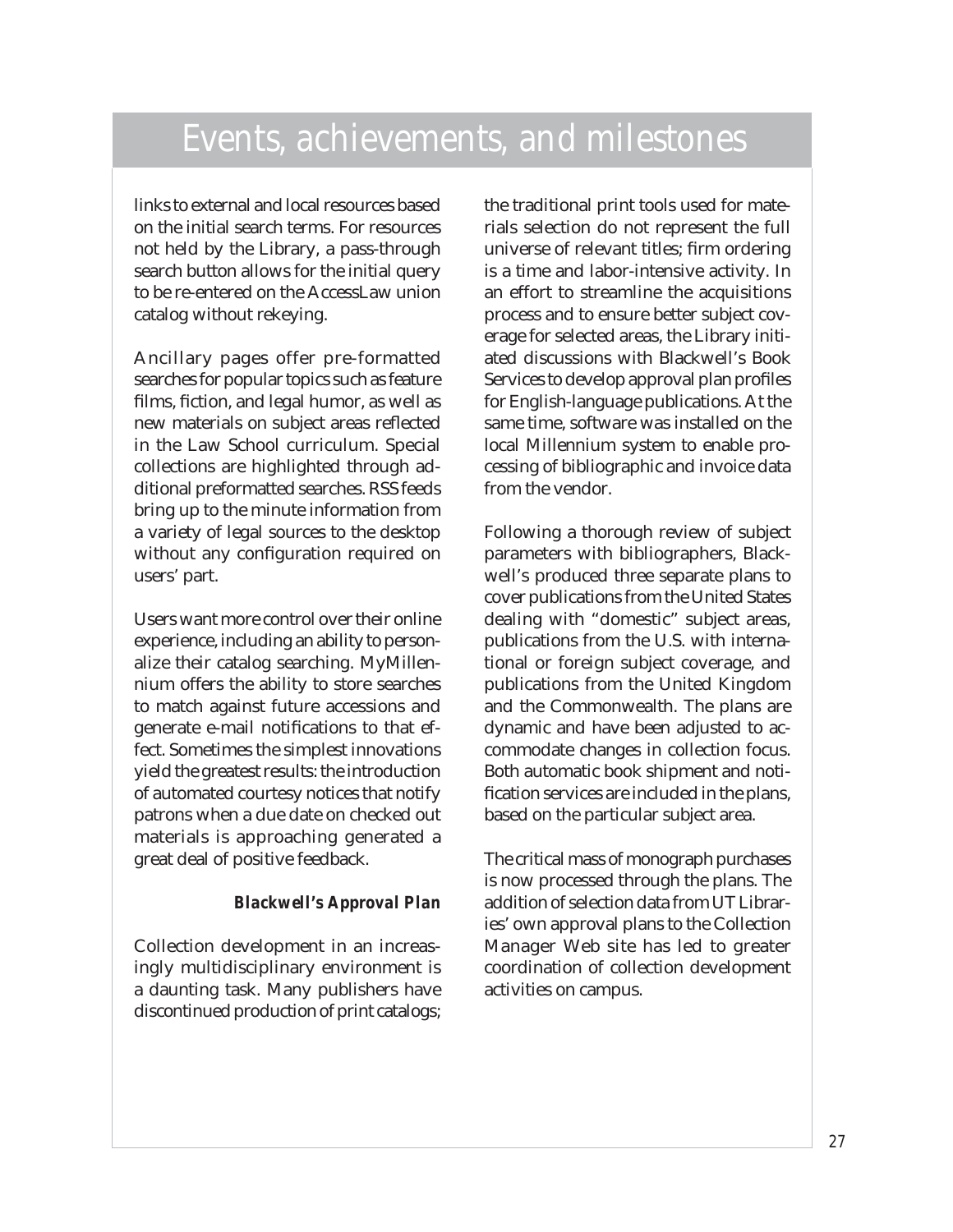<span id="page-32-0"></span>IN ITS REPORT ON the 2005 site visit, the committee of the Section on Legal Education of the American Bar Association tasked with evaluating the N ITS REPORT on the 2005 site visit, the committee of the Section on Legal Education of the American Bar As-University of Texas Law School for reaccreditation noted, among the law school's strengths, "a law library that is one of the largest and best-managed in the country, providing outstanding service to faculty and students." Among the law school's weaknesses, however, the report cited "a funding level for the law library that suggests it is at risk of falling behind

other comparable libraries, both in respect of materials acquisitions and staff positions."

So, while Tarlton has provided an exceptionally high level of service to the law school community, its ability to continue to provide exceptional service, to develop additional programs, and to collect on a level commensurate with the law school's standing is jeopardized by a decline in funding sources.

#### Staff salaries

HE LION'S SHARE of funding for staff salaries comes from state funding. Staffing levels have fluctuated over

the years based on budget allocations and on the level of support available from grants, fee revenue, and supplementary



*Library entrance and rotating exhibit space*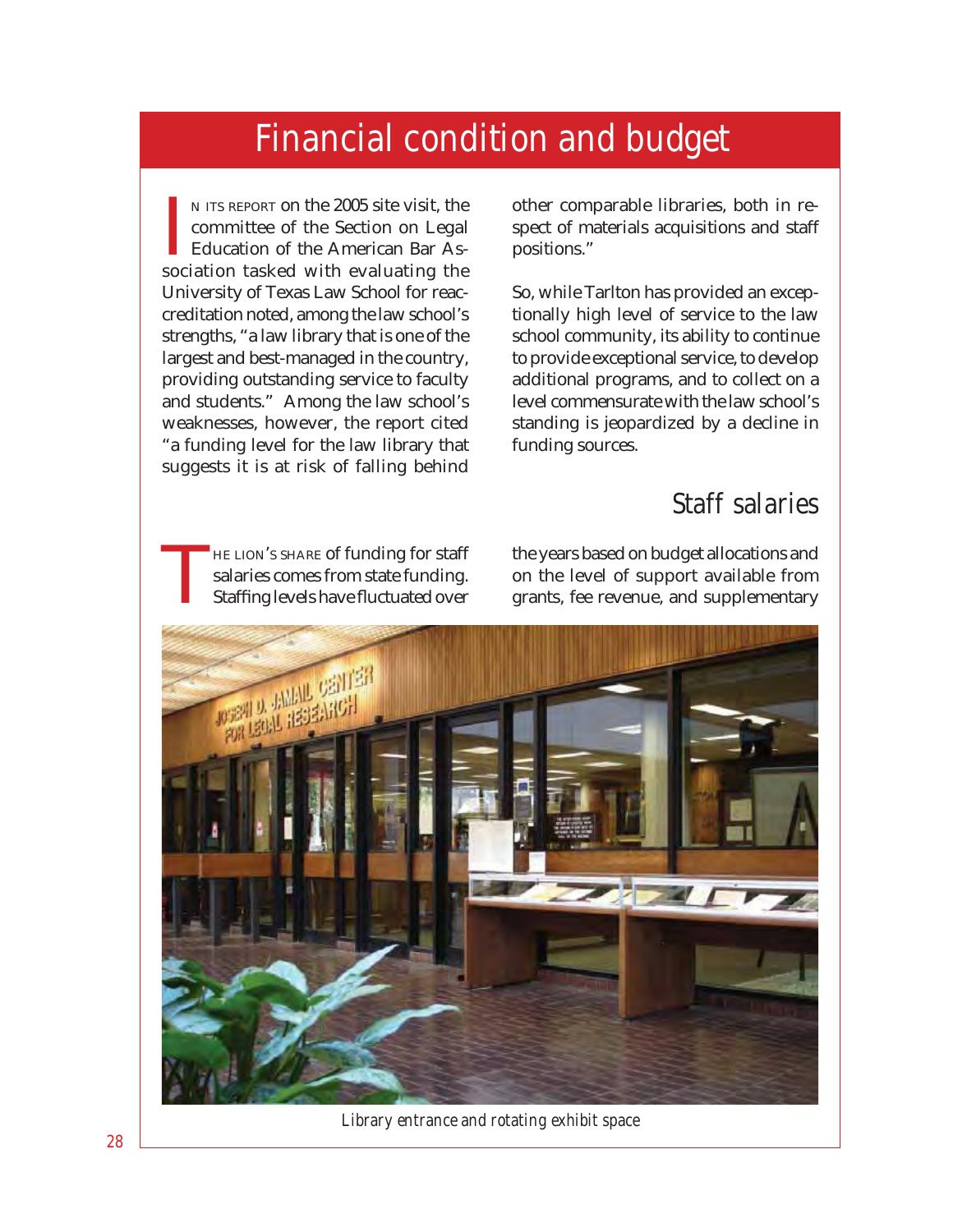funding from Law School lines.

During the first half of the 1990s, income from the differential tuition budget was transferred to the Law Library's staff and library materials budgets. From fiscal year 1992 through fiscal year 1996, salary lines were supplemented by a transfer of funds from law school tuition revenue. As that funding commitment ended, additional sources of funding were identified to continue existing staffing levels. In past years, staff involved in provision of electronic information and services were partially funded from Information Technology Advisory Committee grant allocations and student IT fee revenue. A portion of the salaries of law librarians with instructional responsibilities are paid from the Law School's teaching budget. Five librarians are appointed as Jamail Fellows in recognition of meritorious service and receive a salary supplement from that endowment.

While some flexibility exists in identifying funding sources for professional staff salaries, few options are available for classified staff salaries. In the absence of alternative funding, at least one part-time staff member was appointed on an account deriving revenue from library fines.

HE INADEQUACY OF FUNDING for Library acquisitions is an issue of long-standing concern. In 1988, the Law School's Board of Visitors convened a special committee to study the issue, with a resulting recommendation that additional state and private resources be committed to addressing budgetary

Professional salaries have failed to keep pace with national averages, presenting a serious threat to retention and recruitment. According to the 2005 edition of the American Association of Law Libraries' Biennial Salary Survey, current salaries of the Library's professional librarians fall well below the national mean.

Tarlton has been fortunate in being able to recruit highly talented staff members. Many of the paraprofessional staff might, in fact, be employed as professional librarians (they have graduate degrees in information or library science and have substantive experience as professional librarians). The current Library budget requires that these very over-qualified paraprofessionals are employed as library assistants at very low salaries. The ability of the Library to retain these individuals as employees and recruit others is compromised by the lack of funds available to compensate Library staff.

With an average annual net growth of only 2.3% over the past decade in salary allocations, the result has be an overall decline in staffing levels and a shift away from professional to paraprofessional staffing.

#### Library books and databases

shortfalls. While short-term funding infusions have provided temporary fixes, identifying funding sources that would provide for a sustainable and predictable increase in allocations remains elusive.

Book and journal purchases are funded from a state allocation, a dedicated fee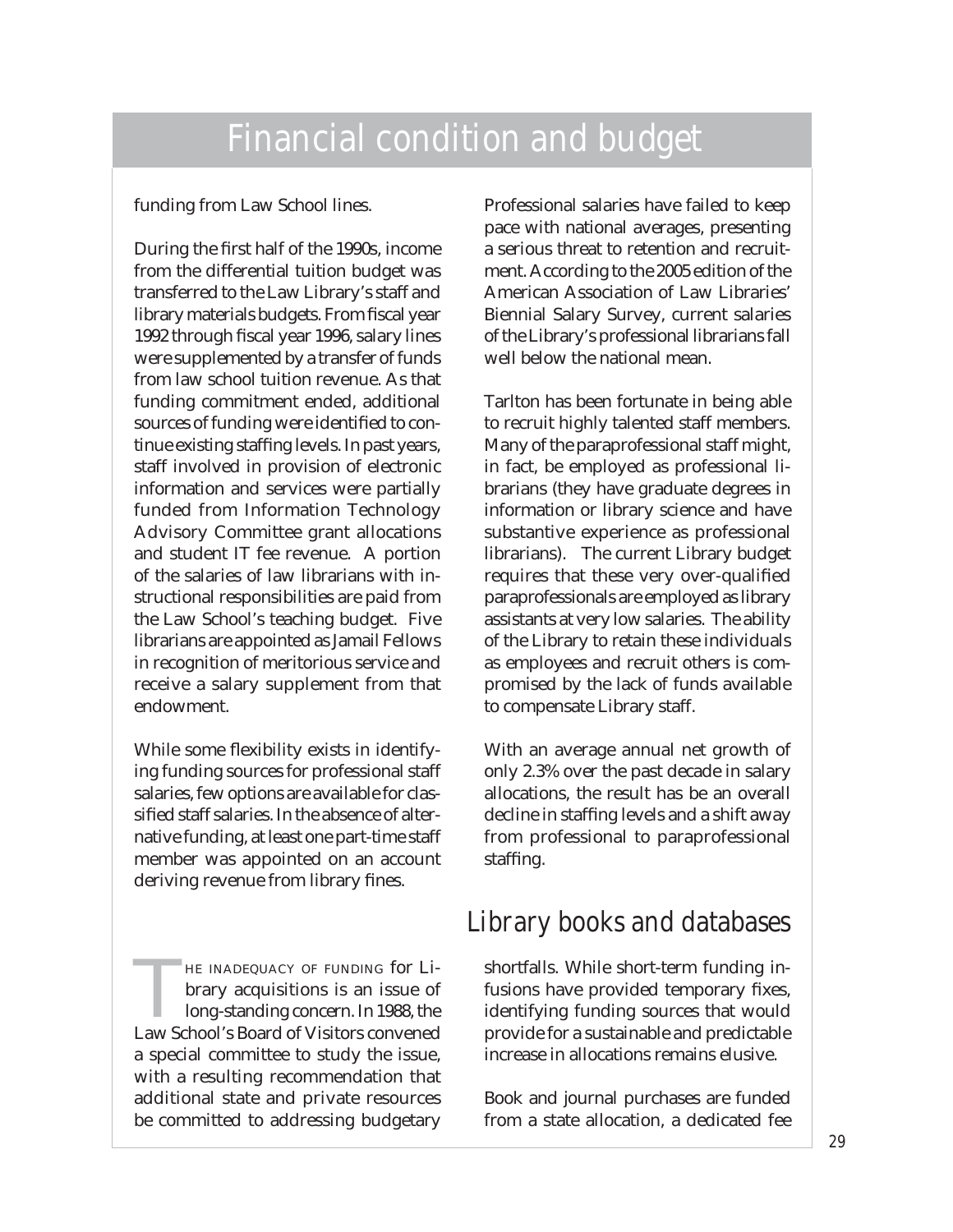paid by law students, and from income derived from several small endowments. The state allocation has increased by only 8.5% since the Board of Visitors report (\$612,000 in fiscal year 1988 versus \$664,000 for the current fiscal year), this despite price increases of 50% for legal treatises, 100% for legal encyclopedias, and 128% for court reporters over the past six years alone, according to the Price Index for Legal Periodicals compiled by the American Association of Law Libraries. Due to the overall reduction in state allocations to the University in 2004, the book budget allocation was actually reduced by \$47,000.

The dedicated student library fee was introduced in 1997 and increased in 2000.

**HE LAW LIBRARY'S physical plant is** now twenty-five years old. While the facility has held up remarkably well over the years, building maintenance and renovation consumes an ever increasing share of resources. The state allocation for physical plant maintenance and operations is wholly inadequate to support actual expenditures. Much has been done to modernize the facility, but much more remains to be done. Carpeting for the

S STATE FINANCIAL SUPPORT has<br>declined, the Library's reliance<br>on other funding sources has in-<br>creased During the fiscal year of the last declined, the Library's reliance on other funding sources has increased. During the fiscal year of the last ABA site visit, state funding accounted for seventy-two percent of operating funds; for the fiscal year ending in August 2004,

Fee income provided a much needed infusion that allowed the Library to acquire resources whose purchase had been deferred during the lean years of the early 1990s. However, rising prices and declining state support have reduced our purchasing power to the point where subject areas in which the Library at one time held comprehensive holdings are now acquired selectively. Flat funding has forced an increased scrutiny of existing subscriptions, a reduction in the number of convenience copies purchased for satellite collections, and a zero-sum approach to new acquisitions. Where materials received on subscription once constituted almost 90% of Library materials expenditures, that number has been reduced to 65% as a means of controlling costs.

#### Physical plant

upper levels of the library is in dire need of replacement. The existing electrical outlets in public areas do not come close to meeting the demand of laptop users.

Institutional funding for remediation and renovation projects has declined significantly in recent years. The Law Library has redirected internal funding whenever possible to meet the shortfall, but is unable to fund major capital projects.

#### Summary

the amount declined to fifty-nine percent. An across-the-board permanent budget cut in fiscal year 2003 was absorbed through elimination of one classified and one professional position and a reduction in state funding for law books.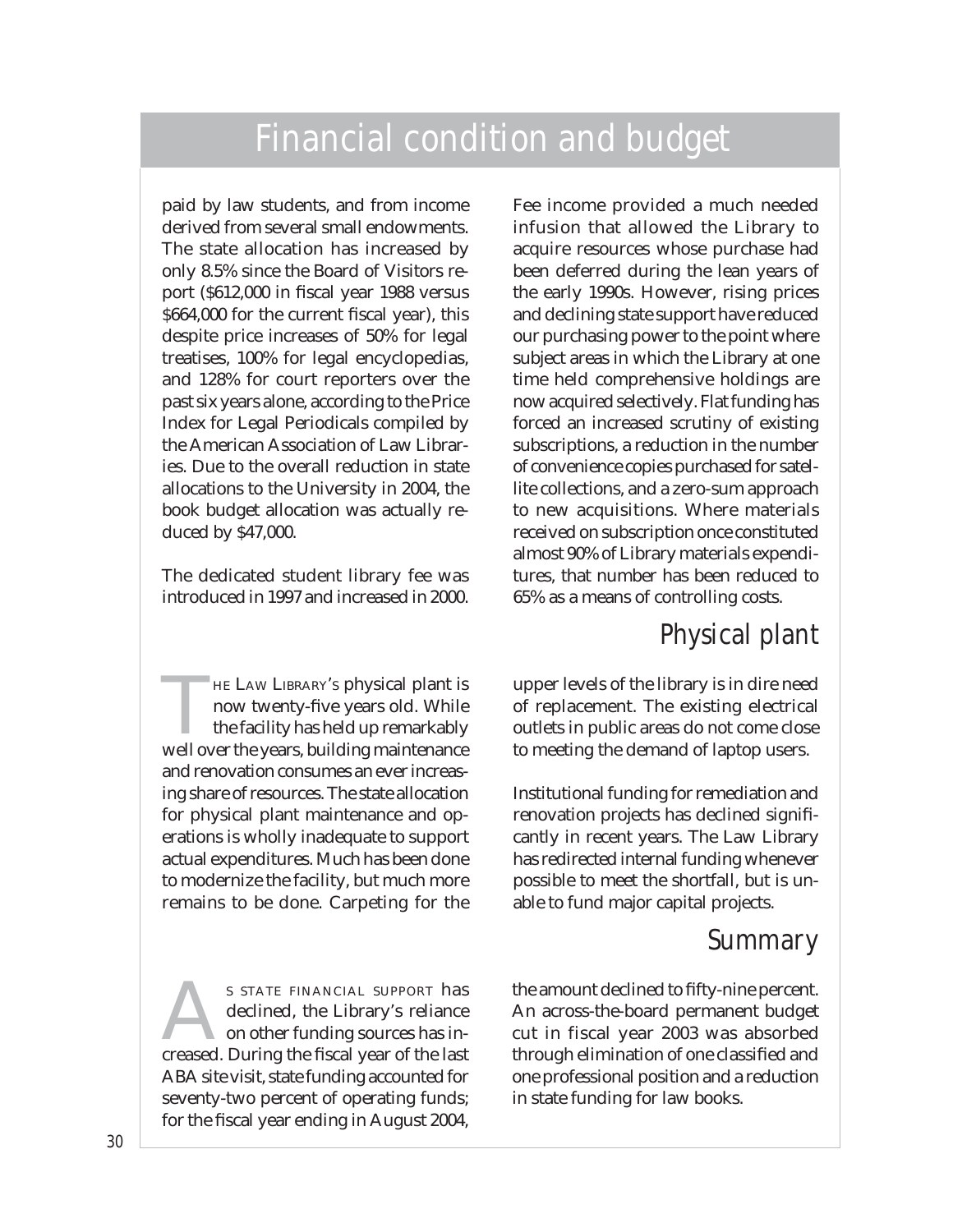The Library introduced dedicated student fees in the 1990s to fund operations of the student computing facility and to supplement the state allocation for book and journal purchases. Revenue from both sources has actually declined as enrollment has decreased. Given the University's adoption of a flat-rate undergraduate tuition structure, prospects for securing approval of fee increases are not good.

The consequences of a declining financial base are reflected against the Library's standings with peer institutions. The ABA's Comprehensive Law Library Statistical Table for 2005 reveals some disconcerting results: of the 188 reporting libraries, Texas ranks 171st in dollars spent per student and 163rd in dollars spent on subscriptions. Only the JAG School, Brooklyn, DePaul, and Chicago Kent receive proportionately smaller allocations.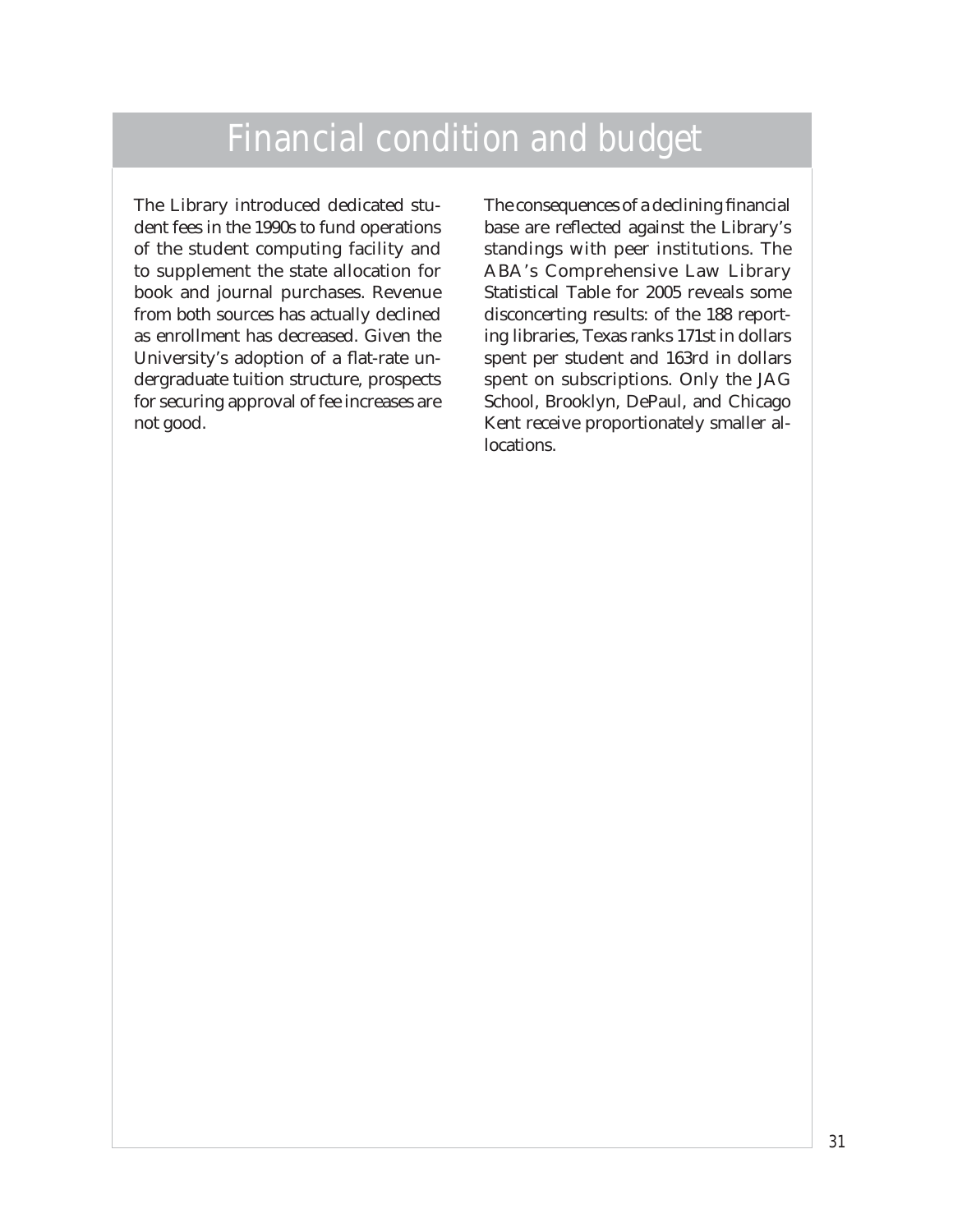<span id="page-36-0"></span>*Professor Roy M. Mersky*, a member of The University of Texas Law School faculty and the director of its law library since 1965, holds the Harry M. Reasoner Regents Chair in Law and the Hyder Centennial Faculty Fellowship in Law. He is also a professor in the University's graduate School of Information where he teaches courses and is involved in the development of the legal information/ law librarianship program. In 2005, he celebrated his 40 year anniversary as Tarlton's Director and received the **American Association of Law Library's Marian Gould Gallagher Distinguished Service Award** (*http://www.aallnet.org/products/ pub\_sp0506/pub\_sp0506\_Gallagher.pdf*). He was also featured on the cover of *UTLaw* with a feature article (*http://www.utexas. edu/law/depts/alumni/utlaw/utlaw\_2006\_ winter.pdf*). He has been awarded the University of Wisconsin-Madison **School of**  **Library and Information Studies Alumni Association Centennial Celebration Alumni of the Year Award** in the Special Libraries category.

Professor Mersky received his BS in 1948, a JD in 1952, and a Master's degree in Library Science in 1953 from the University of Wisconsin, Madison.

He has been a visiting professor at Queen Mary and Westfield College in London and the New York Law School, a consultant to the University of Melbourne Law School, and a Visiting Fellow at the Australian National University in Canberra. In 1971, he served as the Interim Director of the Jewish National and University Library in Jerusalem.

Professor Mersky is widely published, particularly in the areas of legal research,

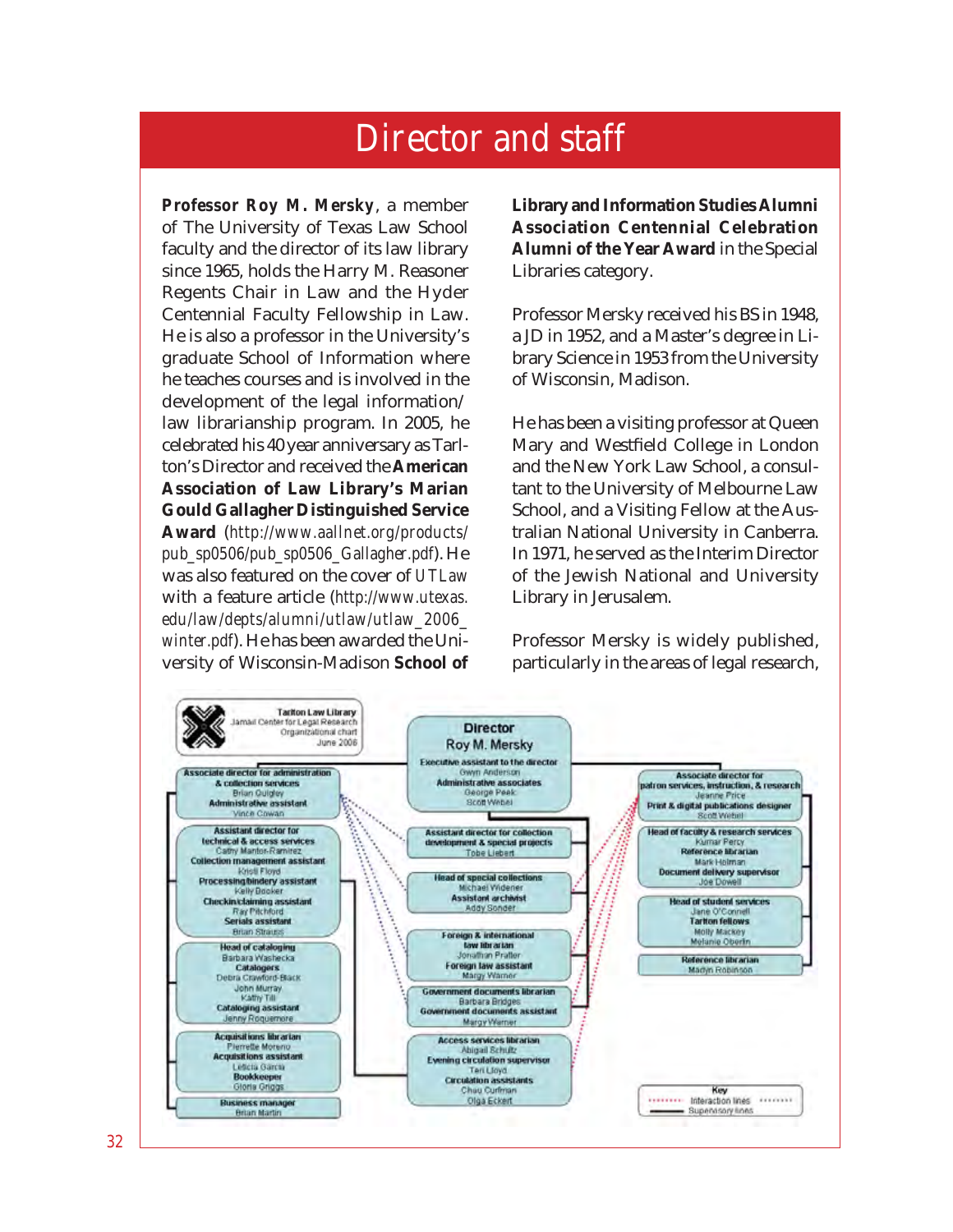language and law, and the history of the US Supreme Court. He is co-author of *Fundamentals of Legal Research*, now in its 8th edition, the recognized authority on legal research and the standard textbook used in first year legal research courses across the United States. He recently completed *The First 108 Justices* (with William Bader, W.S. Hein & Co., 2004) which examines and evaluates the character, intellect, and statesmanship of current and former US Supreme Court Justices. He also co-edits a multi-volume series, *The Supreme Court of the United States: Hearings and Reports on Successful and Unsuccessful Justices by the Senate Judicial Committee*, and collaborates on the *Documentary History of the Legal Aspects of Abortion in the United States*.

Professor Mersky is a pioneer in law librarianship. Under his leadership the Jamail Center for Legal Research has become one of the most important legal research institutes in the United States. He is known for his innovative approaches to library management and services and his strong commitment to improving library resources, services, and facilities.

Professor Mersky has also made significant contributions to the field of law. Committed to the cause of human rights, he has been active in the ABA Section of Individual Rights and Responsibilities, the National Bar Association, and the Native American Bar Association. He is a member of the Board of Directors of the Wisconsin Non-resident Lawyers Division and of the Texas Supreme Court Historical Society. He was president of the Austin Chapter of the American Civil Liberties Union and president-elect of the Human Rights Documentation Exchange

in Texas. He contributes to a variety of legal organizations, holding positions of responsibility on committees of the American Bar Association, the Association of American Law Schools, and the State Bar of Texas. Professor Mersky is also a member of the ABA Gavel Awards Screening Committee; a member of the Editorial Board of *Experience*, the magazine for the ABA Seniors Lawyers Division; and a member of the Technology Committee that is part of the Section of Legal Education and Admissions to the Bar. He is a Life Fellow of the American Bar Foundation, the American Law Institute and the State Bar of Texas.

- "Alan Dershowitz on Writing." *Experience* (Winter 2004).
- "The Dictionary and the Man: Garner's Black's Law Dictionary," 63 *Washington & Lee Law Review* 719 (2006) (with Jeanne Price).
- "The Dictionary and the Man: Garner's Black's Law Dictionary," 9 *The Green Bag* 2d 83 (2005) (with Jeanne Price).
- *Documentary History of the Legal Aspects of Abortion in the US:* Stenberg v. Carhart. Buffalo, NY: William S. Hein & Co., 2003 (with Tobe Liebert).
- *The First One Hundred Eight Justices*. Buffalo, NY: William S. Hein & Co., 2004 (with William D. Bader).
- *Fundamentals of Legal Research*. 8th ed. New York, NY: Foundation Press, 2002 (with Donald J. Dunn).
- *Index to Periodical Articles Related to Law*, Volume 47. South Hackensack, NJ: Glanville Publishers, 2005 (with Tobe Liebert and Don Dunn).
- "In the Age of Google, Will Libraries Become Extinct?" *Austin American-Statesman*, May 23, 2004 (with Rhonda Hankins).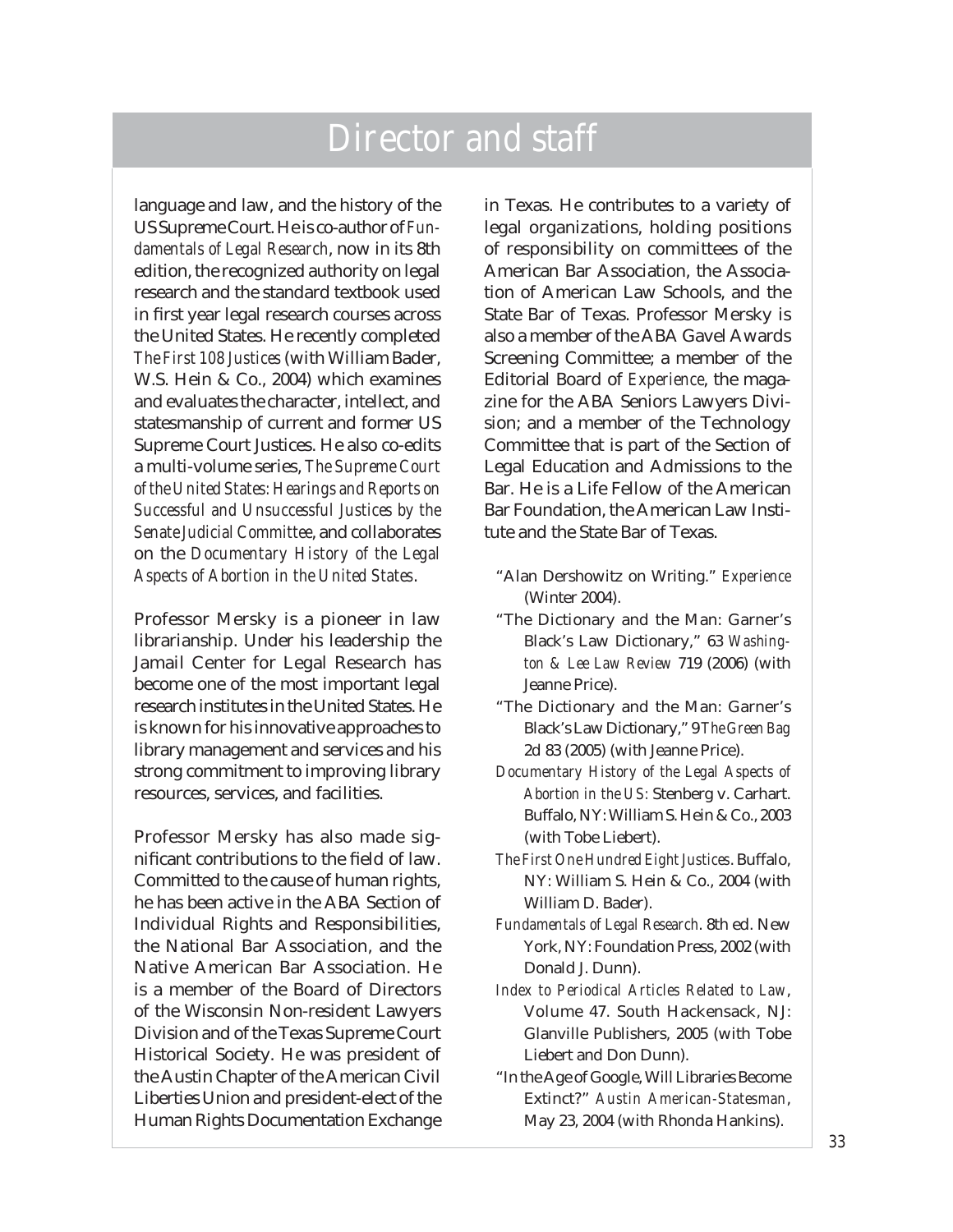- "Introduction." In *Language and the Law: Proceedings of a Conference*. Edited by Marlyn Robinson. Buffalo, NY: William S. Hein & Co., 2003.
- "J. Myron Jacobstein Law Librarian Extraordinaire, Scholar, Collaborator, and Dear Friend." 97 *Law Library Journal* (2005).
- *Landmark Supreme Court Cases: The Most Infl uential Decisions of the Supreme Court of the United States*. New York, NY: Facts On File, 2004 (with Gary Hartman and Sharon L. Tate).
- "The Law in Popular Culture Collection." In 81 *Texas Library Journal* 106 (Fall 2005).
- "Leader as Achiever." In *Leadership Roles for Librarians*. Edited by Herbert E. Cihak and Joan S. Howland. Buffalo, NY: William S. Hein & Co., 2002.
- *Legal Research Illustrated*. 8th ed. New York, NY: Foundation Press, 2002 (with Donald J. Dunn).
- "Library and Ranking of the Justices." In *The Oxford Companion to the Supreme Court of the United States*. Edited by Kermit L. Hall. New York: Oxford University Press, 2nd ed., 2005 (with Gary Hartman).
- "Service and the Information Professional." In *The Spirit of Law Librarianship*. Edited by Roy M. Mersky and Richard Leiter. Chicago: Alert Publications, 2nd ed. 2005.
- *The Spirit of Law Librarianship*. Chicago: Alert Publications, 2nd ed. 2005 (with Richard Leiter).
- *The Supreme Court of the United States. Hearings and Reports on Successful and Unsuccessful Nominations of Supreme Court Justices by the Senate Judiciary Committee. John G. Roberts, Jr*. Buffalo, NY: William S. Hein & Co. (forthcoming) (with Tobe Liebert).

"Vignette of Julius J. Marke." *Law Library Journal* (Winter 2004).

*Barbara Bridges* has been the government documents librarian at Tarlton since 1973. Prior to this, she worked as criminal justice reference librarian at Tarlton, and as a documents and reference librarian in the University of Texas Libraries. Before attending library school, she was employed part-time in the manuscripts division at Tulane University while attending school there. Ms. Bridges' MLS is from The University of Texas at Austin. As an undergraduate at Sophie Newcomb College (Tulane University), she majored in music history and spent two more years at Tulane working on a graduate degree in musicology. Ms. Bridges also spent one year in the post-MLS 6th Year Certifi cate Program at The University of Texas Graduate School of Library Science.

*Mark Holman*, reference librarian, served as a law librarian for the 250+ attorneys of the City of Chicago Department of Law. His experience also includes research and reference service in medicine, allied health, and the social sciences. Mr. Holman holds a Master of Information and Library Science degree from the University of Michigan and is a graduate of the City of Chicago's Intergovernmental Executive Development Program.

- "DNA Evidence in Criminal Law: A Selected Bibliography." *Noter Up* (December 2005) (with Melanie Oberlin).
- Review of Bryan A. Garner's *Black's Medical Dictionary*. 24 *Medical Reference Services Quarterly* 116 (2005).
- "The Doctor in Question: A Brief Guide to Finding Information About Physicians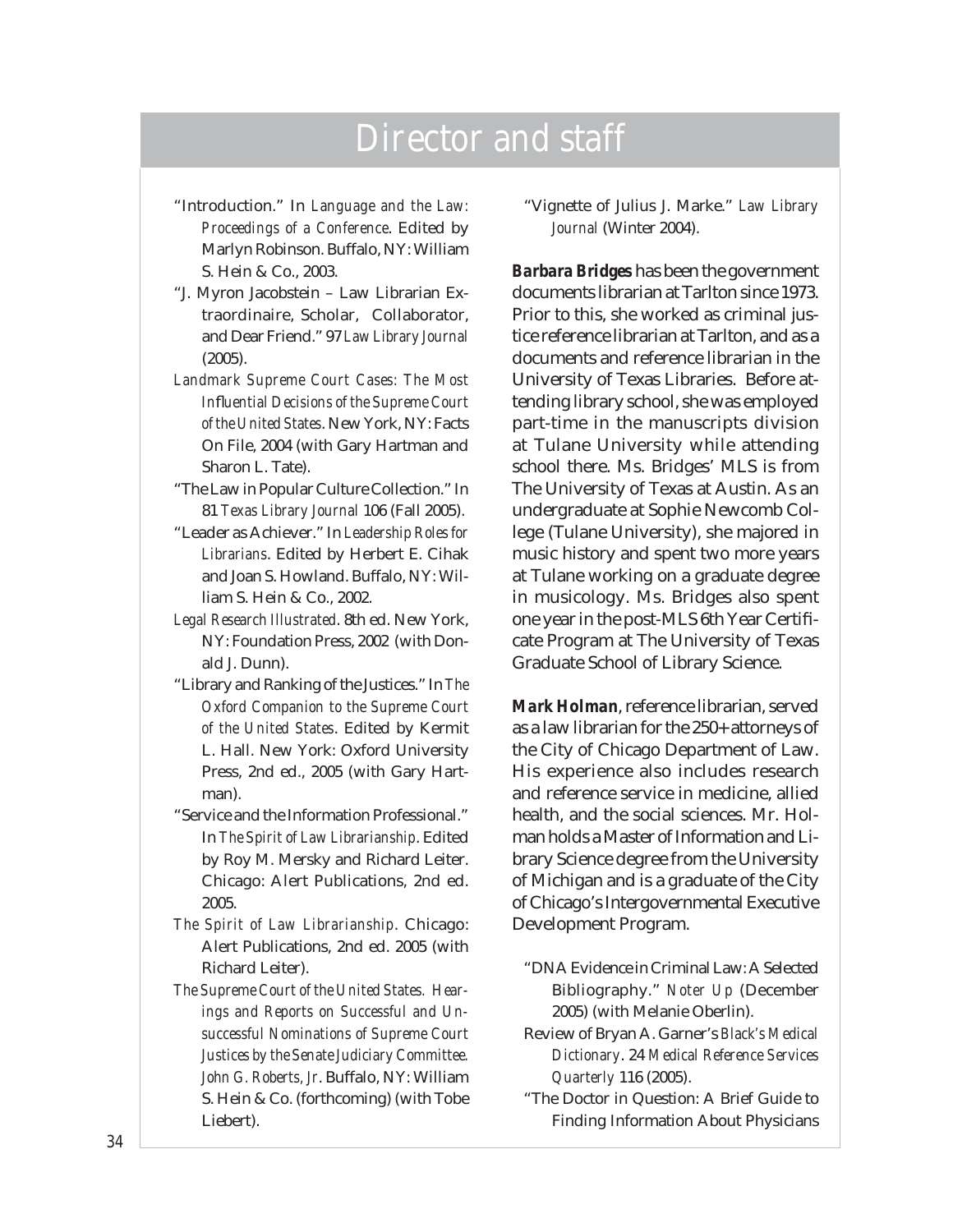on the Web." *Noter-Up* (December 2002).

Review of *The Invisible Web: Uncovering Information Sources Search Engines Can't See*, by Chris Sherman and Gary Price. 22 *Medical Reference Services Quarterly* 87 (2003).

*Tobe Liebert*, assistant director for collection development and special projects, joined the Library staff in 1998, after having previously worked at the University of Southern California Law School Library and Loyola of Los Angeles Law School Library. Prior to his career in libraries, Mr. Liebert graduated from the University of Kentucky School of Law in 1986 and practiced law for six years in Louisville, Kentucky. He received his Master of Library Science degree from Indiana University-Bloomington in 1994.

- "The Problem of Orphan Works," *Law Library Resource Xchange*, *http://www.llrx. com* (May 15, 2005).
- *The Supreme Court of the United States. Hearings and Reports on Successful and Unsuccessful Nominations of Supreme Court Justices by the Senate Judiciary Committee. John G. Roberts, Jr*. Buffalo, NY: William S. Hein & Co. (forthcoming) (with Roy M. Mersky).
- *A Documentary History of Abortion in the United States:* Stenberg v. Carhart. Buffalo, NY: William S. Hein & Co., 2003 (with Roy M. Mersky).
- "Ballot Measure Research," Chapter 5, in *Henke's California Law Guide*, 7th ed. Lexis Law Publishing, 2004.

*Cathy Mantor-Ramirez*, assistant director for technical & access services, has been at Tarlton Law Library since 1994.

She holds a Bachelor of Arts degree in Spanish and Portuguese from the State University of New York at Buffalo and a Master of Library Science degree from Syracuse University. Prior to entering the library science field, Cathy worked for 15 years in the field of international education, advising international students and scholars.

*Pierrette Moreno* has been the Acquisitions Librarian since 1991. A graduate of The University of Texas, she has worked at Tarlton since 1975 both in public services (circulation/reserve) and technical services (serials/acquisitions).

*Jane O'Connell*, Head of Student Services, joined the Tarlton Law Library in 2004. Before joining Tarlton, Ms. O'Connell graduated from the University of Kansas School of Law and practiced intellectual property law for five years in Austin. She received her Master of Science in Information Science degree from University of Texas School of Information in 2005.

*Kumar Percy*, head of faculty and research services, received both his BS and JD with honors from Tulane Law School, New Orleans, and his MLIS from San Jose State University. Before joining the Library he practiced law in San Francisco, and was a reference librarian specializing in online legal research in the Pappas Law Library of Boston University. Mr. Percy is a member of the State Bar of California.

- "Admiralty and Maritime Law Articles Published in Non-Maritime Law Journals (2004)," 36 *Journal of Maritime Law & Commerce* 405 (2005).
- "CLE Legal Research Instruction: Teaching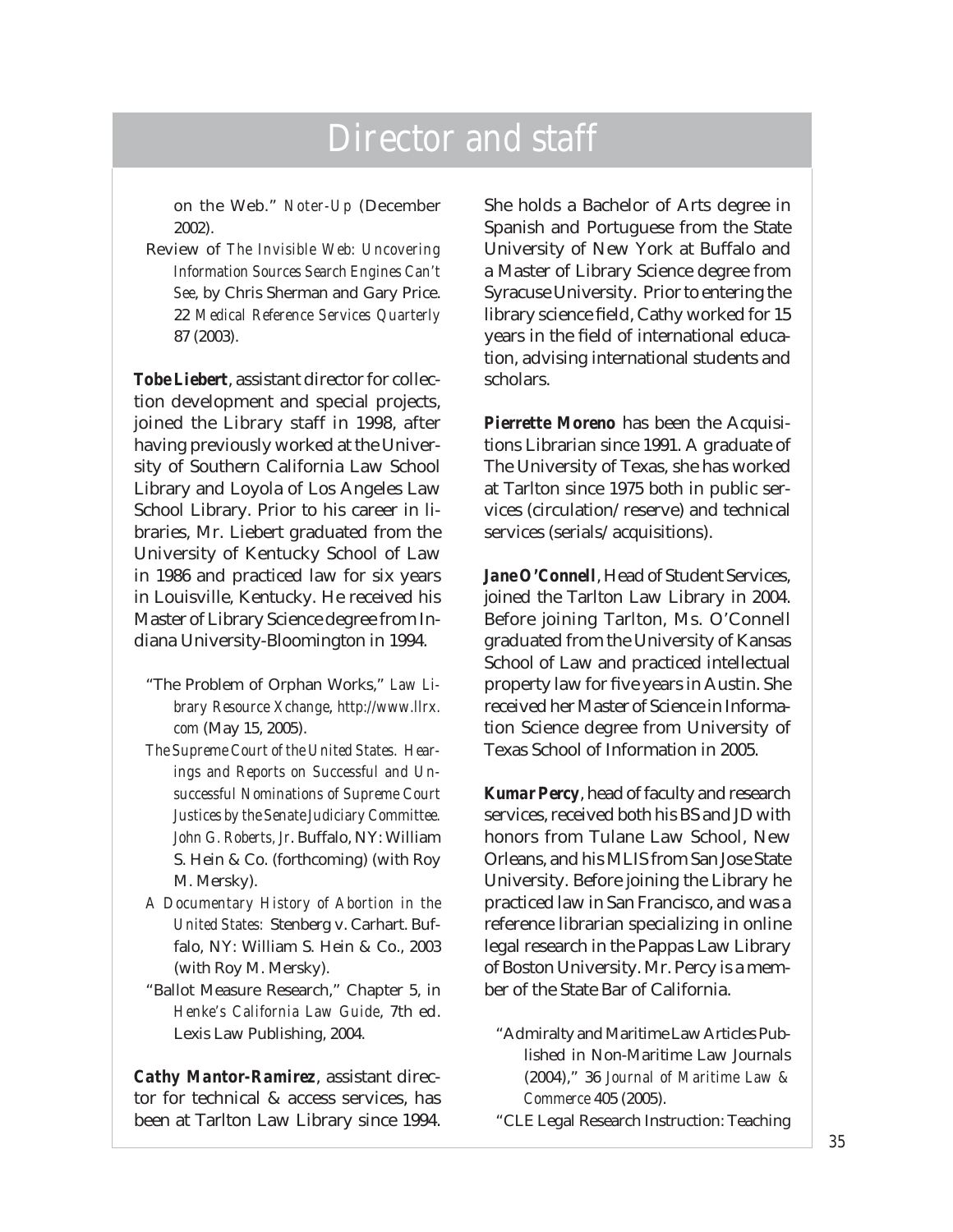the Practitioner to Become Information Literate," *Noter-Up* (August 2004)(with Jeanne Price).

- "Admiralty and Maritime Law Articles Published in Non-Maritime Law Journals (2003)," 35 *Journal of Maritime Law & Commerce* 405 (2004).
- "Admiralty and Maritime Law Articles Published in Non-Maritime Law Journals (2002)," 34 *Journal of Maritime Law & Commerce* 511 (2003).
- Compiler, *Hopwood v. Texas Litigation Documents* (2002).
- "Fighting Corporate and Government Wrongdoing: A Research Guide to International and U.S. Federal Laws on White-Collar Crime and Corruption," *LLRX.com*, *http://www.llrx.com/features/ whitecollarcrime.htm* (August 15, 2002).
- "So You Want to Be a Writer," *AALL Spectrum*, July 2002, at 32 (with Ted Potter & Miriam Murphy).
- "Language and the Law: A Conference Review," *LLRX.com*, *http://www.llrx.com/ extras/language.htm (*March 1, 2002*)*.
- "Professional Publications: Learning About the Literature of the Profession," *ALL-SIS Newsletter*, Spring 2002, at 6 (with Ted Potter & Miriam Murphy).

*Jonathan Pratter* has been the foreign and international law librarian since 1986. He is also a lecturer in the Law School where he teaches Advanced Legal Research – Foreign and International Law. He writes and lectures frequently on questions of researching foreign and international law. Jonathan has a BA from Indiana University, a JD from the University of Nebraska, and an MLS from the University of Illinois.

"Pratter's Preferred List—Vendors of For-

eign Legal Materials," *Noter-Up* (August 2002).

- "Government Documents Around the World: Access Policies and Strategies of Disclosure," *AALL Spectrum*, Oct. 2002, at 14 (with Wei Luo, Pascal Pettcollot, & Mirela Roznovschi).
- "Spreading the Gospel (and the Name of the Evangelist)," Ch. 3 in *Comparative Law in the Courtroom and Classroom: The Story of the Last Thirty-Five Years* (Oxford, UK: Hart Publishing, 2003) (with Basil Markesinis and Joerg Fedtke).
- "À la Recherche des Travaux Préparatoires:An Approach to Researching the Drafting History of International Agreements," *http://www.nyulawglobal. org/globalex/Travaux\_Preparatoires.htm* (December 2005).
- Chapter 20, "International Law," in *Fundamentals of Legal Research*, 8th ed. (2002).
- Appendix C, "Legal Research in the Territories of the United States," in *Fundamentals of Legal Research*, 8th ed. (2002).

*Jeanne Price*, associate director for patron services, research, and instruction, entered librarianship after practicing corporate and securities law in Houston and overseas for nearly ten years. Ms. Price received her undergraduate degree, in French, from Yale, her JD from the University of Texas, and her MLS from the University of Maryland. She holds a Joseph D. Jamail Fellowship in Law Librarianship at the Library and is a lecturer in the law school, teaching introductory and advanced legal research classes.

"The Dictionary and the Man: Garner's Black's Law Dictionary," 63 *Washington & Lee Law Review* 719 (2006) (with Roy M. Mersky).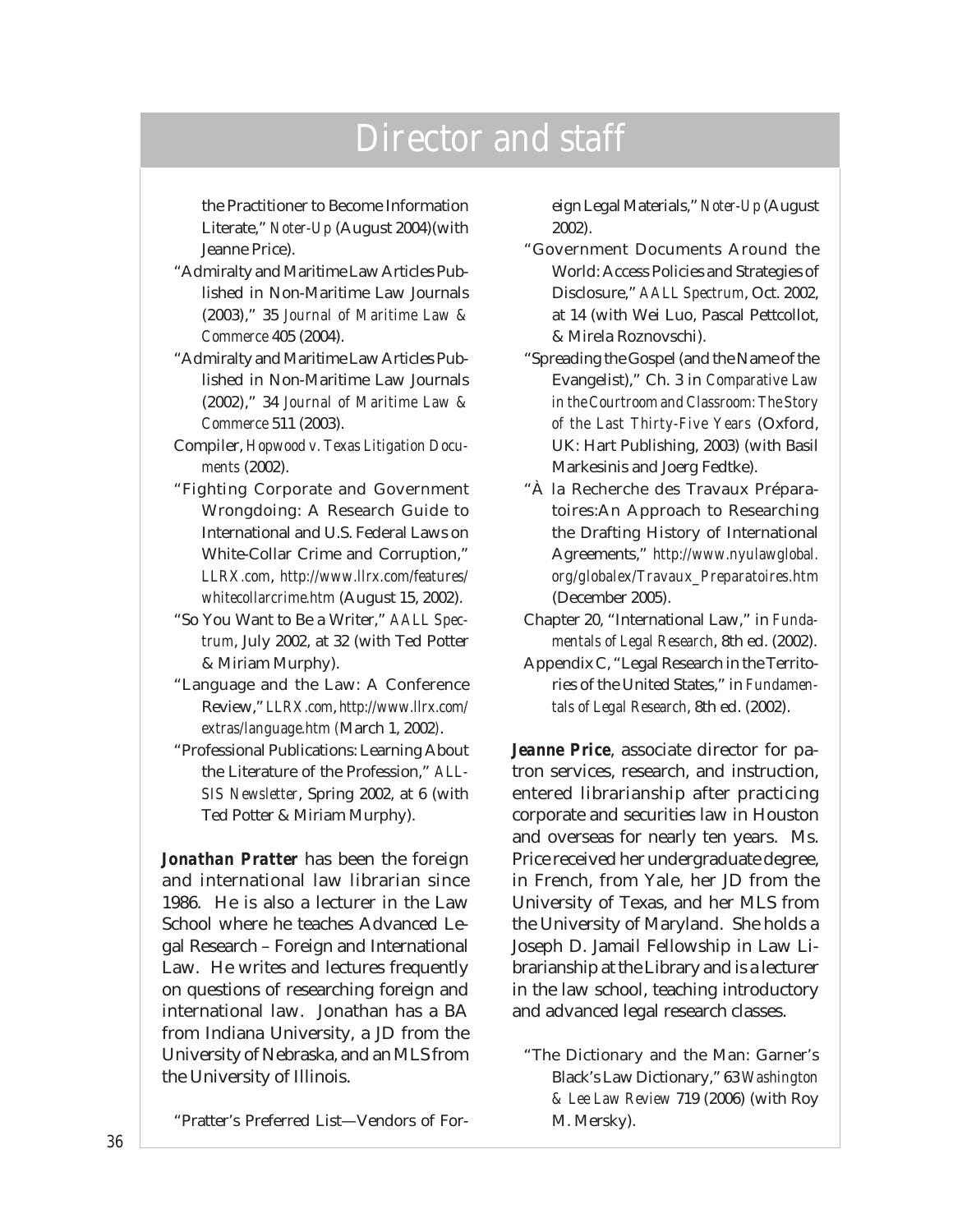"The Dictionary and the Man: Garner's Black's Law Dictionary," 9 *The Green Bag 2d* 83 (2005) (with Roy M. Mersky).

"CLE Legal Research Instruction: Teaching the Practitioner to Become Information Literate," *Noter Up* (August 2006).

*Brian Quigley* is associate director for administration and collection services and has worked in the library for many, many years in various technical services, IT, and administrative capacities. He holds an MA and an MLIS, both from The University of Texas at Austin.

*Marlyn Robinson* has worked as a reference librarian at Tarlton since 1986. Her library career begain in 1963 when she was a page at a small county library in Ohio. From there, she worked in several major public libraries, special libraries, and a law firm library. Her experience ranges among rare books, genealogy and local history, oil and gas, engineering, and law. She has a bachelor's degree in history from the University of Texas, as well as a master's degree in library science. She curates the Law in Popular Culture Collection at Tarlton and continues to build the collection, both in its physical and online format. Her reference specialties include gender issues, legal history, bill of rights protections, and law in literature and film.

Editor, *Language and the Law: Proceedings of a Conference*. Buffalo, NY: William S. Hein & Co., 2003.

*Abigail Schultz*, access services librarian, joined Tarlton in 2003. While earning her MSIS degree from UT she worked at the Center for American History from 2001 to

2003. Before moving to Texas she worked as a library assistant for a law firm in Palo Alto, California, and in two public libraries while going to school in Wisconsin.

*Adrienne Sonder*, assistant archivist, earned her MSIS from the University of Texas at Austin. Prior to working at Tarlton, Adrienne served as a Research Analyst at UT's Latin American Network Information Center, and before that, as Archives Associate at the Center for American History. Ms. Sonder is a Certified Archivist and is an active member of the Society of Southwest Archivists.

- "Migrating the Tarlton Law Library's Rare Books and Manuscripts Finding Aid to EAD," Society of Southwest Archivists annual meeting, San Antonio, May 28, 2004.
- "You Make the Call: Recognizing Confidential Information in the Papers of Lawyers and Judges," Society of Southwest Archivists annual meeting, El Paso, May 27, 2006.

*Mike Widener*, head of special collections, has been with the Library since 1991, and is a Joseph D. Jamail Fellow in Law Librarianship. He earned an MLIS from The University of Texas at Austin. He is a Trustee of the Texas Supreme Court Historical Society and a member of the Editorial Board of H-LAW, the legal history listserv sponsored by the American Society for Legal History. He is also active in the Society of American Archivists and Society of Southwest Archivists. Mr. Widener edited *Public Services Issues with Rare and Archival Law Materials* (Haworth Press, 2001), and has authored several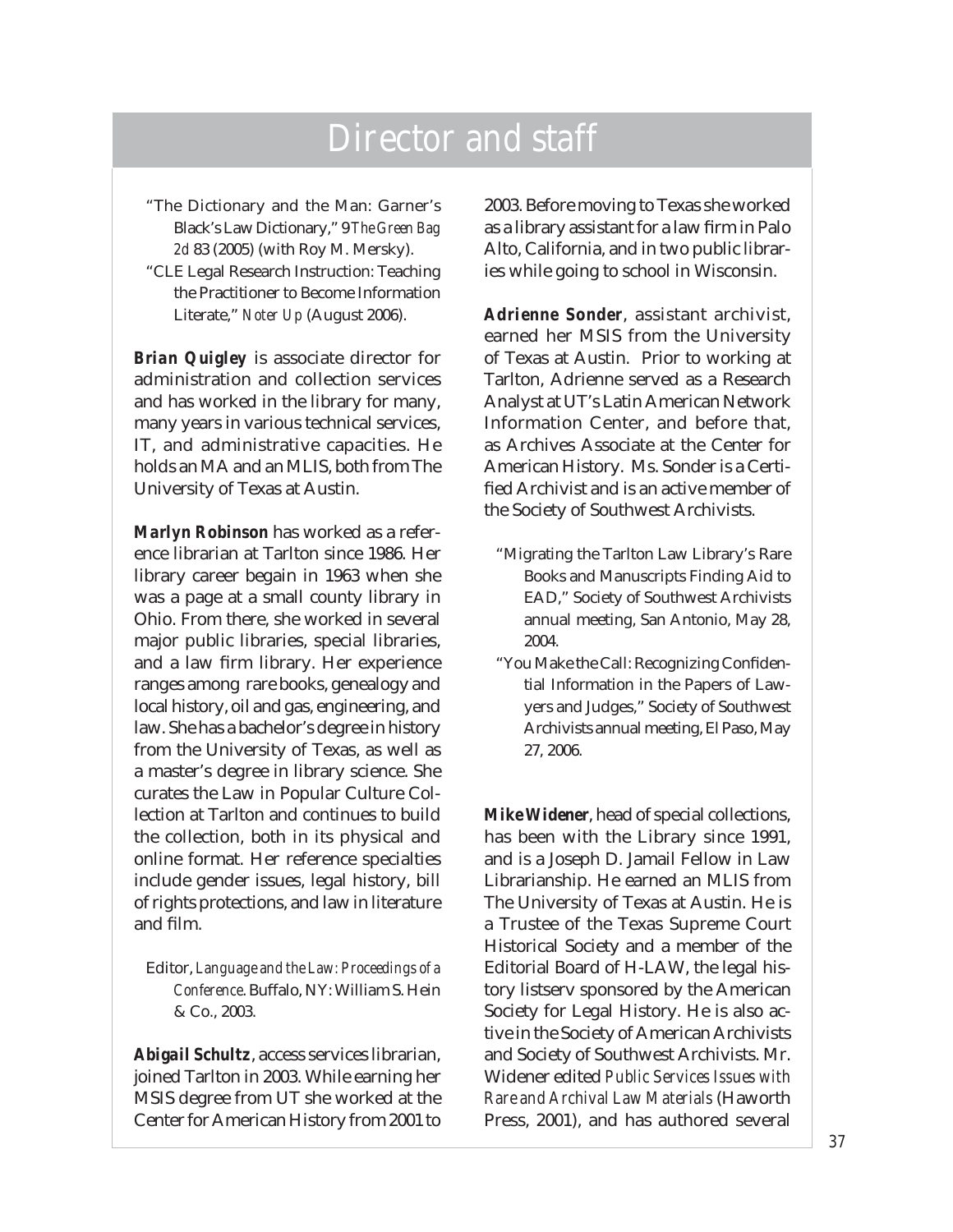articles on archives and legal history.

- "Monuments of Paper." *UT Law* (Spring 2006), 72.
- "Williston Fish's 'Last Will'." *UT Law* (Winter 2006), 64.
- "'Listen to the Book'." *UT Law* (Winter 2005), 64.
- "Book Marks." *UT Law* (Spring 2004), 64.
- "Remembering Heman Sweatt" [letter to the editor]. *Texas Bar Journal* 67:6 (June 2004), 430.
- Review of Mark David Carroll's *Homesteads Ungovernable: Families, Sex, Race, and the Law in Frontier Texas*. *American Journal of Legal History* 46:1 (Jan. 2004), 98-99.
- "Frontier Justice: An Indictment for Shooting a Minister of the Gospel." *UT Law* (Spring 2003), 64 (with Allegra Young).

*Barbara Washecka*, head of cataloging, has been at Tarlton since January 1987. Prior to that, she led a gypsy-like existence, living at various times in Colorado (several locales), Saipan, Florida, and Venezuela. She earned her BA in International Relations at Mary Washington College, then part of the University of Virginia, and her MA in Library Science at the University of Denver. Earlier library experience includes Colorado State University, the Attorney General's office/library for the Trust Territory of the Northern Marianas, and Hillsborough Community College in Tampa, Florida. She also worked in different bookstores, and with her husband John raised three children.

#### *Tarlton Fellows*

*Molly Mackey* (soon to be Molly Brownfield) recently received her MSIS from UT's School of Information and completed her 2-year experience as aTarlton Fellow. She has a BA in French and Comparative Areas Studies (2001) from Duke University and a JD (2004) from the University of Minnesota. Molly joined the Library in the fall of 2004 and entered the School of Information at the same time. After her wedding in July, Molly will join the staff at Rutgers Law Library-Newark as an academic reference librarian.

*Melanie Oberlin*, Tarlton Fellow, is currently working on her Master's of Information Science at UT's I-School. She has a BS Botany (1998) and a JD (2002) from UT Austin. Before joining the library and matriculating in the I-School in August 2005, she worked as a public-interest environmental litigator in Austin.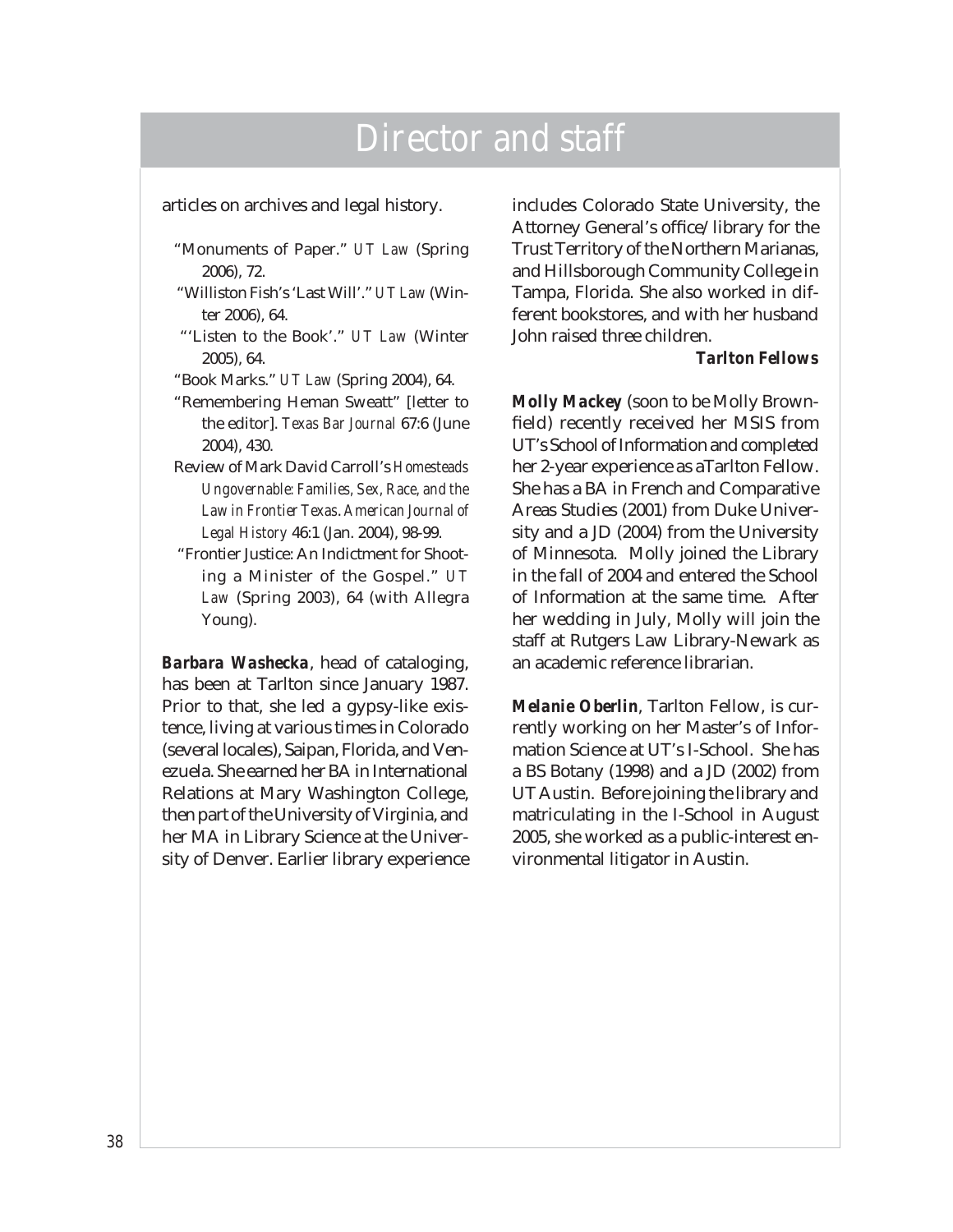# Library facts and figures

#### <span id="page-43-0"></span>**Tarlton Law Library**

- ranks 7th in number of volumes among academic law libraries (1,026,598)
- ranks 183rd in terms of the percent of law school funds allocated to the library
- ranks 163rd in dollars spent on subscriptions
- ranks 18th in number of professional librarians
- ranks 10th in number of support staff
- ranked 1st in number of unique print titles acquired in 2005
- ranks 4th in number of unique print titles held
- serves the 4th largest full-time law student body among ABA accredited law schools
- ranks 171st in dollars spent per law school student

#### **Facility**

- Opened in 1980
- Largest academic law library facility in US under one roof based on square footage
- Decorated with over 4,000 items from the Elton M. Hyder, Jr. Collection
	- Each piece or group of pieces was selected specifically for its present location in the Library °
	- Consists primarily of historical portraits and prints on legal themes, English and American judicial engravings, antique furnishings, and objects such as English barrister's wigs °
	- Other highlights include:  $\circ$ 
		- Coronation paintings of King George I and King George III \*
		- Full-length portrait of Lord Chancellor the Earl of Shaftesbury \*
		- Andy Warhol screenprints of Mao and Brandeis \*
		- Two-piece Flemish ebonized wood cabinet from William Randolph Hearst's \* estate
		- The life mask and hands of two 20th-century English hangmen \*

#### **Computer Learning Center**

- 82 computers reserved for law student use
- Wireless web connectivity throughout Library

#### **Holdings**

- Over one million total volumes
- Subscriptions to over 8,300 legal periodicals and serials
- Access to over 1,000 electronic research databases
- Extensive collection of interdisciplinary materials in social and physical sciences •
- Over 31,000 items checked out from September 2004 to August 2005
- 1,140 interlibrary loan requests filled for other institutions from September 2004 to August 2005
- Titles held by Library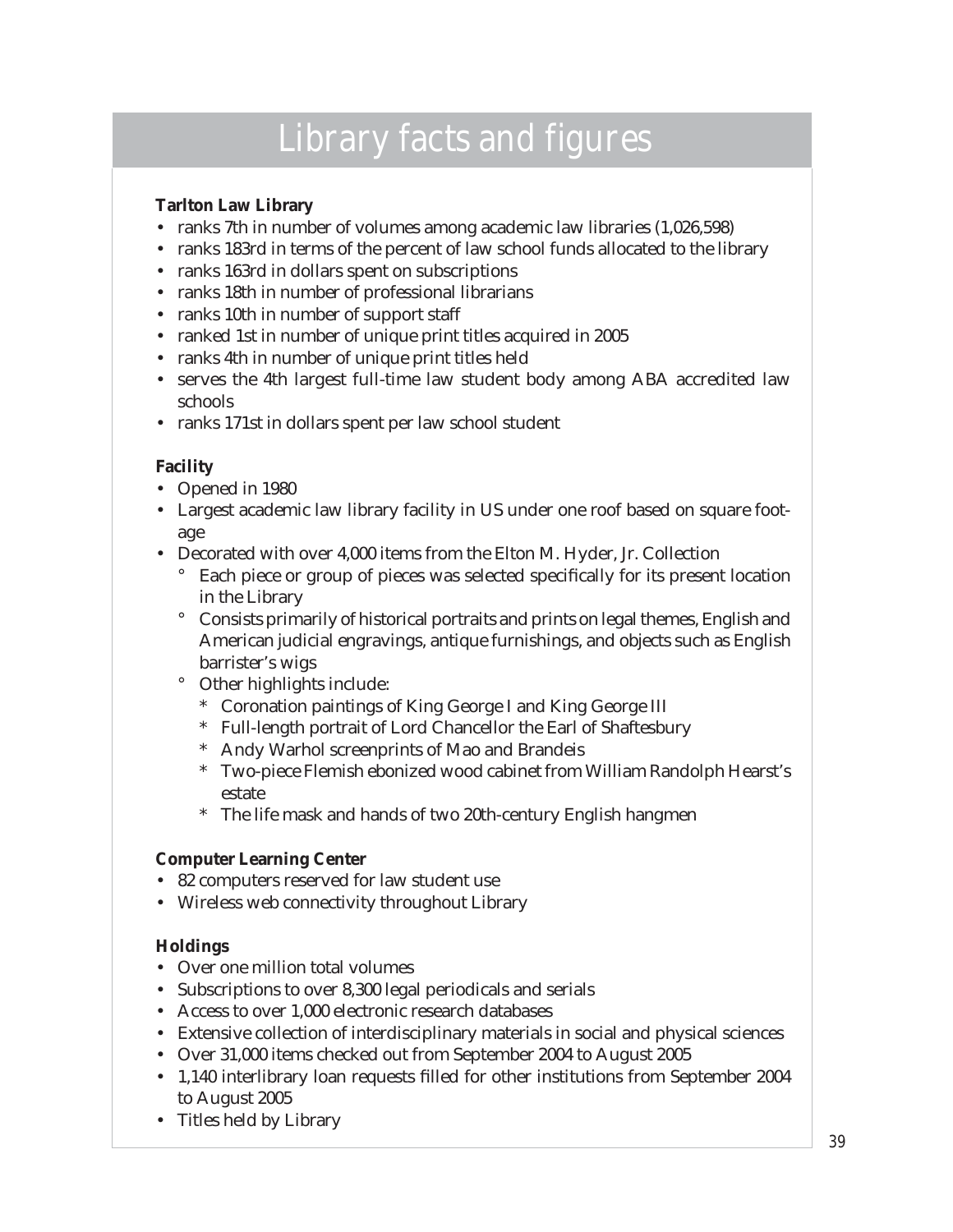

#### **Special collections**

- Rare Books & Archives 6th floor
	- Almost 8,000 rare books including one of the best collections of Texas law, highlighting its roots in Spanish & Mexican law °
	- Outstanding and unique collections of law dictionaries (including Tarlton's oldest book, printed in Strasburg in 1476), works by the 17th-century legal historian John Selden, state constitutional convention journals,records of the Inns of Court, legal poetry, and law-related fine press books °
	- The papers of Justice Tom Clark the only Texan to serve on the U.S. Supreme Court (1949 - 1967)  $\circ$
	- A rich and growing collection on the history and traditions of The University of Texas School of Law and its deans, faculty, and students. °
	- *http://tarlton.law.utexas.edu/rare/index.html* °
- Law in Popular Culture Collection 2nd floor •
	- Contains mysteries, novels, plays, humor, videos, DVDs, movie posters and stills °
	- Primary criteria for inclusion: the work must either include a lawyer as a central character or have been authored by a lawyer °
	- Documents both the public's perception of the lawyer and the lawyer's perception of the public  $\circ$
	- *http://tarlton.law.utexas.edu/lpop/* °
- Foreign and international law 6th floor
	- Extensive collections in public international law, foreign law, and the law of private international transactions °
	- Depository for European Union and Canadian government documents  $\circ$
	- Major collection on international human rights protection, including the UN system, the European system, and the inter-American system, as well as publications from the main international non-governmental organizations °
	- *http://tarlton.law.utexas.edu/vlibrary/online/internet/foreign/index.html* °
- Government Documents 5th floor •
	- Selective federal government depository since 1965 °
	- Receives approximately 29% of the items distributed by the Government Printing **Office** °
	- Selection includes all Congressional publications and other law-related titles as °